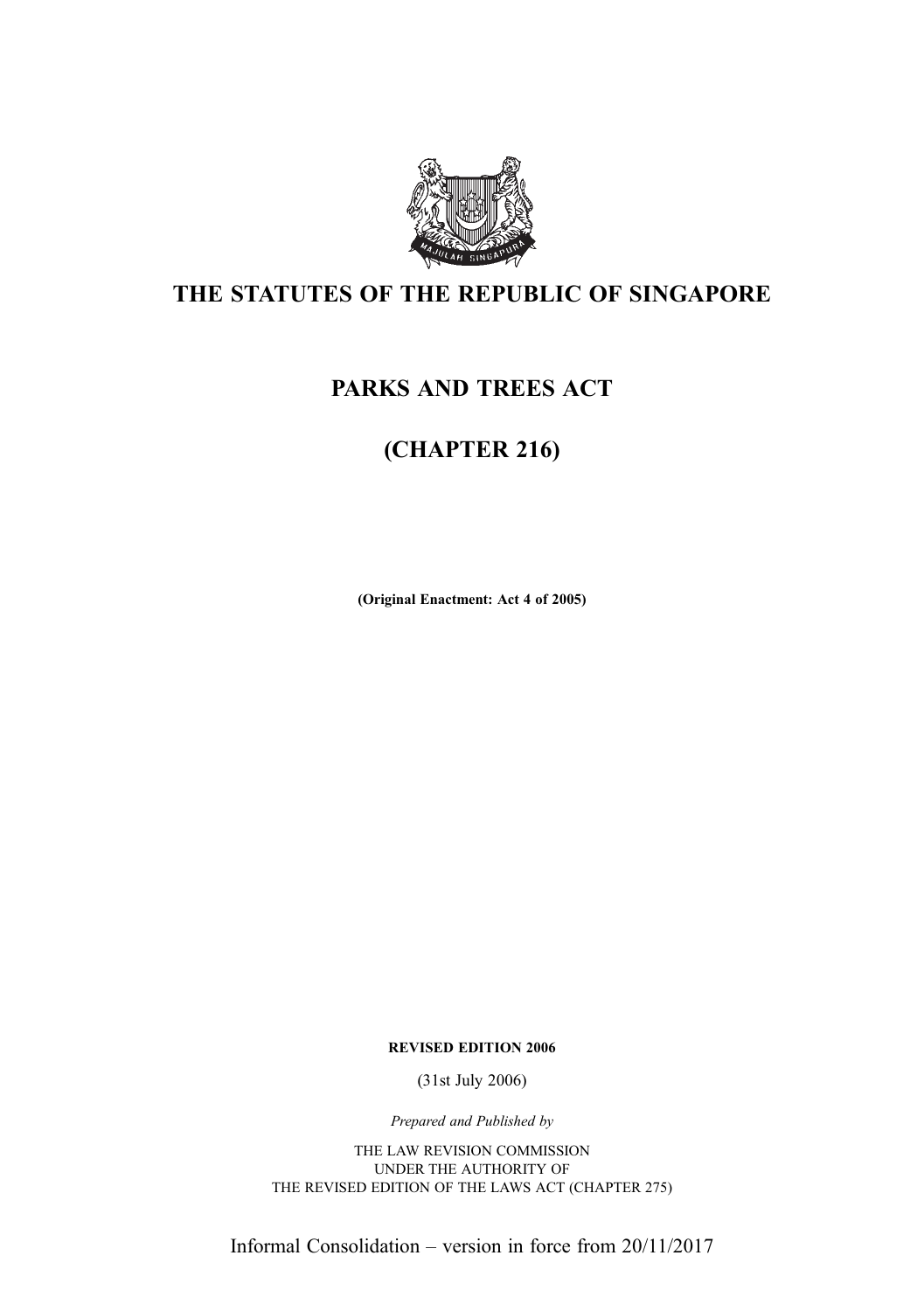### CHAPTER 216

# Parks and Trees Act

#### ARRANGEMENT OF SECTIONS

#### PART I

#### PRELIMINARY

#### **Section**

- 1. Short title
- 2. Interpretation
- 3. Application of Act to Government

#### PART II

#### ADMINISTRATION OF ACT

- 4. Appointment of Commissioner of Parks and Recreation and other officers
- 5. Officers deemed to be public servants
- 6. Identification card to be produced
- 6A. Management body

#### PART III

#### NATIONAL PARKS AND NATURE RESERVES

- 7. Establishment of national parks and nature reserves
- 8. Restricted activities in respect of trees, plants, etc., in national parks and nature reserves
- 9. Restricted activities in respect of animals, etc., in national parks and nature reserves
- 10. Destruction, damage, etc., of notices, boundary marks, etc.
- 11. Reinstatement notices as regards national parks and nature reserves
- 12. Approval for restricted activities in national parks and nature reserves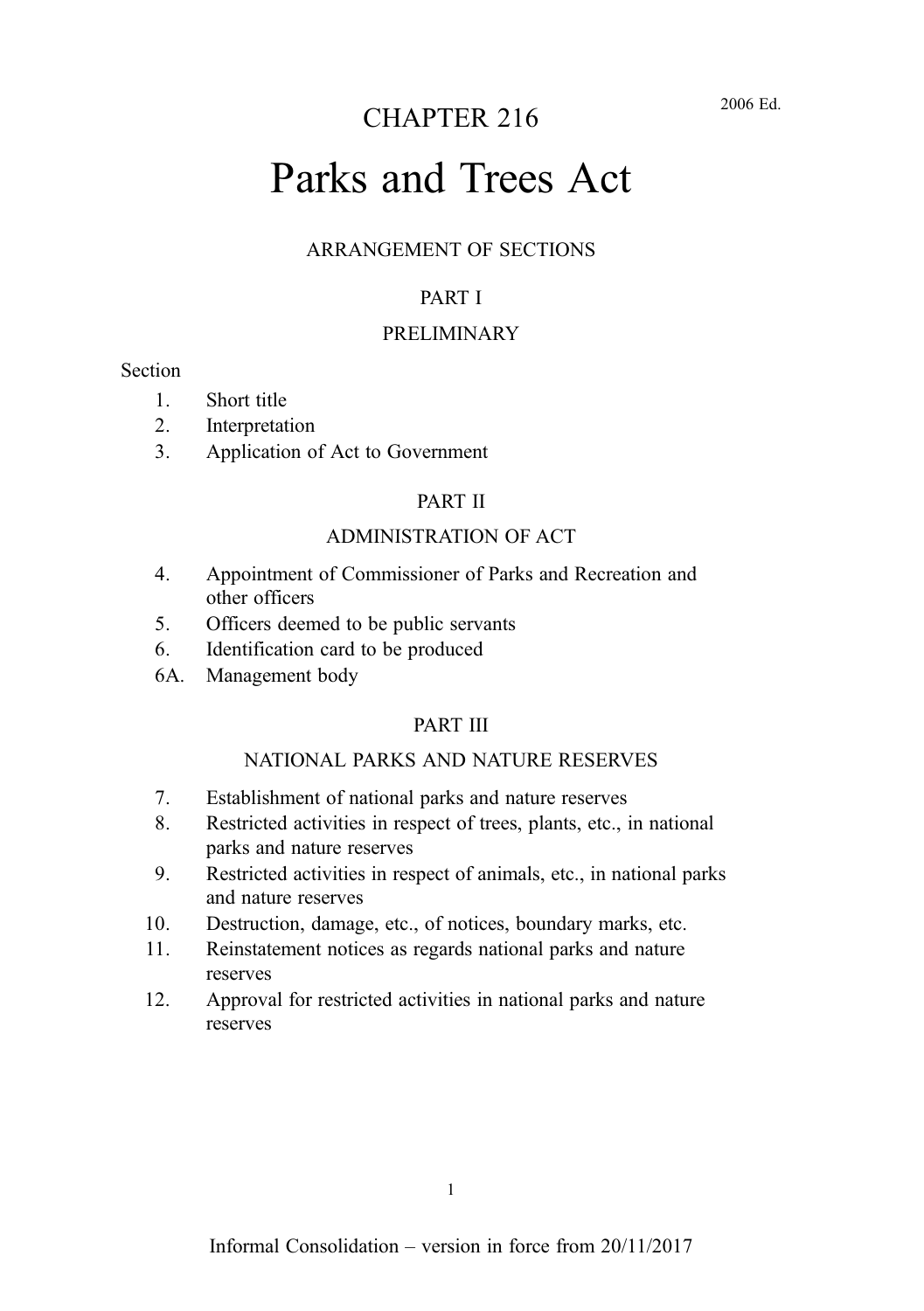#### PART IV

#### CONSERVATION OF TREES AND PLANTS

#### Division  $1$  — Tree conservation areas and vacant lands

#### **Section**

- 13. Tree conservation areas
- 14. No cutting or damaging of tree having girth of more than one metre
- 15. Tree conservation notice

#### Division 2 — Heritage road green buffers

- 16. Heritage road green buffers
- 17. Maintenance of heritage road green buffers
- 18. No cutting or damaging of tree or plant in heritage road green buffer
- 19. Heritage road green buffers not to be interfered with

Division  $3$  – Approvals, reinstatement notices and evidence

- 20. Application for approval to cut trees and plants, etc.
- 21. Reinstatement notices as regards tree conservation areas, vacant lands and heritage road green buffers

#### PART V

#### PLANTING AREAS, PUBLIC OPEN SPACES AND GREEN VERGES

#### Division  $1$  — Planting areas and streetscapes

- 22. Application
- 23. Planting areas
- 24. Provision of planting areas
- 25. Occupier's duty to maintain planting areas
- 26. Planting areas not to be interfered with
- 27. Notice to plant or replant trees and plants, etc.

#### Division  $2 -$  Open spaces set aside as public parks

- 28. Provision of open spaces as public parks
- 29. Vesting of open space set aside as public park in Government

#### Division  $3$  — Green verges

- 30. Provision of green verges of public streets
- 31. Street works affecting green verges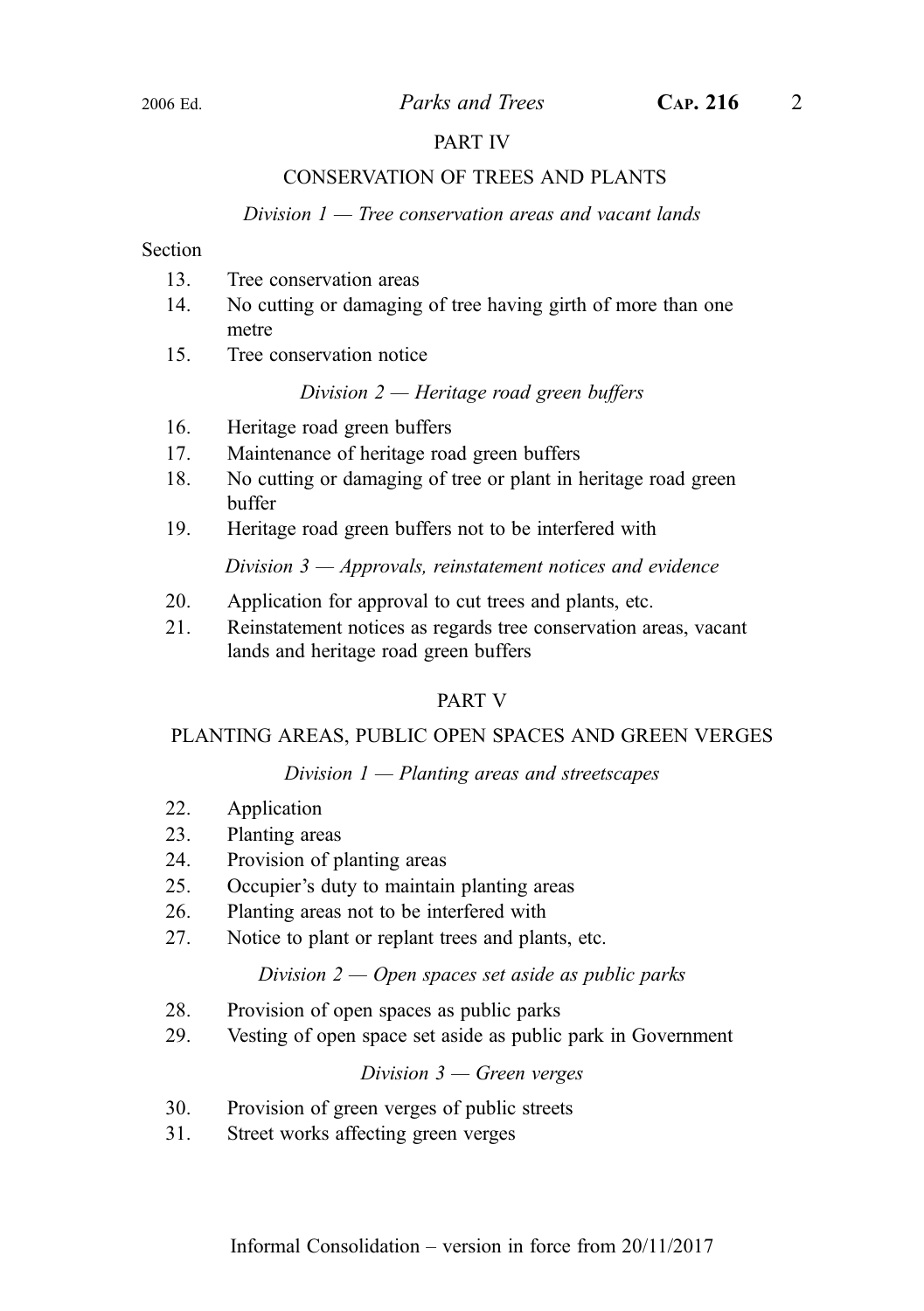#### Division 4 — Specifications and approvals

#### Section

- 32. Approvals required
- 33. Compliance certificates
- 34. Specifications
- 35. Duties of qualified person
- 36. Liabilities related to plans, certificates and documents

#### PART VI

#### PREVENTION OF DANGERS

- 37. Trees and plants obstructing traffic
- 37A. Power to enter and inspect premises for dangerous trees
- 38. Imminently dangerous trees or plants

#### PART VII

#### POWERS OF ENFORCEMENT

- 39. Power to require information in respect of contraventions
- 40. Power of entry and to demand particulars of identity
- 41. Power to demand evidence of identity and power of arrest in certain circumstances
- 41A. Power to investigate offences under Act
- 42. Enforcement powers in national parks, nature reserves and public parks

#### PART VIII

#### OFFENCES, PENALTIES AND PROCEEDINGS

- 43. Penalty for obstructing Commissioner, etc., in his duty
- 44. Parking of vehicles on green verges and turfed open spaces prohibited
- 45. Liability of owner, etc., of vehicle for offence committed
- 46. Default in compliance with notice or condition
- 47. Recovery of costs
- 48. Compensation, damages, fees, costs and expenses to be determined by Magistrate's Court or District Court
- 49. Offences by bodies corporate, etc.
- 50. Jurisdiction of court
- 51. Composition of offences
- 52. Prosecutions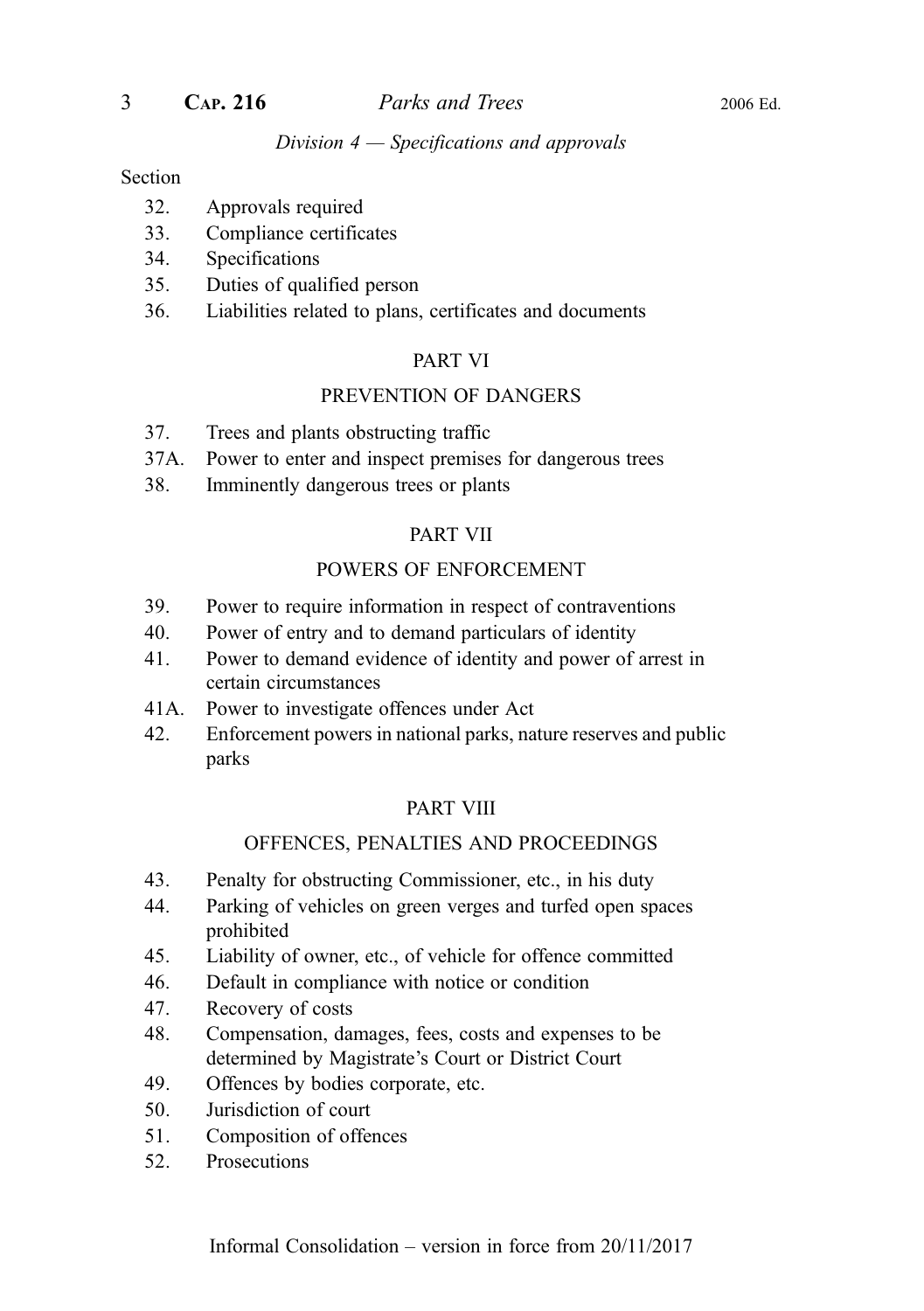#### **Section**

| 53. | Evidence |
|-----|----------|
|     |          |

54. Presumptions and defences

#### PART IX

#### GENERAL

- 55. Act not to affect liability in tort of occupier
- 56. Appeal to Minister
- 57. Payment to Board of fees, charges, etc.
- 58. Exemption
- 59. Service of documents
- 60. Inaccuracies in document
- 61. Protection from liability
- 62. Amendment of Schedule
- 63. Regulations
- 64. Transitional provisions
- 65. References in other written laws The Schedule — Areas designated as national parks and nature reserves

An Act to provide for the planting, maintenance and conservation of trees and plants within national parks, nature reserves, tree conservation areas, heritage road green buffers and other specified areas, and for matters connected therewith.

[1st August 2005]

#### PART I

### PRELIMINARY

#### Short title

1. This Act may be cited as the Parks and Trees Act.

#### Interpretation

2. In this Act, unless the context otherwise requires —

"animal" means any mammal (other than man), bird, reptile, amphibian, fish (including shellfish), insect or any other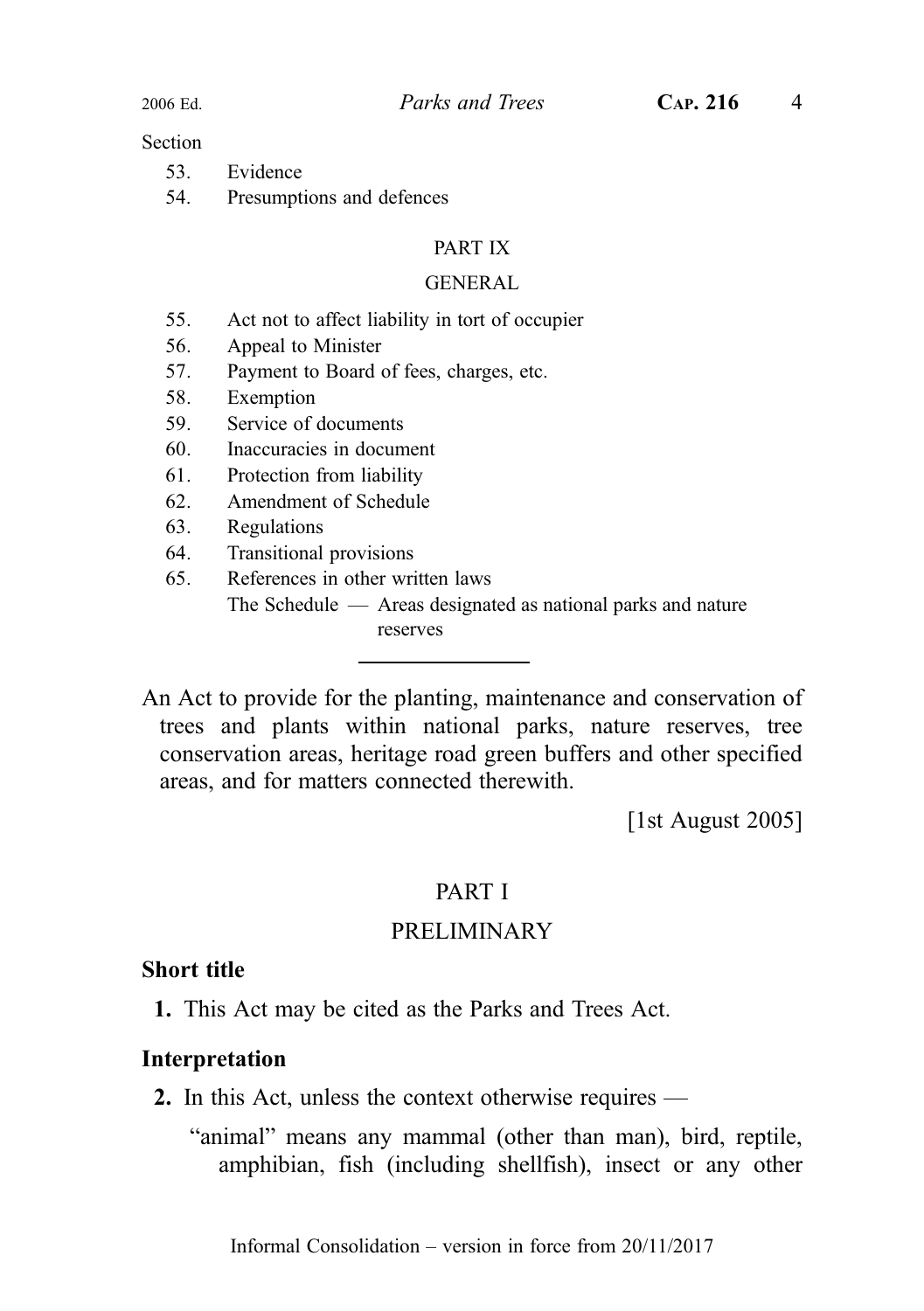living creature, vertebrate or invertebrate, and includes any egg or young thereof;

"authorised officer" means any person appointed under section 4(3);

"Board" means the National Parks Board established under the National Parks Board Act (Cap. 198A);

- "boat" means any launch, vessel or floating craft used in navigation by water, however propelled or moved;
- "bridge" includes any flyover, overpass and viaduct;
- "building" has the same meaning as in the Building Control Act (Cap. 29);

"building works" means any of the following works:

- (a) the erection, alteration, restoration, addition or extension of a building or part thereof;
- (b) the demolition or dismantling of a building or part thereof with a view to rebuilding;
- (c) any site clearance, earth-moving, excavation, tunnelling, boring or laying of foundations;
- (d) any site restoration or provision of roadways and other access works; and
- (e) any other kind of building operation which forms part of, is preparatory to, is for rendering complete or is otherwise connected with any works referred to in paragraph  $(a)$ ,  $(b)$ ,  $(c)$  or  $(d)$ ;
- "Commissioner" means the Commissioner of Parks and Recreation appointed under section 4(1);
- "competent authority" means the authority appointed under section 5 of the Planning Act (Cap. 232) to be responsible for the operation of Part III of that Act;
- "cut", in relation to a tree or plant, means felling or lopping a tree or plant;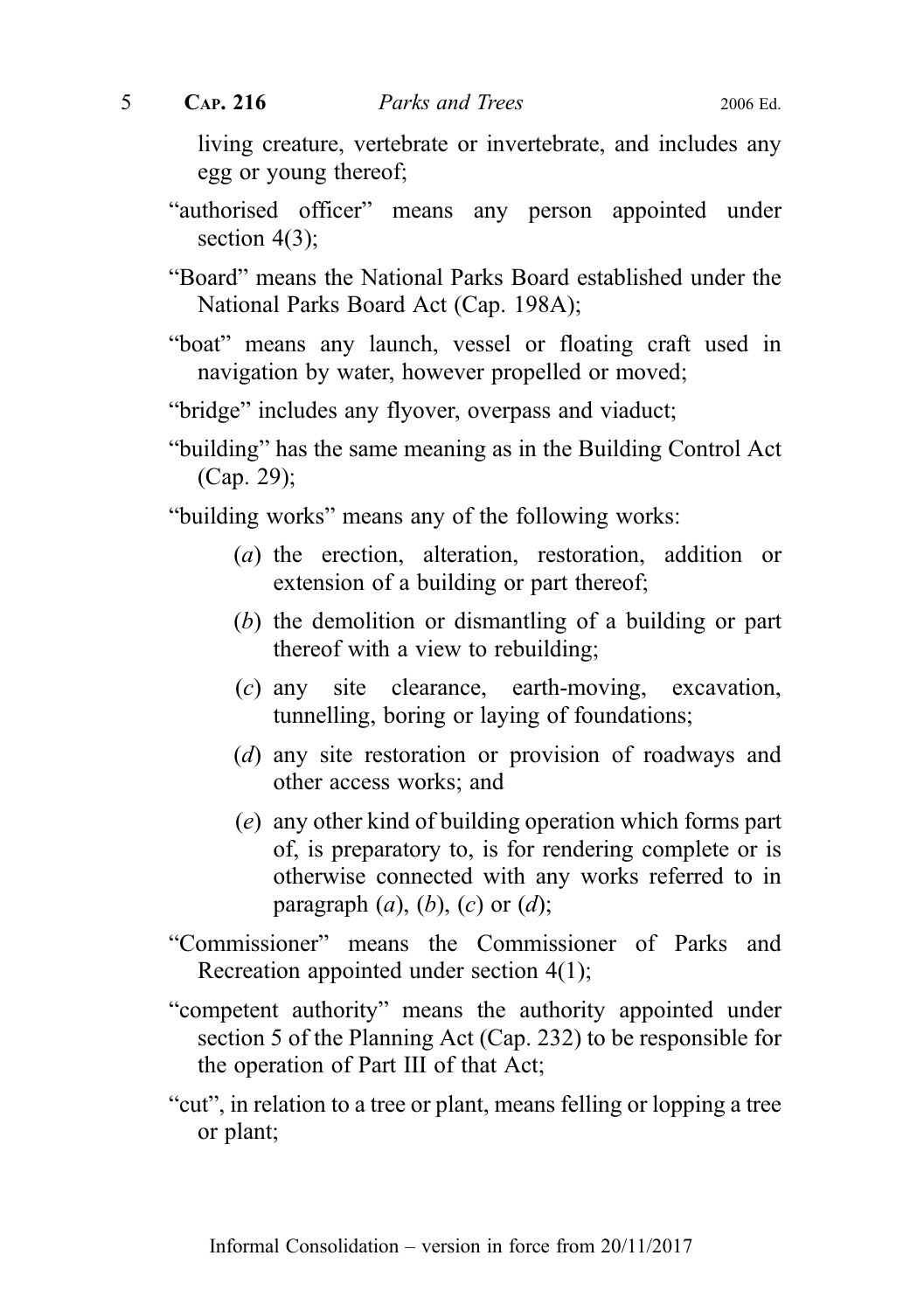"damage", in relation to a tree or plant, includes —

- (*a*) poisoning the tree or plant through
	- (i) applying any herbicide or other plant toxic chemical to it; or
	- (ii) spilling (including washing off or directing water contaminated by) any oil, petroleum, paint, cement, mortar or the like onto the root zone of the tree or plant;
- (b) ringbarking the tree or plant or scarring its bark when operating any machinery, or by affixing any object (such as a sign) to it using nails, staples, wires or other means;
- (c) using tree climbing spikes on a healthy tree (except for the purpose of gaining access to an injured person on it) or fastening materials that significantly restrict the normal vascular function of the trunk or branches of the tree or plant; and
- (d) causing damage to the tree's or plant's root zone by compaction, excavation or asphyxiation (including filling or stockpiling it with materials);
- "footway" includes any footpath, verandah-way, open or covered walkway, pedestrian mall, plaza, square, and other related structures and facilities;
- "green verge" means the portion along the centre median or side of a public street, or a traffic island within a public street, which is provided for the growing of trees or plants;
- "heritage road green buffer" means any area designated by the Minister as such under section 16(1);
- "marine park" means any area of the sea or seabed that is set aside for conservation of marine organisms and is designated in Part III of the Schedule;

[Act 9 of 2017 wef 20/11/2017]

"national park" means any area designated for the time being in Part I of the Schedule;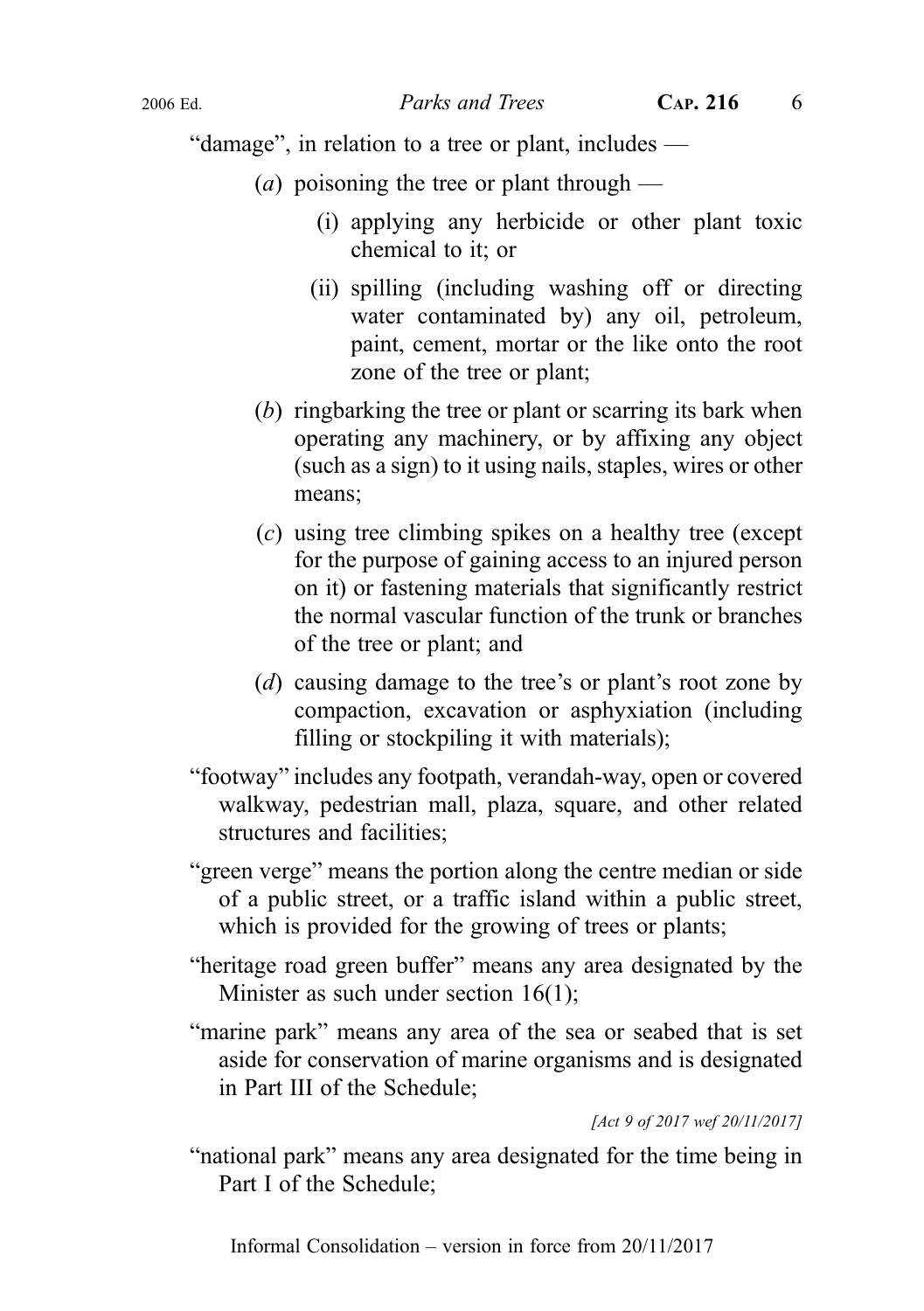"nature reserve" means any area designated for the time being in Part II of the Schedule;

"occupier", in relation to any premises, means —

- (a) the person in actual occupation of the premises (whether or not he is also the owner thereof) or, if there is no person in actual occupation, the person entitled to possession of the premises; and
- (b) if there is more than one occupier of the premises any one of the occupiers;

"organism" means —

- (a) a genetic structure that is capable of replicating itself, whether that structure comprises all or only part of an entity, and whether it comprises all or only part of the total genetic structure of an entity; or
- (b) a reproductive cell or developmental stage of an entity referred to in paragraph  $(a)$ ;

"owner", in relation to a vehicle, includes —

- (a) every person who is the owner or joint owner or part owner of the vehicle and any person who is the hirer or has the use of the vehicle under a hire-purchase agreement but not the lessor under any such agreement;
- (b) the person in whose name the vehicle is registered except where the person has sold or otherwise disposed of the vehicle and has complied with the provisions of the rules applicable to him in regard to the sale or disposal; and
- (c) in the case of a vehicle in respect of which a general licence is issued under section 28 of the Road Traffic Act (Cap. 276), the person to whom the general licence is issued;

"park ranger" means any person appointed under section 4(5);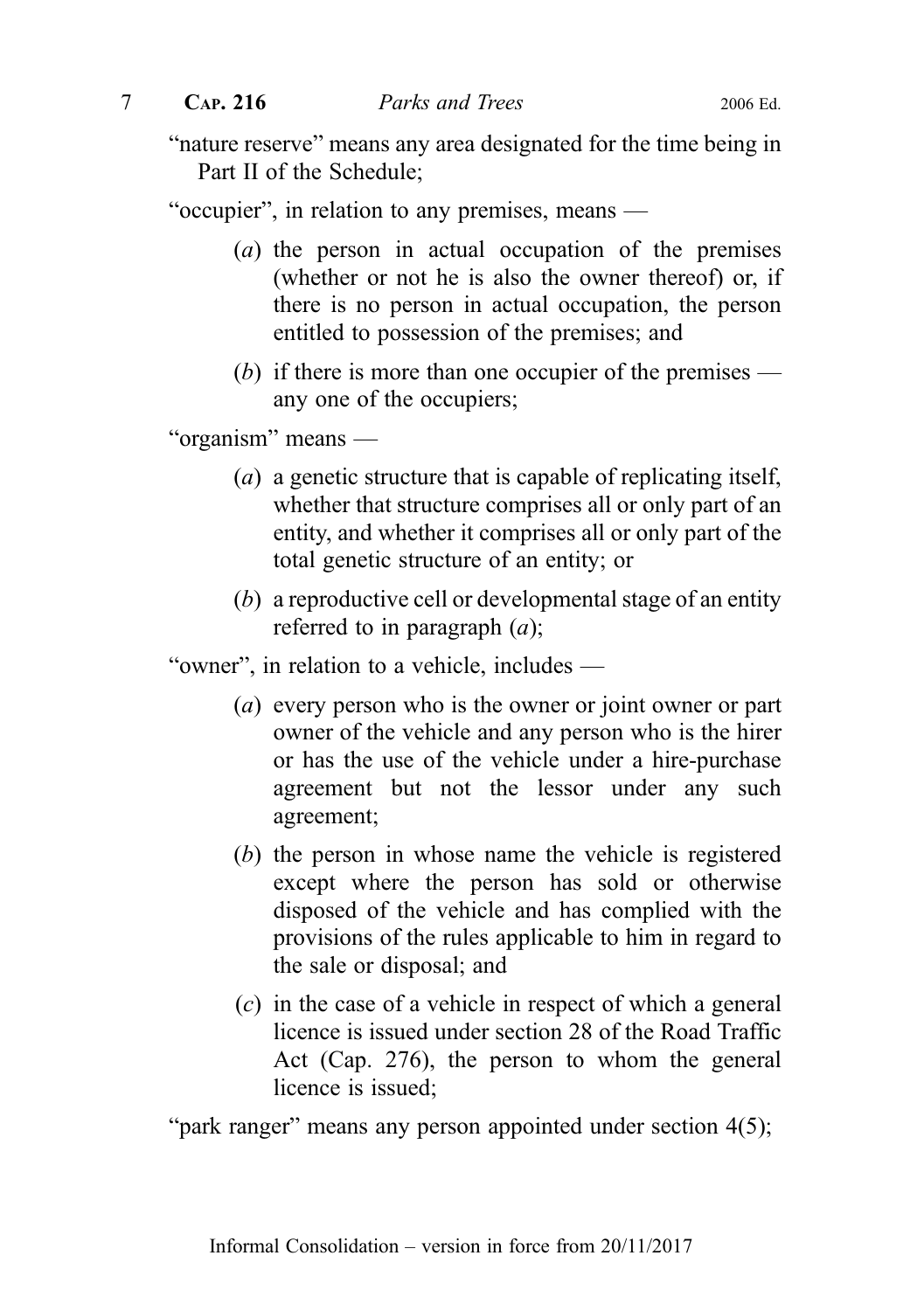"planning permission" has the same meaning as in the Planning Act;

[Act 9 of 2017 wef 20/11/2017]

"plant" means any member of the plantae, protista, monera or fungi kingdom, and includes any angiosperm, gymnosperm, pteridophyte, bryophyte, algae, lichen or fungus;

"planting area" means any planting area referred to in section 23;

"premises" means —

- (a) any building or land or part thereof; or
- (b) any place (whether enclosed or built on or not) and includes any place situated underground or under water;

"public park" means any State land, any land belonging to the Board or any other land, which is —

> (a) utilised as a public park, marine park, recreation ground, playground, garden, public open space, walk, park connector or green verge; and

[Act 9 of 2017 wef 20/11/2017]

(b) managed or maintained by the Board or by any management body designated under section 6A;

[Act 9 of 2017 wef 20/11/2017]

"public street" means any street over which the public has a right of way and which has been vested in the Government under the Street Works Act (Cap. 320A) or the repealed Local Government Integration Act (Cap. 166, 1985 Ed.) or in any other manner;

"qualified person" means a person who is registered as —

- (a) an architect under the Architects Act (Cap. 12) and has in force a practising certificate issued under that Act; or
- (b) a professional engineer under the Professional Engineers Act (Cap. 253) and has in force a practising certificate issued under that Act;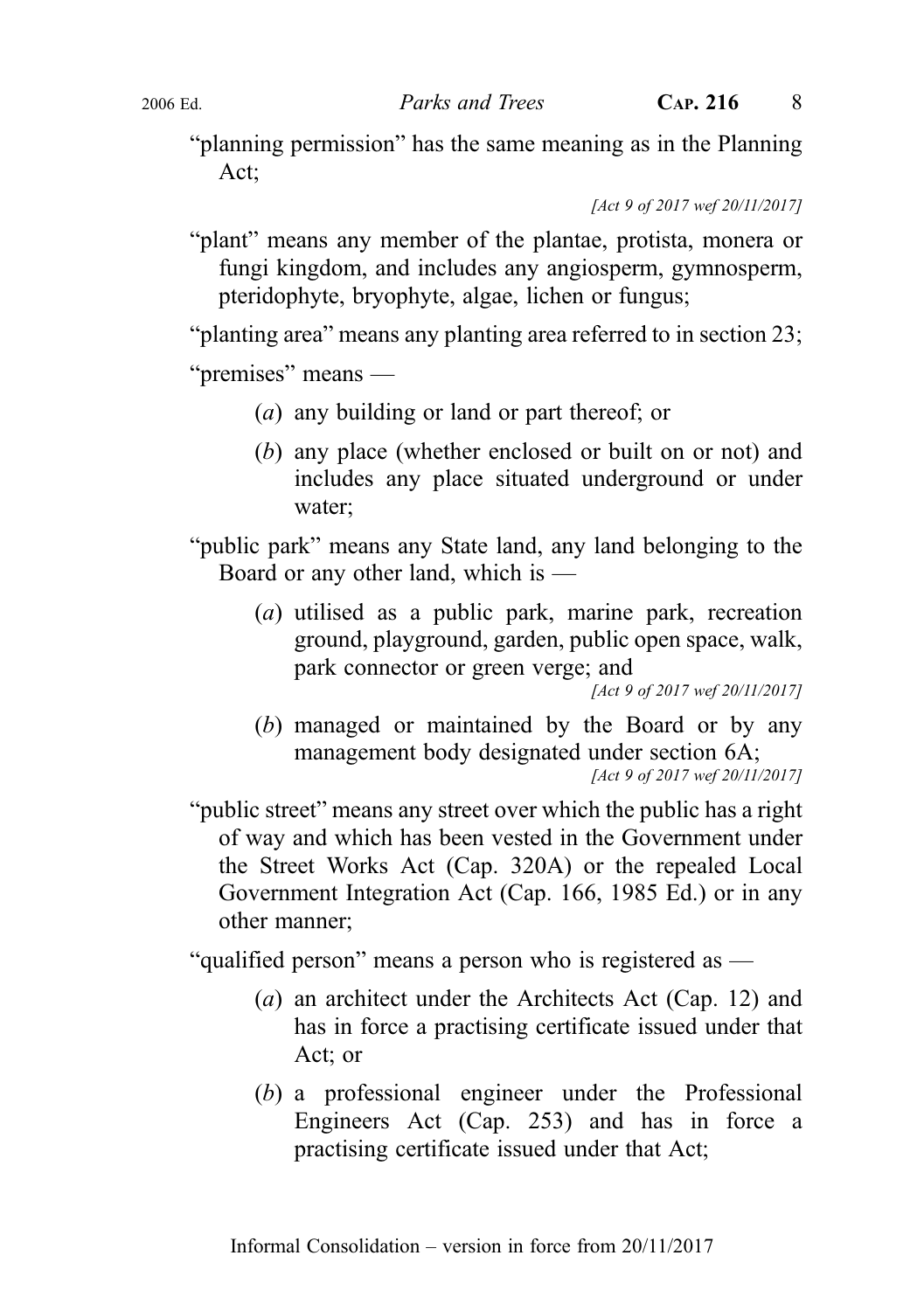- "repealed Act" means the Parks and Trees Act (Cap. 216, 1996 Ed.) repealed by this Act;
- "road authority" means the Land Transport Authority of Singapore established under section 3 of the Land Transport Authority of Singapore Act (Cap. 158A);

"street" means —

- (a) any road, bridge, underpass, tunnel, square, footway or passage, whether a thoroughfare or not, and whether the public has a right of way thereover or not;
- (b) the way over any public bridge; or
- (c) any road, footway or passage, open court or open alley, used or intended to be used as a means of access to 2 or more holdings, whether the public has a right of way thereover or not,

and includes all channels, drains, ditches, reserves and verges at the side of any street;

- "street works" includes works of levelling, paving, metalling, flagging, kerbing, channelling, draining, lighting, laying of cables and mains and other utility services executed in a street or part thereof and the reinstatement of a street or part thereof;
- "tree" includes a single‑stemmed palm and any part of a tree or single‑stemmed palm (including its seedling, sapling or re‑shoot);

"tree conservation area" means any land designated by the Minister as such under section 13(1);

"vacant land" means —

- (a) any land upon which no building or other structure exists; or
- (b) any land which the Commissioner has reasonable grounds to believe is not occupied by anyone, [Act 9 of 2017 wef 20/11/2017]

<sup>[</sup>Act 9 of 2017 wef 20/11/2017]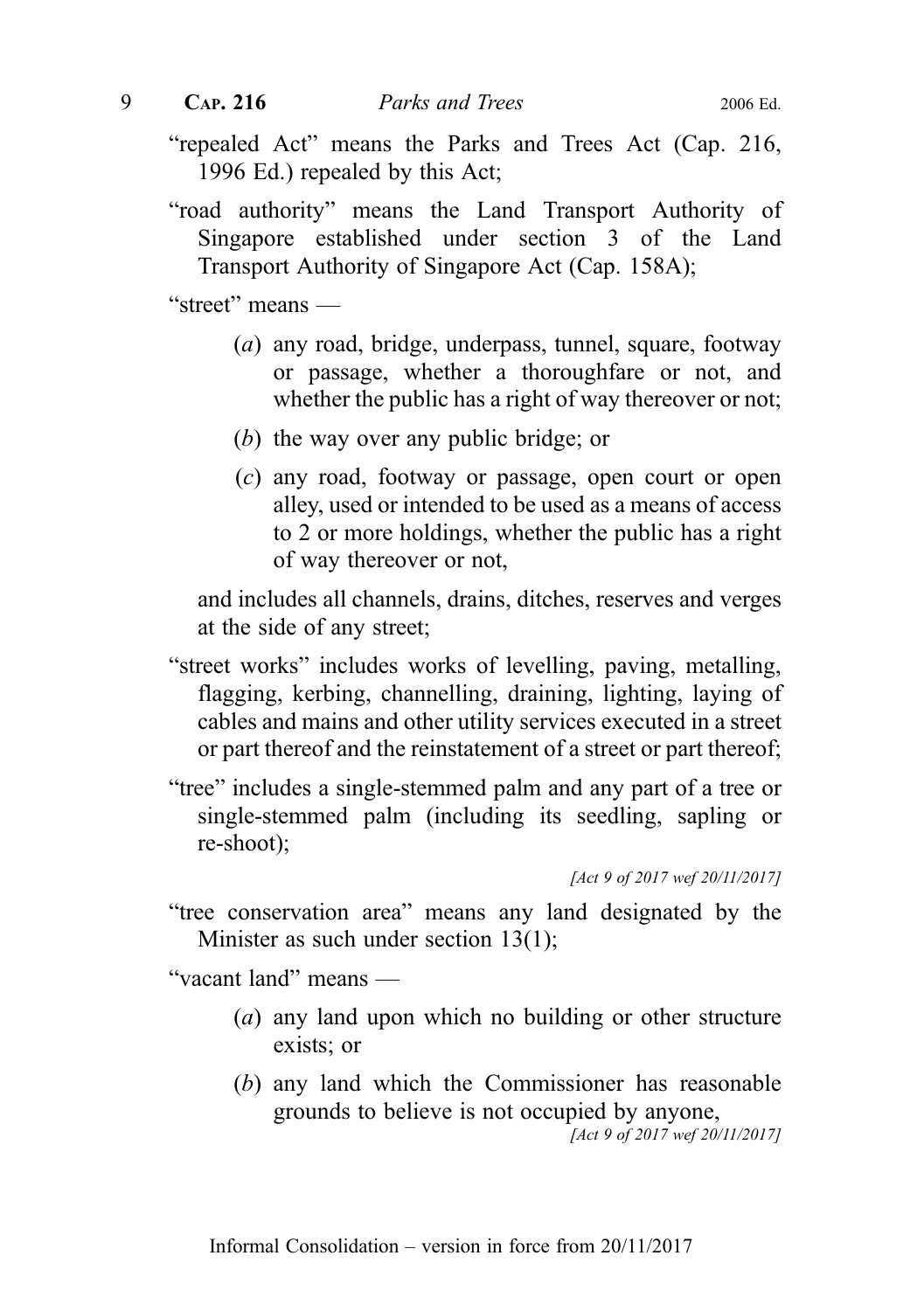and includes any land upon which exists any building or other structure which is constructed or used contrary to any written law;

"vehicle" means a vehicle whether mechanically propelled or otherwise.

### Application of Act to Government

3.—(1) This Act shall bind the Government except that nothing in this Act shall render the Government liable to prosecution for an offence.

(2) For the avoidance of doubt, no person shall be immune from prosecution for any offence under this Act by reason that the person is a contractor engaged to provide services to the Government, or is acting in any other similar capacity for, or on behalf of, the Government.

### PART II

### ADMINISTRATION OF ACT

### Appointment of Commissioner of Parks and Recreation and other officers

4.—(1) The Minister may appoint any officer or employee of the Board to be the Commissioner of Parks and Recreation.

(2) The Commissioner shall, subject to any general or special directions of the Minister, be responsible for the administration of this Act and may perform such duties as are imposed and may exercise such powers as are conferred upon him by this Act or any other written law.

(3) The Commissioner may appoint any of the following persons to be an authorised officer for the purpose of assisting the Commissioner in administering and carrying out the provisions of this Act or any other written law:

- $(a)$  a public officer;
- (b) an employee of the Board;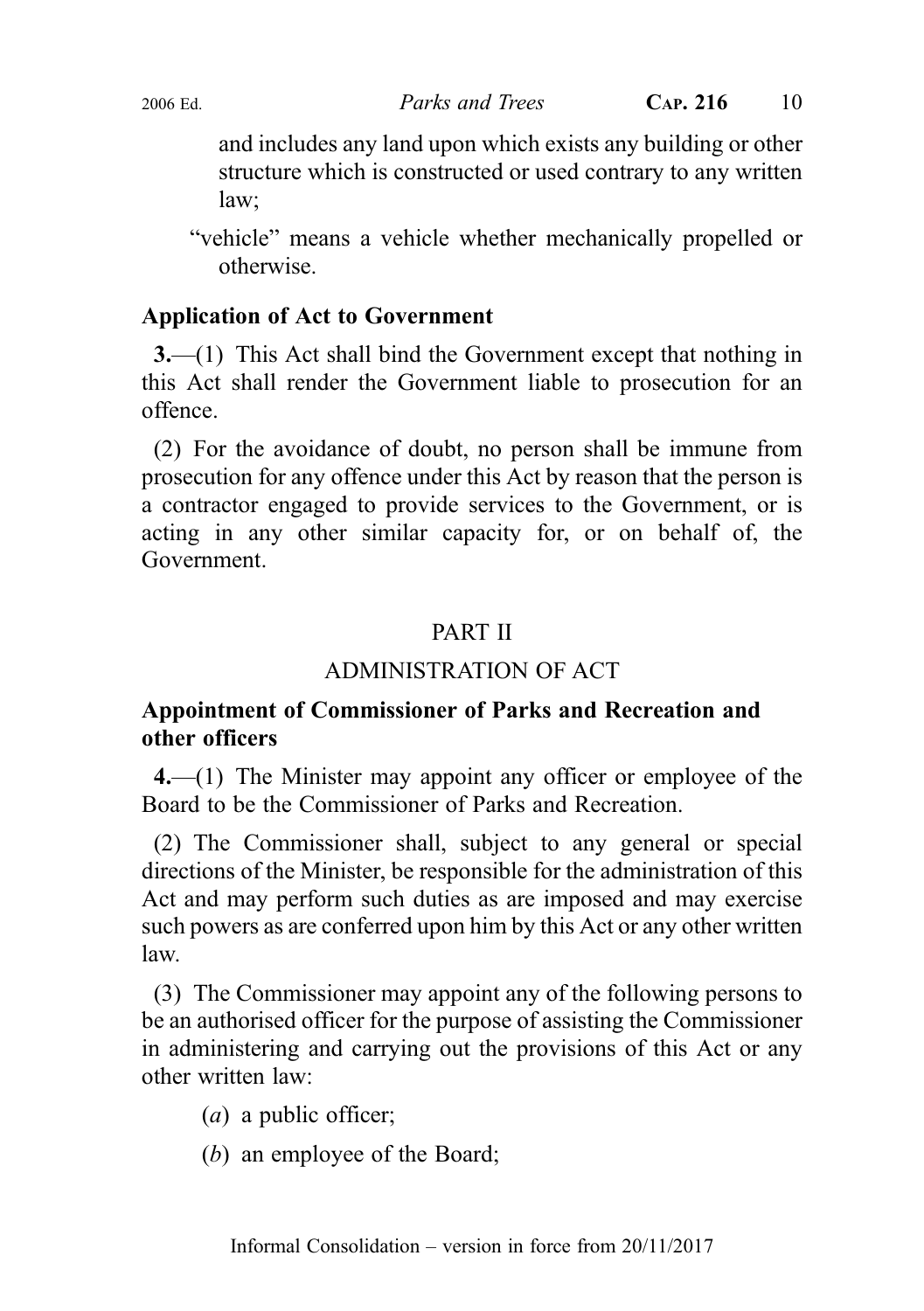(c) an auxiliary police officer appointed under the Police Force Act (Cap. 235).

[Act 9 of 2017 wef 20/11/2017]

(4) Any powers conferred on and duties to be performed by the Commissioner under this Act or any other written law may, subject to any general or special directions of the Commissioner, be exercised or performed by any authorised officer.

(5) The Commissioner may appoint any of the following persons to be a park ranger who may exercise the powers conferred on a park ranger under sections 41 and 42 within the national park, nature reserve or public park and in the circumstances specified in the Commissioner's authorisation for the park ranger under subsection (6):

- (a) a public officer;
- (b) an employee of the Board;
- (c) an employee of a management body designated under section 6A;
- (d) a person who holds a security officer's licence under the Private Security Industry Act (Cap. 250A).

[Act 9 of 2017 wef 20/11/2017]

(6) The Commissioner must issue to each park ranger an authorisation specifying where, or the circumstances in which, the park ranger may exercise the powers conferred on a park ranger under sections 41 and 42.

[Act 9 of 2017 wef 20/11/2017]

(7) The powers conferred on a park ranger under sections 41 and 42 must be exercised only to the extent of the authorisation under subsection  $(6)$ .

[Act 9 of 2017 wef 20/11/2017]

(8) The Commissioner may, for any reason that appears to the Commissioner to be sufficient, at any time revoke a person's appointment as an authorised officer or a park ranger.

[Act 9 of 2017 wef 20/11/2017]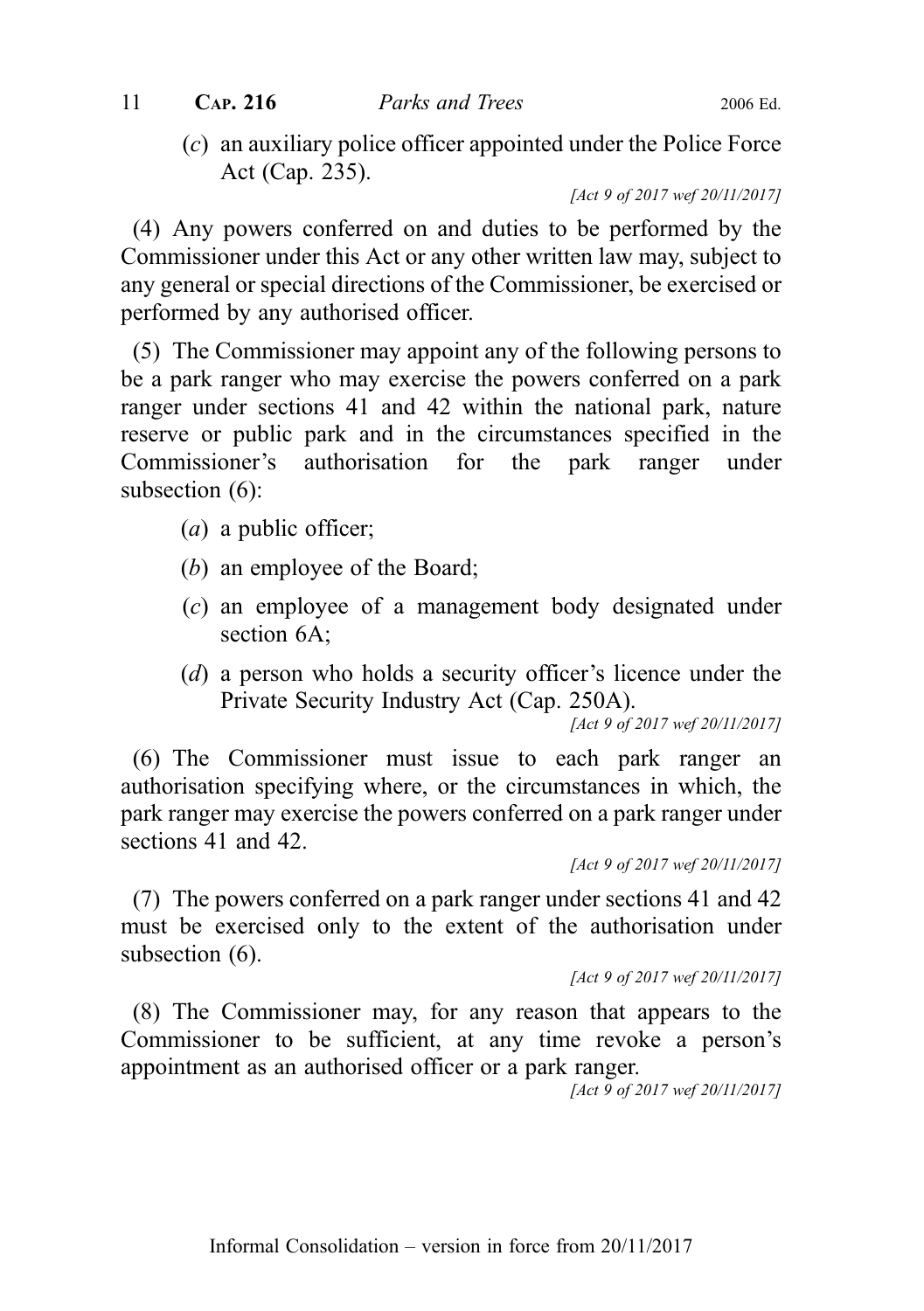(9) A person who is appointed as an authorised officer under subsection (3) or a park ranger under subsection (5) does not, by virtue only of the appointment, become an employee or agent of the Board. [Act 9 of 2017 wef 20/11/2017]

### Officers deemed to be public servants

5. The Commissioner, every authorised officer and park ranger shall be deemed to be a public servant within the meaning of the Penal Code (Cap. 224).

### Identification card to be produced

6.—(1) The Commissioner or any authorised officer or park ranger, when exercising any of the powers conferred upon him by this Act shall, if not in uniform, declare his office and, on demand, produce such identification card as may be issued to him for the purposes of this Act or any other written law.

(2) It shall not be an offence for any person to refuse to comply with any request, demand or order made by the Commissioner or any authorised officer or park ranger not in uniform, who fails to declare his office and refuses to produce his identification card on demand being made by that person.

### Management body

6A. The Minister may, by notification in the Gazette, designate, for the purposes of this Act, any body to be a management body for any State land, land belonging to the Board or any other land that is managed as a public park on behalf of the Government or the Board, as the case may be.

[Act 9 of 2017 wef 20/11/2017]

### PART III

### NATIONAL PARKS AND NATURE RESERVES

### Establishment of national parks and nature reserves

7.—(1) The areas designated in Part I of the Schedule are set aside as national parks.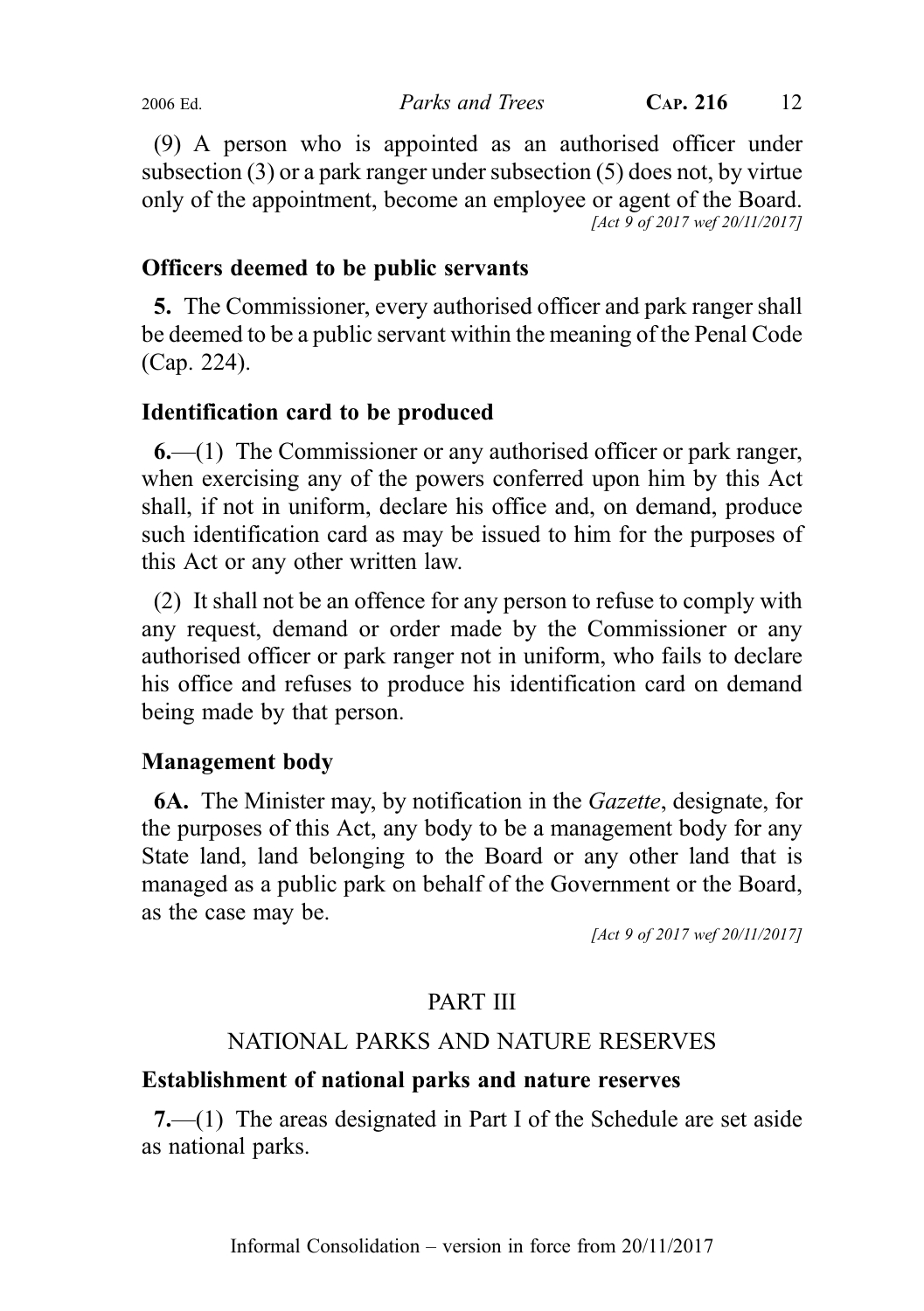(2) The areas designated in Part II of the Schedule are set aside as nature reserves.

(3) National parks and nature reserves are set aside for all or any of the following purposes:

- (a) the propagation, protection and conservation of the trees, plants, animals and other organisms of Singapore, whether indigenous or otherwise;
- (b) the study, research and preservation of objects and places of aesthetic, historical or scientific interest;
- (c) the study, research and dissemination of knowledge in botany, horticulture, biotechnology, or natural and local history; and
- (d) recreational and educational use by the public.

### Restricted activities in respect of trees, plants, etc., in national parks and nature reserves

8.—(1) No person shall, except with the approval of the Commissioner granted under section 12 and in accordance with the terms and conditions of such approval, carry out any of the following activities within any national park or nature reserve:

- (*a*) cut, collect or displace any tree or plant or any part thereof;
- (b) affix, set up or erect any sign, shrine, altar, religious object, shelter, structure or building;
- (c) clear, break up, dig or cultivate any land;
- (d) use or occupy any building, vehicle, boat or other property of the Board; or
- (e) wilfully drop or deposit any dirt, sand, earth, gravel, clay, loam, manure, refuse, sawdust, shavings, stone, straw or any other matter or thing from outside the national park or nature reserve.

(2) No person shall carry out any activity within any national park or nature reserve which he knows or ought reasonably to know causes or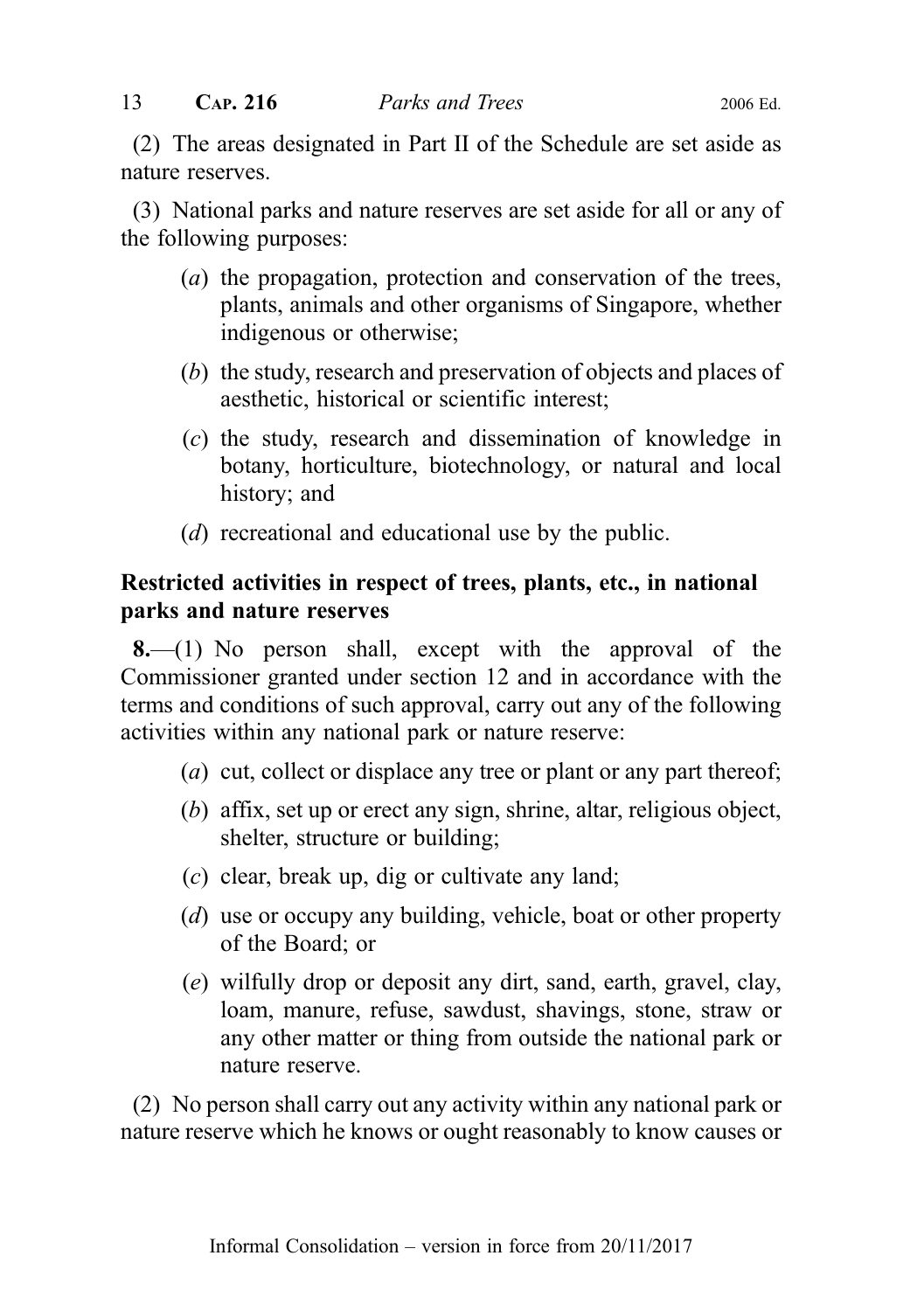may cause alteration, damage or destruction to any property, tree or plant within the national park or nature reserve.

(3) Any person who contravenes subsection (1) or (2) shall be guilty of an offence and shall be liable on conviction to a fine not exceeding \$50,000 or to imprisonment for a term not exceeding 6 months or to both and, in the case of a continuing offence, to a further fine of \$500 for every day or part thereof during which the offence continues after conviction.

- (4) Subsections (1) and (2) shall not apply to
	- (a) the Commissioner, an authorised officer or a park ranger acting in the performance of his duty under this Act;
	- (b) any other officer or employee of the Board acting in the performance of his duty under this Act or any other written law; and
	- (c) any police officer or workman assisting a person referred to in paragraph  $(a)$  or  $(b)$  to carry out his duty.

### Restricted activities in respect of animals, etc., in national parks and nature reserves

9.—(1) No person shall, except with the approval of the Commissioner granted under section 12 and in accordance with the terms and conditions of such approval, carry out any of the following activities within any national park or nature reserve:

- (a) capture, displace or feed any animal;
- (b) disturb or take the nest of any animal;
- (c) collect, remove or wilfully displace any other organism;
- (d) use any animal, firearm, explosive, net, trap, hunting device or instrument or means whatever for the purpose of capturing any animal; or
- (e) carry or have in the person's possession any explosive, net, trap or hunting device.

(2) No person shall carry out any activity within any national park or nature reserve which he knows or ought reasonably to know causes or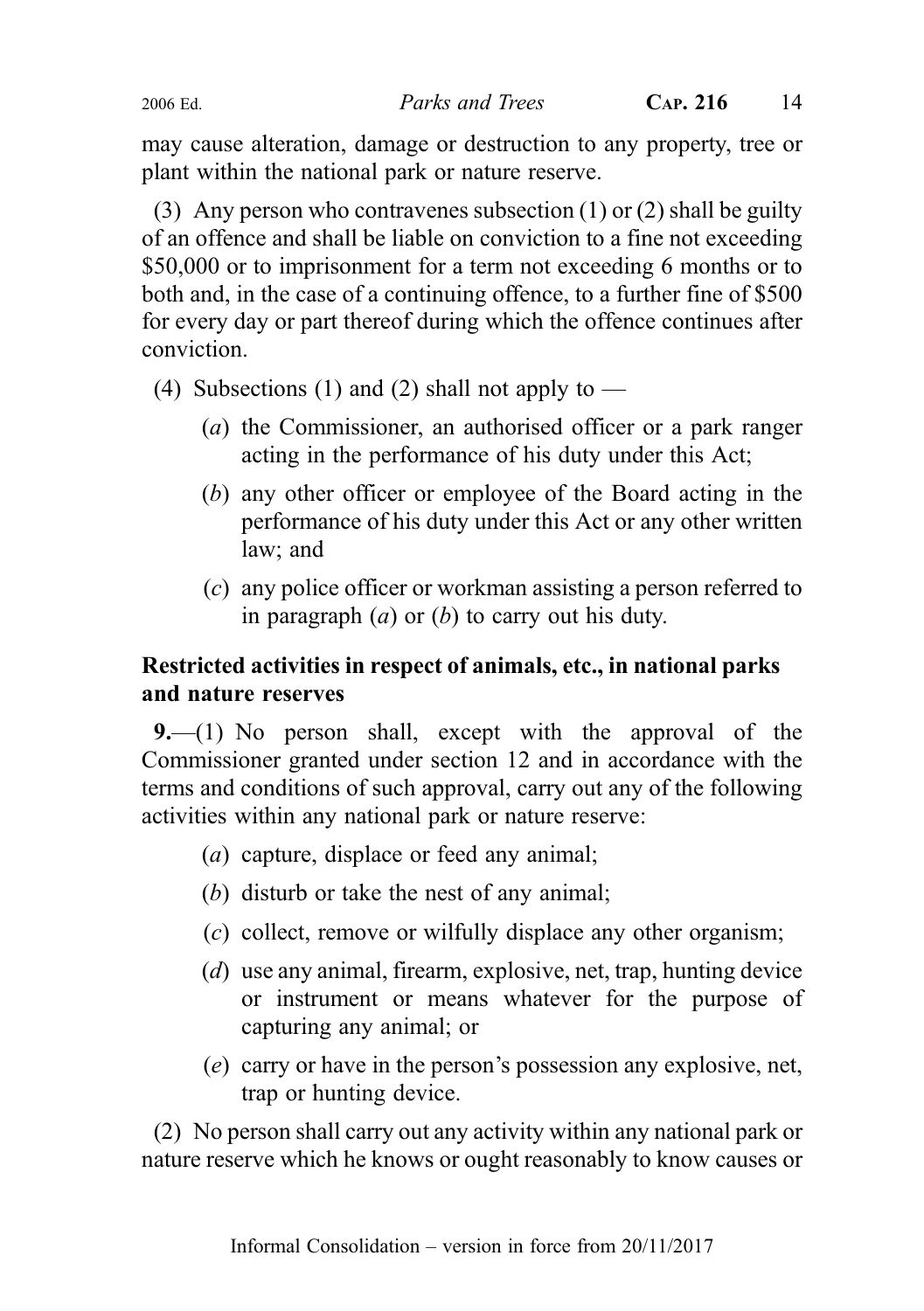may cause injury to, or the death of, any animal or any other organism within the national park or nature reserve.

(3) A person must not, except with the approval of the Commissioner granted under section 12 and in accordance with the terms and conditions of such approval —

- (a) bring or release into, or abandon any animal in, or cause any animal to be brought or released into, or abandoned in a nature reserve;
- (b) release or abandon or cause any animal to be released or abandoned into any river, stream, canal or watercourse outside a nature reserve that the person knows, or ought reasonably to know, flows into or through the nature reserve; or
- (c) permit any animal belonging to or under the charge of the person to stray into a nature reserve.

```
[Act 9 of 2017 wef 20/11/2017]
```
(4) Any person who contravenes subsection (1), (2) or (3) shall be guilty of an offence and shall be liable on conviction to a fine not exceeding \$50,000 or to imprisonment for a term not exceeding 6 months or to both and, in the case of a continuing offence, to a further fine of \$500 for every day or part thereof during which the offence continues after conviction.

- (5) Subsections (1), (2) and (3) shall not apply to
	- (a) the Commissioner, an authorised officer or a park ranger acting in the performance of his duty under this Act;
	- (b) any other officer or employee of the Board acting in the performance of his duty under this Act or any other written law; and
	- (c) any police officer or workman assisting a person referred to in paragraph  $(a)$  or  $(b)$  to carry out his duty.

### Destruction, damage, etc., of notices, boundary marks, etc.

10.—(1) No person shall wilfully or negligently destroy, damage or deface any object of zoological, botanical, geological, ethnological,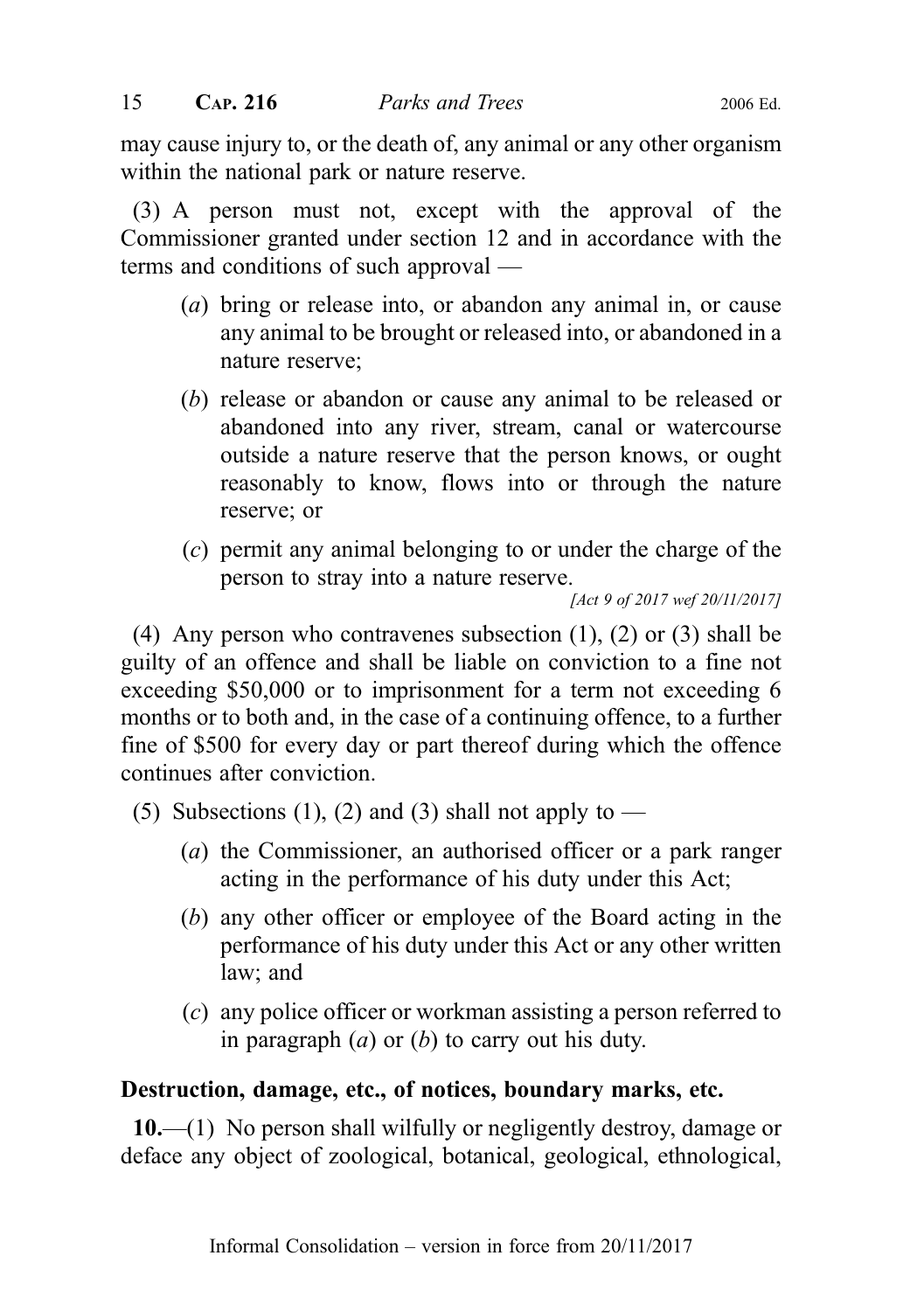2006 Ed. Parks and Trees CAP. 216 16

scientific or aesthetic interest within any national park or nature reserve.

- $(2)$  No person shall
	- (a) destroy, damage, deface, alter or remove any notice or other sign erected by or on behalf of the Board within any national park or nature reserve; or
	- (b) knowingly destroy, damage, deface, alter or remove any boundary mark within any national park or nature reserve.

(3) Any person who contravenes subsection (1) or (2) shall be guilty of an offence and shall be liable on conviction to a fine not exceeding \$20,000.

- (4) Subsections (1) and (2) shall not apply to  $-$ 
	- (a) the Commissioner, an authorised officer or a park ranger acting in the performance of his duty under this Act;
	- (b) any other officer or employee of the Board acting in the performance of his duty under this Act or any other written law; and
	- (c) any police officer or workman assisting a person referred to in paragraph  $(a)$  or  $(b)$  to carry out his duty.

### Reinstatement notices as regards national parks and nature reserves

11.—(1) Where it appears to the Commissioner that there has been a contravention of any provision of section 8, 9 or 10, he may serve a reinstatement notice on any person who is carrying out or has carried out any activity in contravention of that provision requiring the person on whom it is served to carry out such repairs, work or alteration to any part of the national park or nature reserve as the Commissioner thinks fit to be carried out in order to remedy (wholly or in part) the contravention or to remedy any injury or damage to the national park or nature reserve caused by that contravention.

(2) A reinstatement notice referred to in subsection (1) may, in particular, require —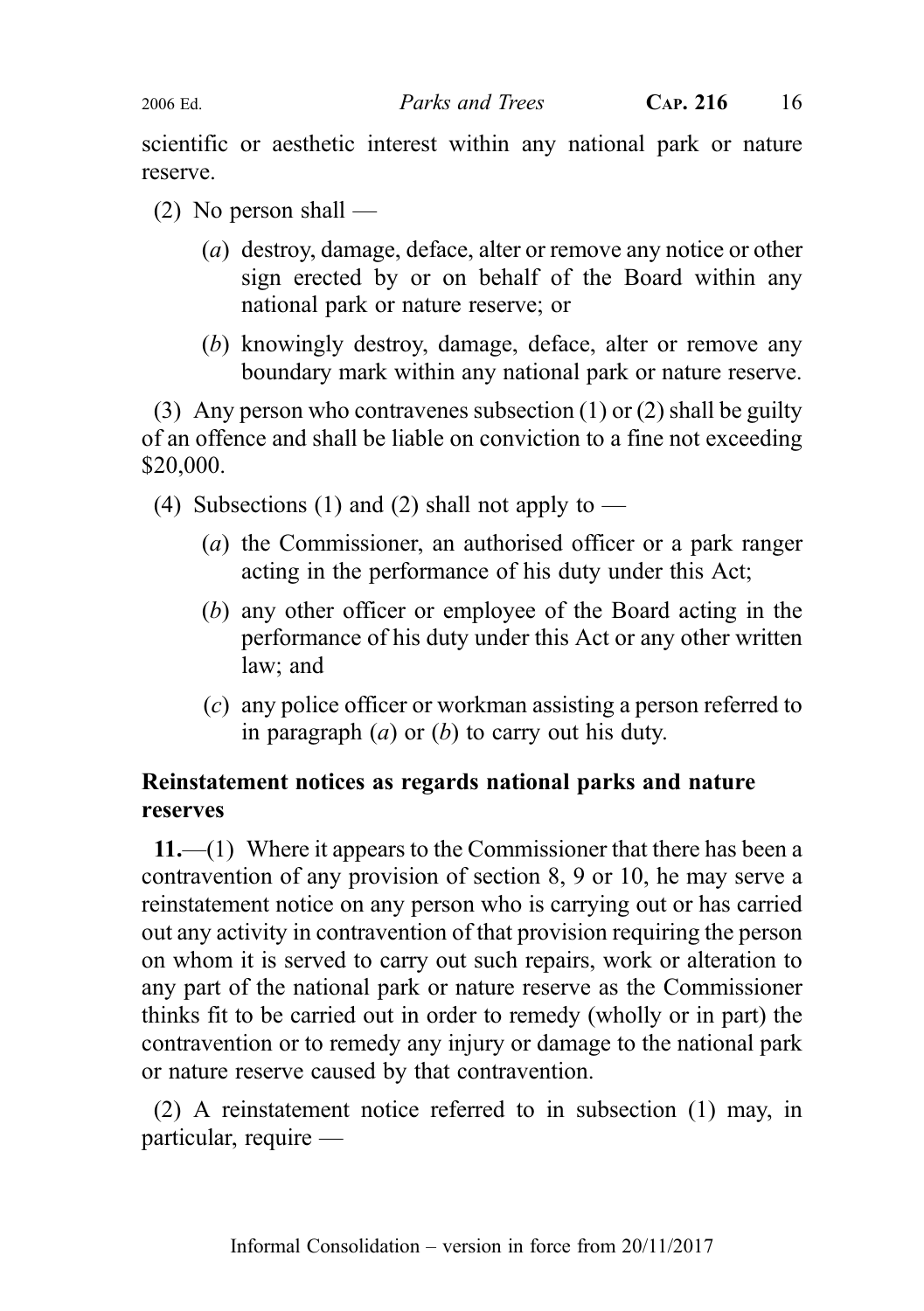- (a) the alteration, demolition or removal of any sign, shrine, altar, religious object, shelter, structure or building;
- (b) the carrying out of any building works or other operations;
- (c) the cessation, either wholly or to the extent specified in the notice, of any activity;
- (d) the removal from the national park or nature reserve of all property, material or animals used in connection with the contravention of section 8, 9 or 10, as the case may be; or
- (e) the restoration of any part of the national park or nature reserve to its former state or, if such restoration is not reasonably practicable or is undesirable, the execution of such works as the Commissioner may specify in the notice to alleviate the effect of the contravention of section 8, 9 or 10, as the case may be.

(3) A reinstatement notice shall specify the date on which it is to take effect and the period (which shall run from the date the reinstatement notice takes effect) within which any step required by the notice shall be taken.

### Approval for restricted activities in national parks and nature reserves

12.—(1) An application for approval to carry out or cause the carrying out of any activity referred to in section  $8(1)$  or  $9(1)$  or  $(3)$ shall be made to the Commissioner in such form and manner as may be prescribed.

(2) The Commissioner may require an applicant to furnish him with such further information or documents as he considers necessary in relation to the application for approval.

(3) The Commissioner may, upon an application by any person for approval to carry out or cause the carrying out of any activity referred to in section 8(1) or 9(1) or  $(3)$  —

- (a) refuse to grant approval under this section; or
- (b) grant approval under this section unconditionally or subject to such conditions as he thinks fit.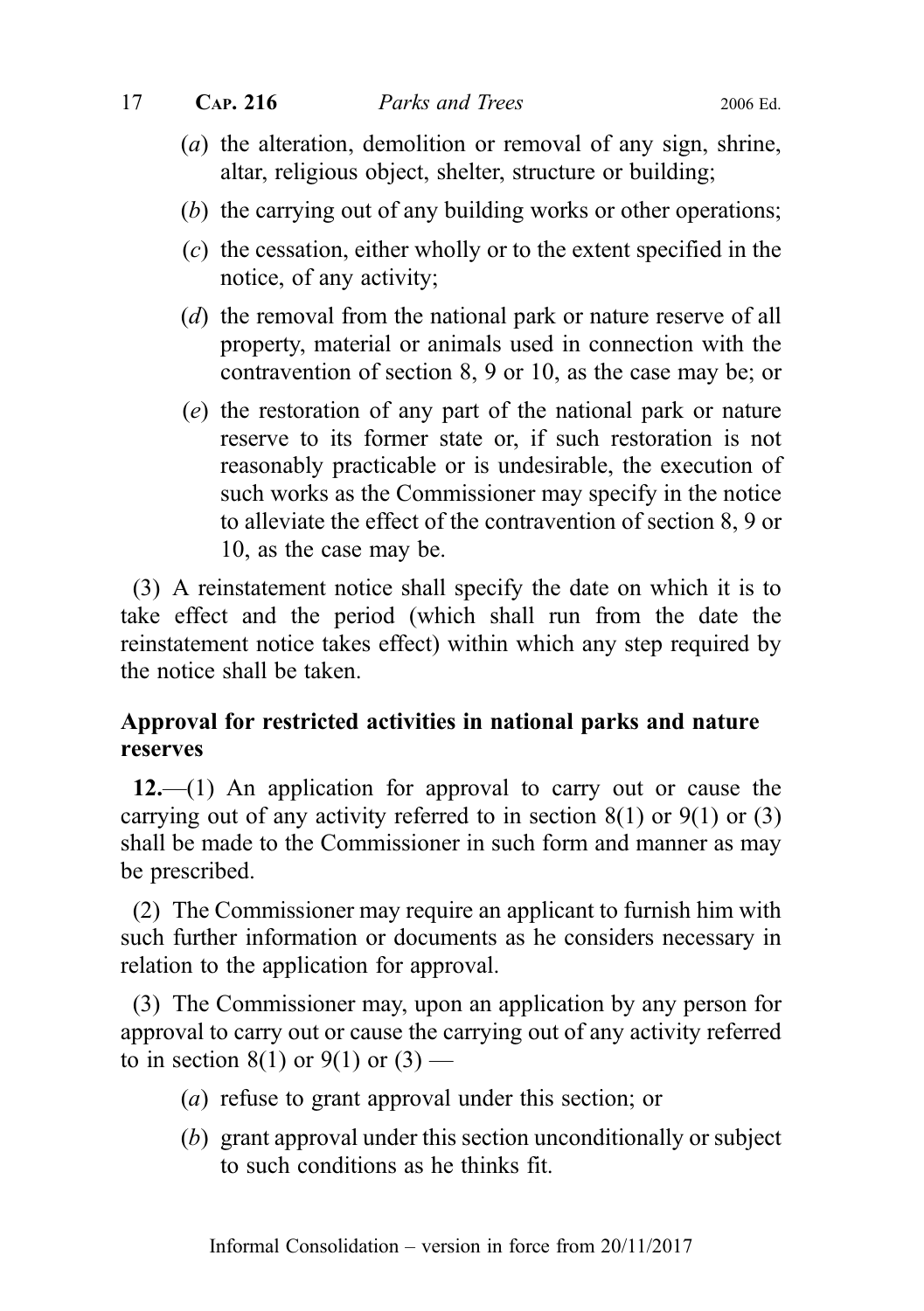(4) The Commissioner may, at any time, by notice in writing revoke any approval granted under this section if he is satisfied —

- (a) that any information given in the application for the approval or any document submitted to the Commissioner in respect of the application is false in a material particular; or
- (b) that the person has failed to comply with any condition imposed under subsection  $(3)(b)$ .

### PART IV

### CONSERVATION OF TREES AND PLANTS

[Act 9 of 2017 wef 20/11/2017]

Division  $1$  – Tree conservation areas and vacant lands

[Act 9 of 2017 wef 20/11/2017]

#### Tree conservation areas

13.—(1) If, after consulting the Board, it appears to the Minister expedient in the interests of amenity to make provision for the conservation of trees in any geographical area of Singapore, the Minister may, by order published in the *Gazette*, designate any geographical area in Singapore (outside a national park or nature reserve) as a tree conservation area.

(2) A copy of any map of a tree conservation area published in the Gazette, being a copy purporting to be certified by the Commissioner as being a true copy of the map so published, shall be admissible in any legal proceedings and shall be evidence of the matters contained in the map.

### No cutting or damaging of tree having girth of more than one metre

14.—(1) Subject to subsection (6), no person shall, except with the approval of the Commissioner under section 20 and in accordance with the terms and conditions of such approval, cut any tree with a girth exceeding one metre growing on —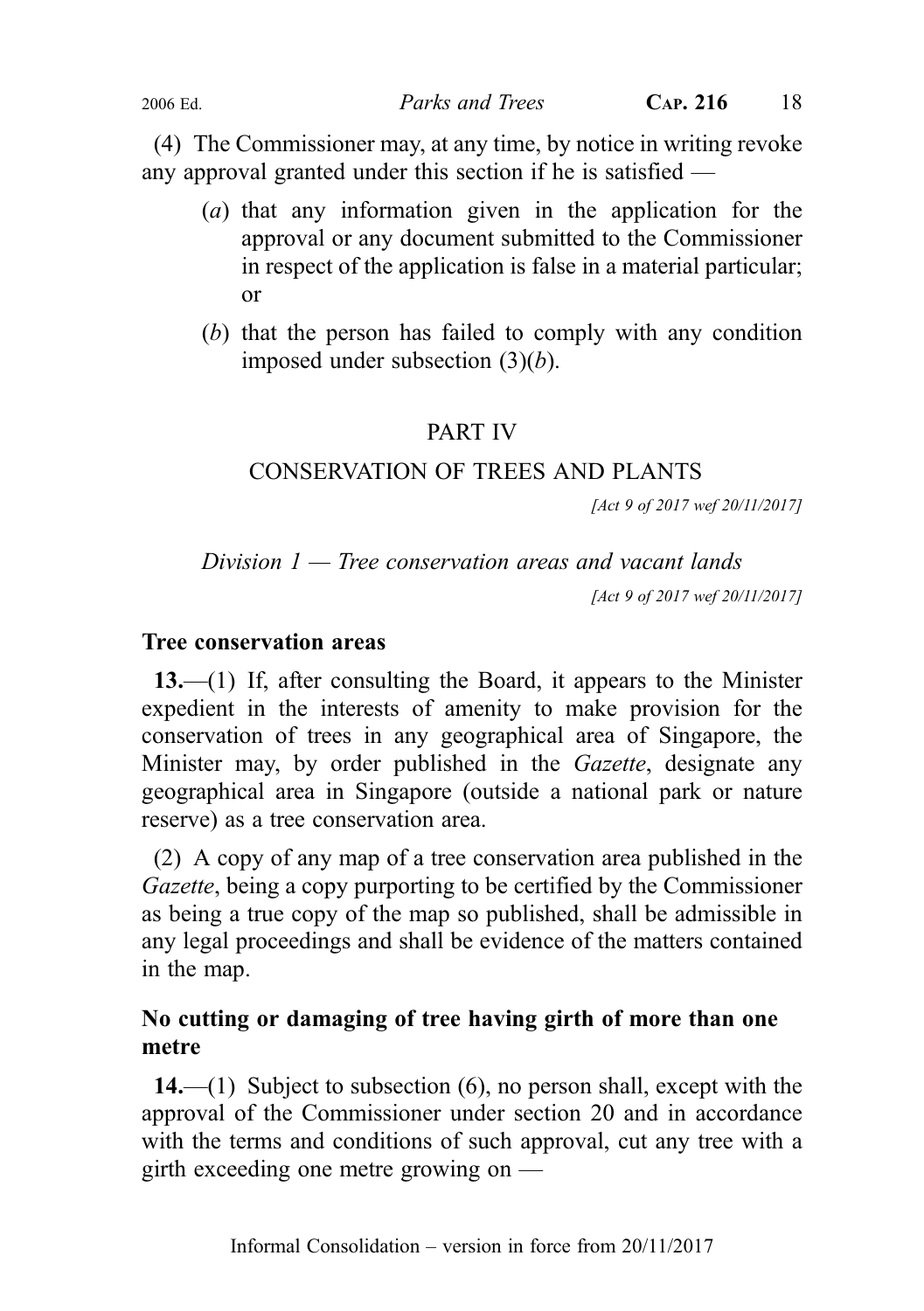- (a) any tree conservation area; or
- (b) any vacant land (whether within or outside a tree conservation area).

(2) Any person who contravenes subsection (1) or damages any tree referred to in that subsection shall be guilty of an offence and shall be liable on conviction to a fine not exceeding \$50,000.

(3) In determining the amount of fine to be imposed on a person convicted of an offence under subsection (2), the court shall, in particular, have regard to any financial benefit which has accrued or appears likely to accrue to him in consequence of the offence.

(4) For the purposes of this section, the girth of a tree must be measured in the prescribed manner.

[Act 9 of 2017 wef 20/11/2017]

(5) Where in any proceedings for an offence under this section, a question arises as to whether the girth of a tree exceeds or does not exceed one metre, a certificate purporting to be signed by the Commissioner or an authorised officer certifying the girth of the tree shall be admissible as prima facie evidence of the matters stated therein and of the signature of the Commissioner or authorised officer, as the case may be.

[Act 9 of 2017 wef 20/11/2017]

(6) No approval referred to in subsection (1) shall be required where the condition of the tree constitutes an immediate threat to life or property.

#### Tree conservation notice

15.—(1) If it appears to the Commissioner necessary to make provision for the maintenance or conservation of any tree with a girth exceeding one metre growing —

- (a) within any tree conservation area; or
- (b) on any vacant land (whether within or outside a tree conservation area),

or a group of such trees, the Commissioner may serve a tree conservation notice with respect to such tree or group of trees addressed to —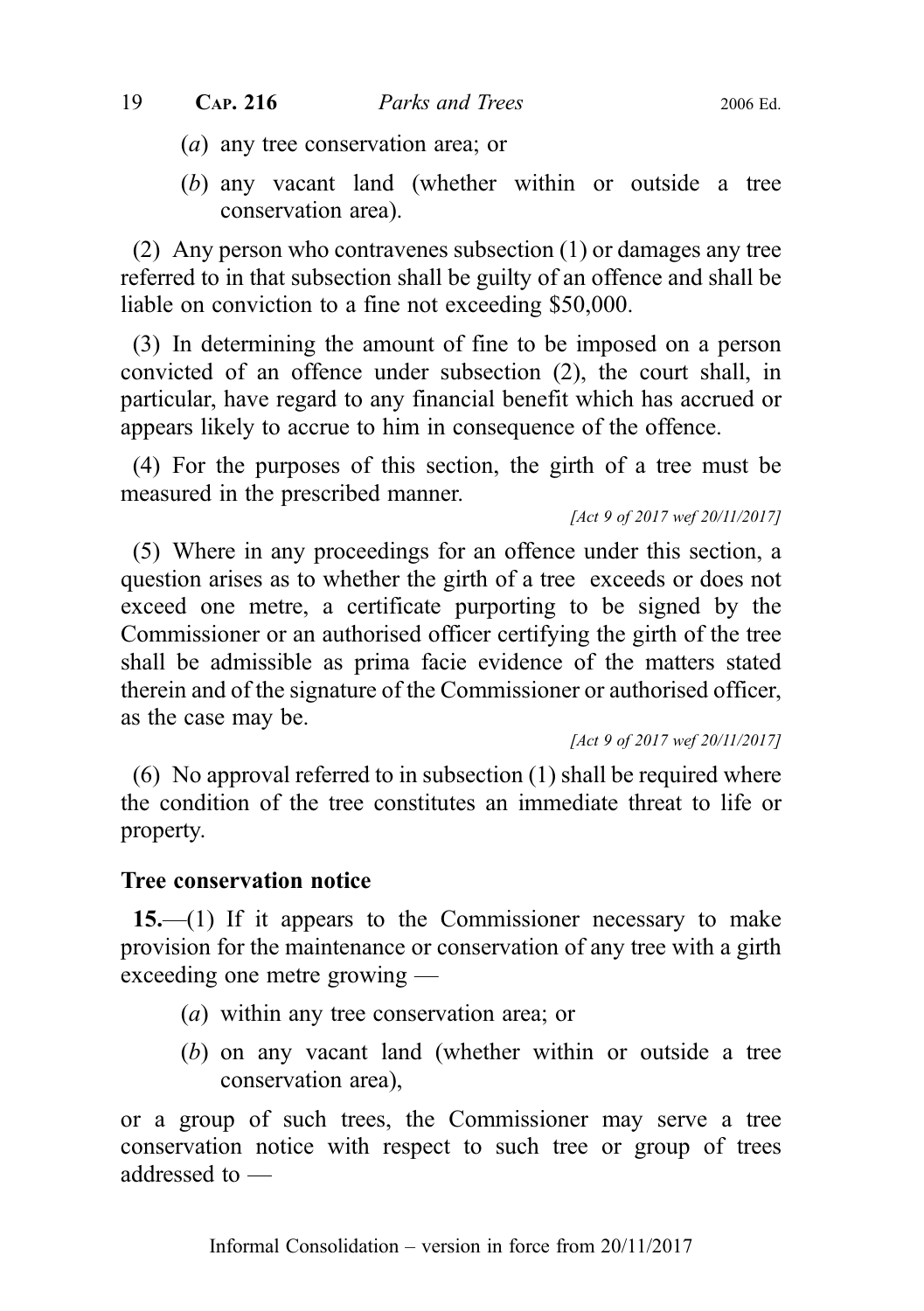- (i) the occupier of the premises or land on which the tree or group of trees is growing; or
- (ii) any person carrying out or intending to carry out any building works, whether on the premises or within its vicinity which, in the opinion of the Commissioner, causes or is likely to cause damage to the tree or group of trees.

(2) A tree conservation notice under subsection (1) may, in particular, require the occupier or person referred to in that subsection —

- (a) to cease or refrain from, either wholly or to the extent specified in the tree conservation notice, any activity on the premises concerned;
- (b) to alter, demolish or remove any property or material from the premises concerned, or any sign, structure or building he has erected or caused to be erected thereon; or
- (c) to take such other measures as the Commissioner reasonably considers necessary to maintain or conserve the tree or group of trees concerned.

(3) Every tree conservation notice under subsection (1) shall  $specify$  —

- (a) the tree or group of trees covered by the notice, by reference to the type, species, size, location and such other particulars of the tree or group of trees;
- (b) the date on which it is to take effect; and
- (c) the period (which shall run from the date the tree conservation notice takes effect) within which any step required by the notice shall be taken.

(4) The Commissioner may, at any time, revoke any tree conservation notice made under this section.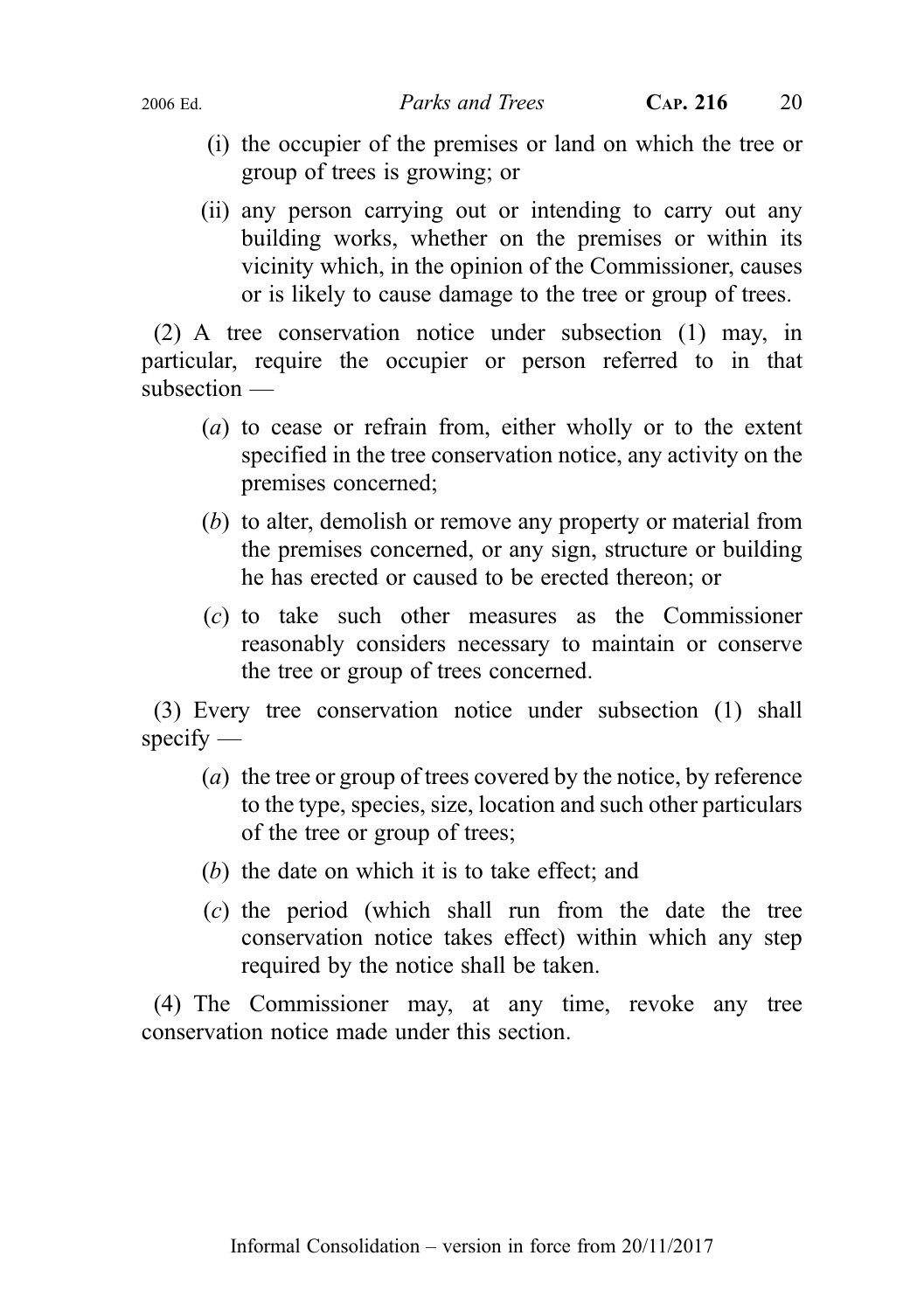### Division  $2$  — Heritage road green buffers

### Heritage road green buffers

16.—(1) If, after consulting the Board, it appears to the Minister expedient to conserve the flora or vegetation in any area of Singapore (not within any national park or nature reserve) as important elements of the surrounding streetscape or landscape, the Minister may, by order published in the Gazette, designate —

- (a) any green verge (whether within or outside a tree conservation area); or
- (b) any other area located along or on land fronting, adjoining or abutting any street (whether within or outside a tree conservation area),

as a heritage road green buffer.

(2) A copy of any map of a heritage road green buffer published in the Gazette, being a copy purporting to be certified by the Commissioner as being a true copy of the map so published, shall be admissible in any legal proceedings and shall be evidence of the matters contained in the map.

#### Maintenance of heritage road green buffers

17.—(1) It shall be the function and duty of the Board to manage and maintain all heritage road green buffers and carry out all acts necessary thereto.

(2) For the purpose of managing and maintaining heritage road green buffers, the Commissioner or any officer, employee of or other person authorised in writing by the Board shall have the right, at any reasonable time, to enter upon any heritage road green buffer that is State land and do all things as are reasonably necessary for the management and maintenance of the heritage road green buffer.

(3) Subject to subsection (4), where a heritage road green buffer, or any part of it, lies within any premises other than State land, the Commissioner or any officer, employee of or other person authorised in writing by the Board shall have the right, at any reasonable time, to enter upon the heritage road green buffer or any part thereof for the purpose of —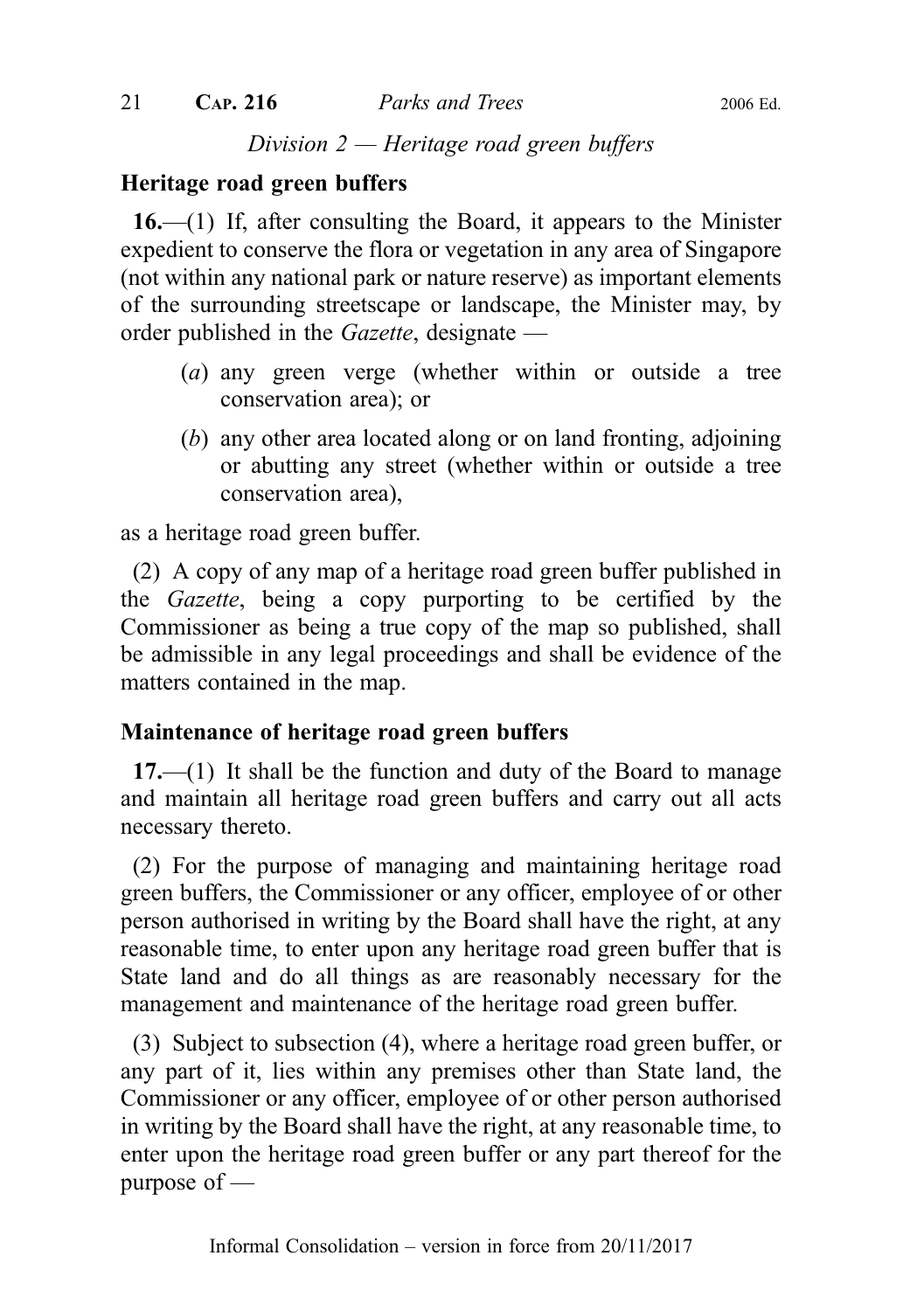- (a) ascertaining whether any of the functions conferred by this section on the Board should or may be exercised, including taking photographs of the premises and any property or material found thereon and such other steps as he may consider necessary without involving any search or seizure of any premises, thing or person; and
- (b) taking any action or carrying out any work that is reasonably necessary for the management and maintenance of the heritage road green buffer.

(4) The right to enter upon any premises under subsection (3) may be exercised if, and only if, the Commissioner or any officer, employee of or other person authorised in writing by the Board has given notice of his intention to perform the Board's function and discharge its duty under this section to the occupier of the premises or any person having any estate, right, share or interest in the premises.

(5) A notice under subsection (4) shall be in writing and shall be deemed to be given to and received by an occupier if it is affixed to a conspicuous part of the premises to be entered.

### No cutting or damaging of tree or plant in heritage road green buffer

18.—(1) Subject to subsection  $(4)$ , no person shall, except with the approval of the Commissioner granted under section 20 and in accordance with the terms and conditions of such approval, cut any tree or plant within a heritage road green buffer.

(2) Any person who contravenes subsection (1) or damages any tree or plant within a heritage road green buffer shall be guilty of an offence and shall be liable on conviction to a fine not exceeding \$50,000.

(3) In determining the amount of fine to be imposed on a person convicted of an offence under subsection (2), the court shall, in particular, have regard to any financial benefit which has accrued or appears likely to accrue to him in consequence of the offence.

(4) No approval referred to in subsection (1) shall be required where  $-$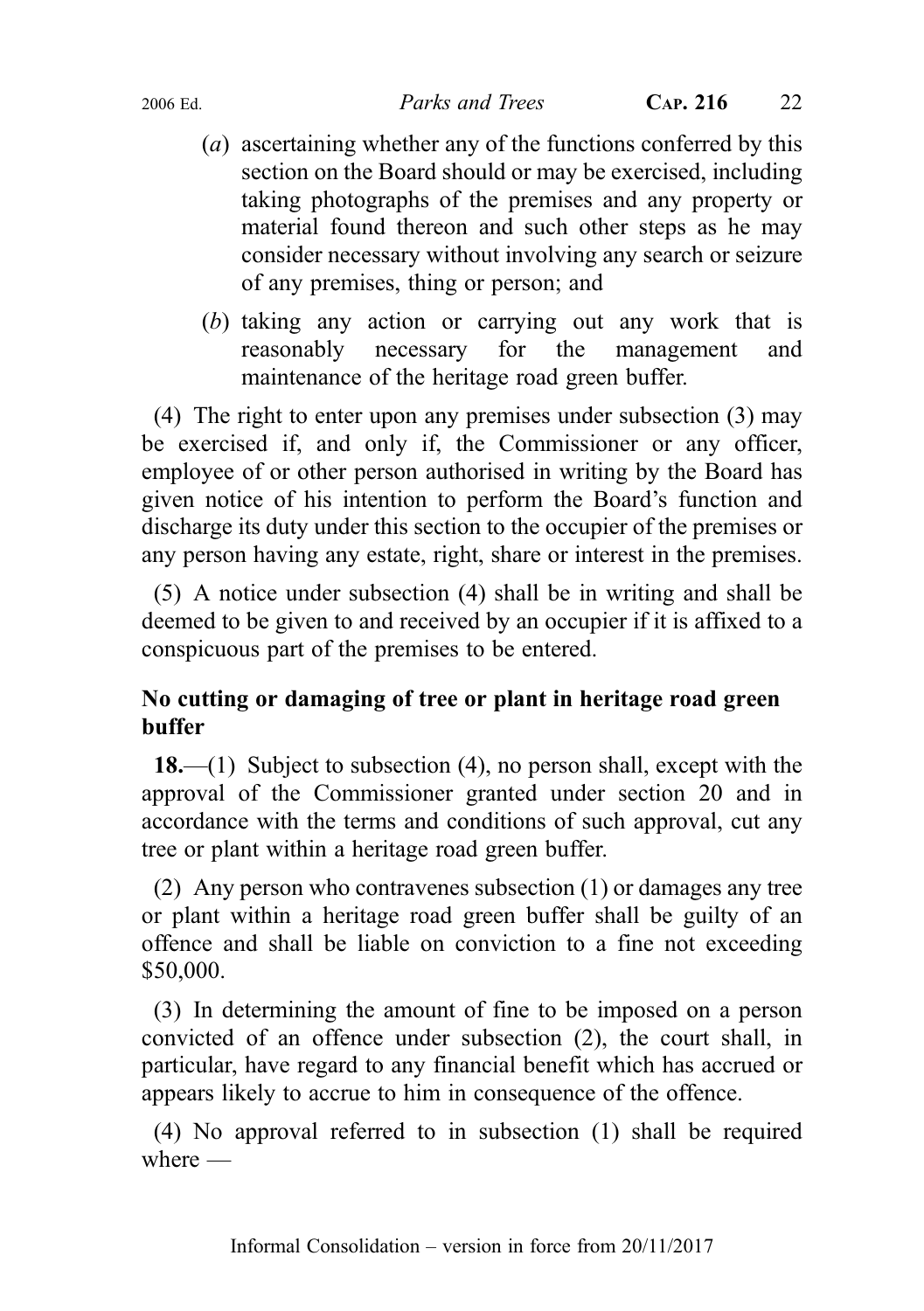- (a) the tree or plant is determined by the Commissioner as dying or dead; or
- (b) the condition of the tree or plant constitutes an immediate threat to life or property.

### Heritage road green buffers not to be interfered with

19.—(1) Without prejudice to section 18, no person (other than a road authority) shall, except with the approval of the Commissioner granted under section 20 and in accordance with the terms and conditions of such approval —

- (*a*) alter, close up or remove any heritage road green buffer;
- (b) erect or place any structure or object in, above, across or under any heritage road green buffer; or
- (c) erect, construct or lay within any heritage road green buffer any fence, retaining wall, foundation, manhole, pipe, cable, mains or any obstruction or structure (whether temporary or permanent).

(2) Any person who, without reasonable cause, contravenes subsection (1) shall be guilty of an offence and shall be liable on conviction to a fine not exceeding \$50,000 and, in the case of a continuing offence, to a further fine of \$500 for every day or part thereof during which the offence continues after conviction.

(3) The road authority shall, before carrying out within a heritage road green buffer any work or activity in the performance of any function or discharge of any duty conferred on the road authority by or under any written law, consult the Board in respect thereof.

### Division  $3$  — Approvals, reinstatement notices and evidence

### Application for approval to cut trees and plants, etc.

 $20$ .—(1) An application for an approval to carry out or cause the carrying out of any activity mentioned in section 14(1), 18(1) or 19(1) must be —

(a) made to the Commissioner in such manner as may be prescribed; and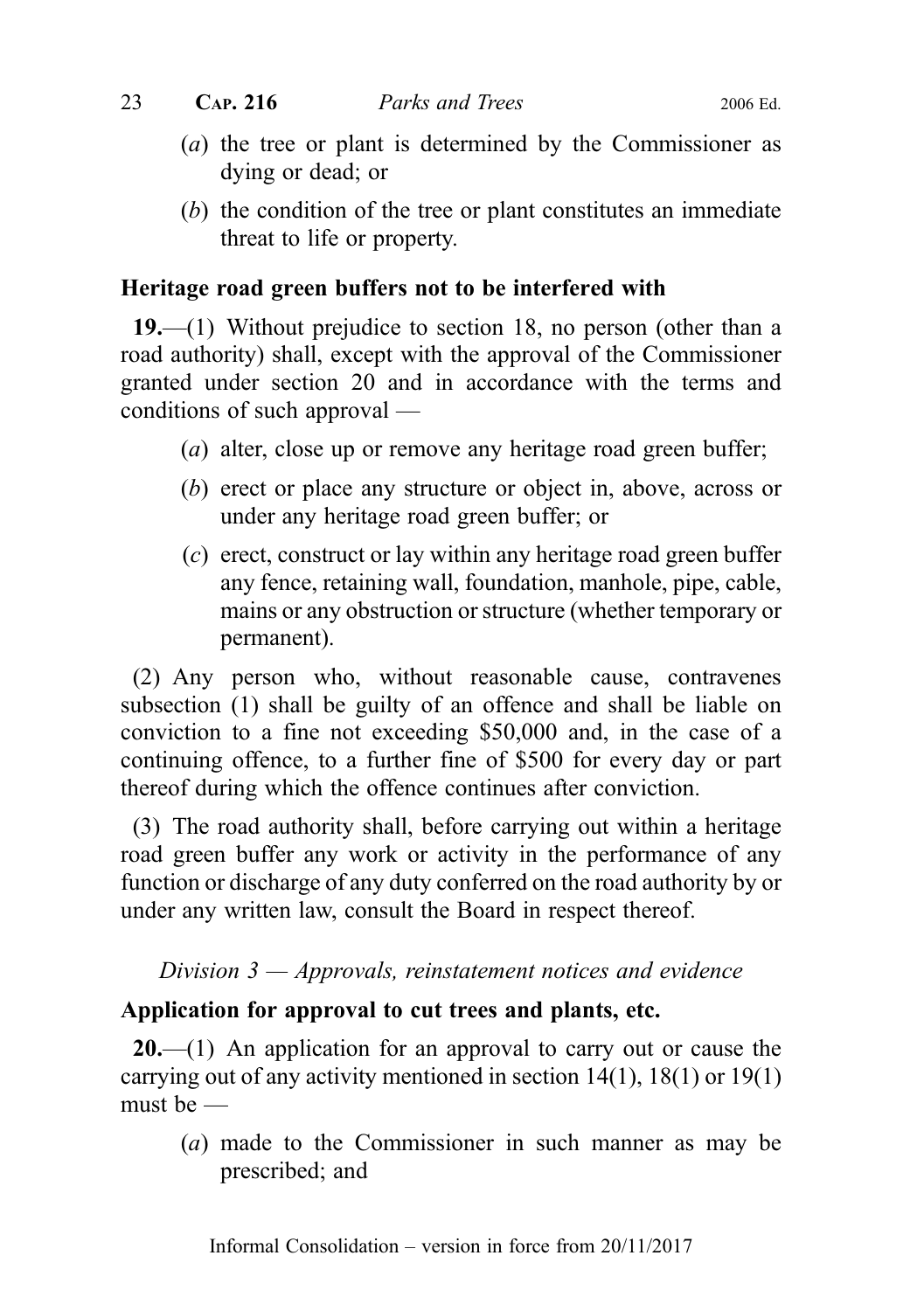(b) accompanied by such non-refundable application fee as may be prescribed.

[Act 9 of 2017 wef 20/11/2017]

(2) An application for an approval to carry out or cause to be carried out any activity referred to in section 14(1) or 18(1) may be made by a person having such estate or interest in the premises on which the tree or plant is growing as would enable him to cut the tree or plant.

(3) The Commissioner may require an applicant to furnish him with such further information or documents as he considers necessary in relation to the application for approval.

(4) The Commissioner may, upon an application by any person for approval to carry out or cause to be carried out any activity referred to in section 14(1), 18(1) or  $19(1)$  —

- (a) refuse to grant approval under this section; or
- (b) grant approval under this section unconditionally or subject to such conditions as he thinks fit.

(5) The Commissioner may, at any time, by notice in writing revoke any approval granted under this section if he is satisfied —

- (a) that any information given in the application for the approval or any document submitted to the Commissioner in respect of the application is false in a material particular; or
- (b) that the person has failed to comply with any condition imposed under subsection  $(4)(b)$ .

(6) In determining whether to grant an approval under this section, the Commissioner may have regard to the following matters:

- (a) the visibility and contribution of the tree or plant in the surrounding landscape or streetscape;
- (b) the type and rarity of the species of tree or plant;
- (c) the number of trees or plants in the vicinity;
- (d) any heritage significance of the tree or plant;
- (e) whether the tree or plant may become dangerous or damage property or utility services; and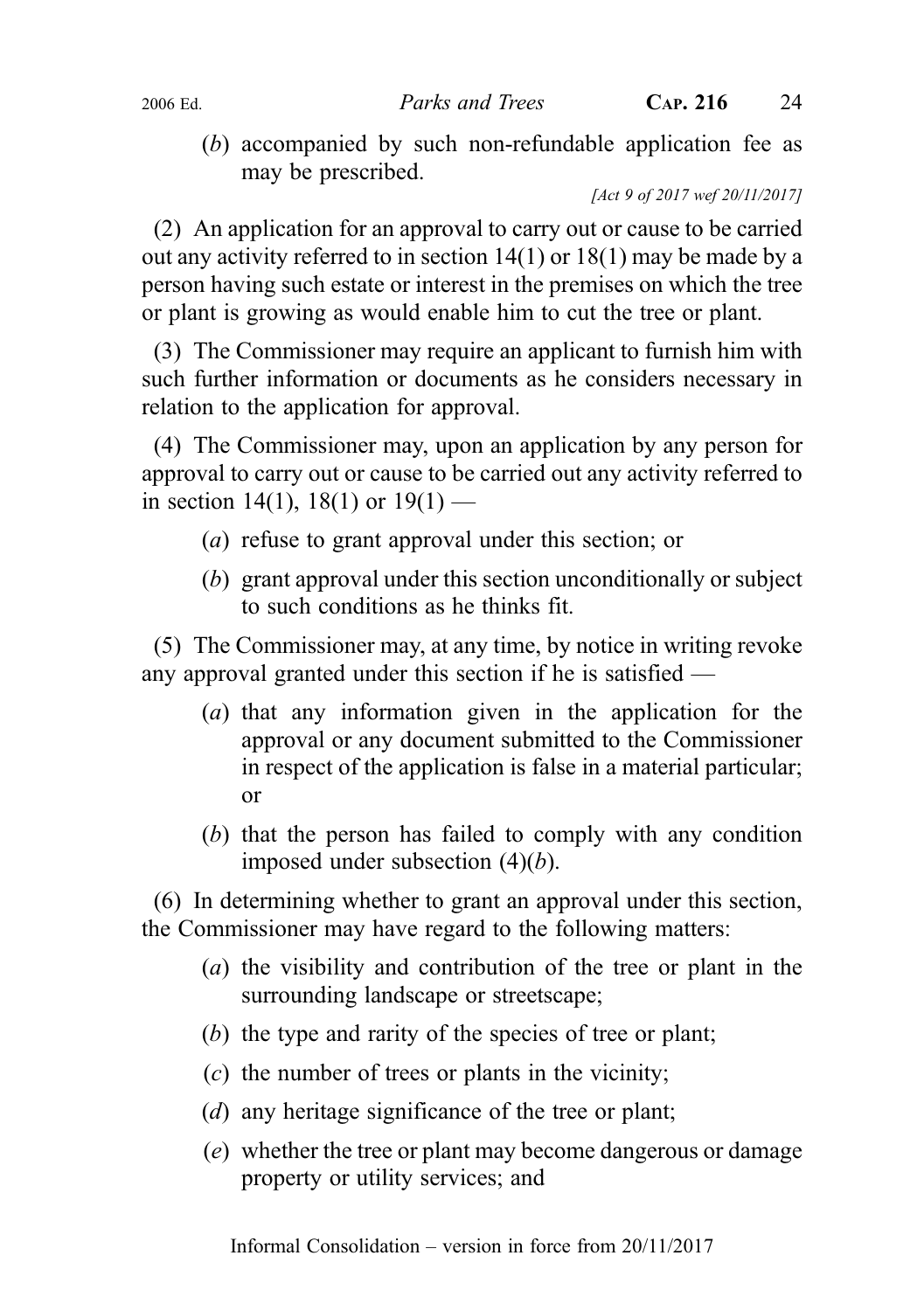(f) soil conservation and erosion issues.

[Act 9 of 2017 wef 20/11/2017]

### Reinstatement notices as regards tree conservation areas, vacant lands and heritage road green buffers

21.—(1) Where it appears to the Commissioner that there has been a contravention of section  $14(1)$  or  $(2)$ ,  $18(1)$  or  $(2)$  or  $19(1)$ , he may serve a reinstatement notice on all or any of the following persons:

(a) any person who appears to the Commissioner to have been responsible for or have participated in anything done in contravention of any of those provisions; or

[Act 9 of 2017 wef 20/11/2017]

(b) any occupier of the premises on which anything is done in contravention of any of those provisions.

```
[Act 9 of 2017 wef 20/11/2017]
[Act 9 of 2017 wef 20/11/2017]
```
(2) A reinstatement notice under subsection (1) shall require the person upon whom it is served to remedy (wholly or in part) the contravention or to remedy any injury or damage to any tree mentioned in section 14(1) or the heritage road green buffer mentioned in section 19(1) arising from that contravention and may, in particular, require that person —

- (a) to cease or refrain from, either wholly or to the extent specified in the notice, any activity on the premises concerned;
- (aa) to replant or restore any tree cut or damaged in contravention of section  $14(1)$  or  $(2)$ , or, if such replanting or restoration is not reasonably practicable or is undesirable, to execute such works as the Commissioner may specify in the notice to alleviate the effect of the contravention, including planting other trees or plants and taking measures for their maintenance;

[Act 9 of 2017 wef 20/11/2017]

(b) to alter, demolish or remove any property or material from the premises concerned, or any structure, object, fence, retaining wall, foundation, manhole, pipe, cable, mains or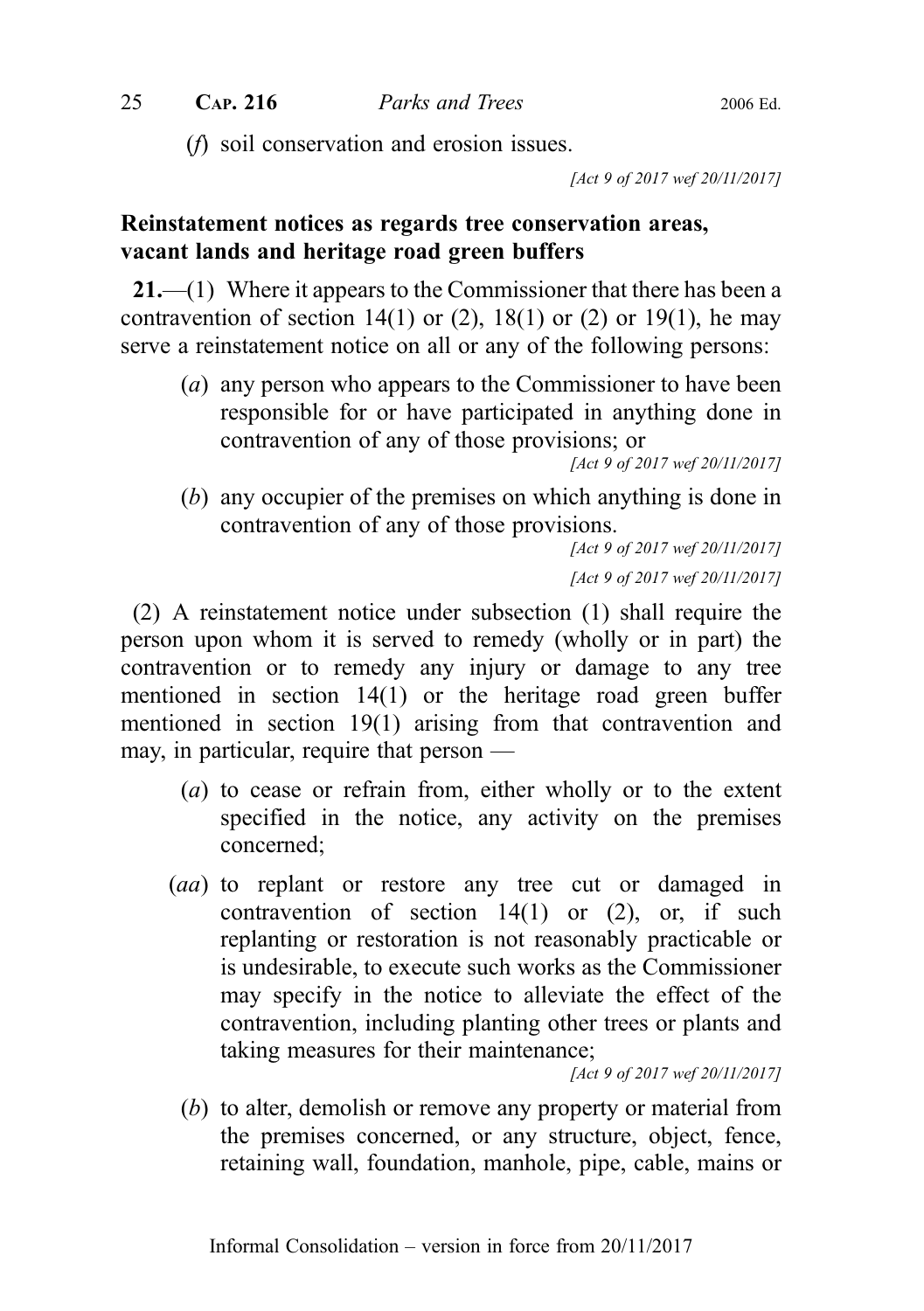2006 Ed. Parks and Trees CAP. 216 26

any obstruction or structure (whether temporary or permanent) he has erected or caused to be erected thereon in contravention of section 19(1);

- (c) to restore any part of the heritage road green buffer to its former state or, if such restoration is not reasonably practicable or is undesirable, to execute such works as the Commissioner may specify in the notice to alleviate the effect of the contravention of section  $18(1)$  or  $(2)$  or  $19(1)$ , as the case may be, including planting such trees or plants and taking measures for their maintenance; or
- (d) to take such other measures which the Commissioner reasonably considers necessary for the purposes of paragraph  $(a)$ ,  $(aa)$ ,  $(b)$  or  $(c)$ .

[Act 9 of 2017 wef 20/11/2017] [Act 9 of 2017 wef 20/11/2017]

(3) A reinstatement notice under this section shall specify the date on which it is to take effect and the period (which shall run from the date the reinstatement notice takes effect) within which any step required by the notice shall be taken.

[Act 9 of 2017 wef 20/11/2017]

### PART V

### PLANTING AREAS, PUBLIC OPEN SPACES AND GREEN **VERGES**

#### Division  $1$  — Planting areas and streetscapes

### Application

22. Unless otherwise expressly provided, this Division shall apply only to premises on which any building works are or are to be carried  $out$  —

- (a) the building plans of which require the approval of the Commissioner of Building Control under the Building Control Act (Cap. 29); and
- (b) in respect of which planning permission is granted on or after 1st August 2005.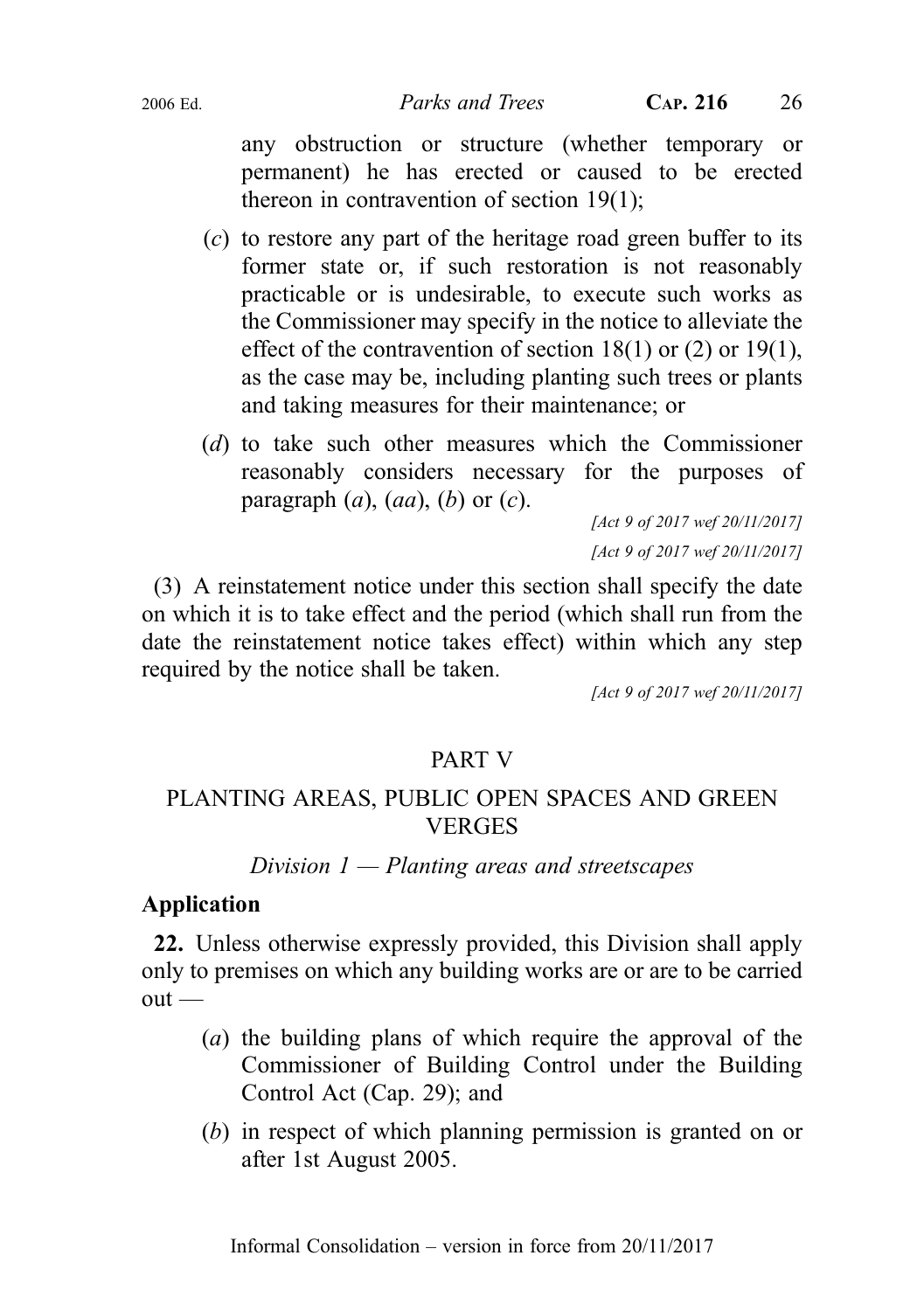#### Planting areas

23.—(1) All premises mentioned in section 22 must have a planting area that conforms with the prescribed dimensions or those dimensions as modified under subsection (6).

[Act 9 of 2017 wef 20/11/2017]

(2) Without prejudice to subsection (1), all premises referred to in section 22, and such other premises as may be prescribed under subsection (3), shall be provided with such other planting areas within the premises as the Minister may, by notification in the Gazette, prescribe under subsection (3).

(3) The Minister may, for the purpose of enhancing greenery and promoting the use of trees and plants as important elements of streetscapes and landscapes, by notification in the Gazette, prescribe different dimensions (including the location and site specifications) of planting areas for different classes or descriptions of premises, whether or not the premises are those referred to in section 22.

(4) All planting areas shall be made up in accordance with the specifications of the Commissioner.

(5) Every notification made under subsection (3) shall be presented to Parliament as soon as possible after publication in the Gazette.

(6) The Commissioner may, in any particular case, modify or waive, subject to such terms and conditions as the Commissioner may impose, the prescribed dimensions of a planting area.

[Act 9 of 2017 wef 20/11/2017]

### Provision of planting areas

**24.**—(1) No person shall, except with the approval of the Commissioner granted under section 32 in respect of the planting areas to be made up within any premises referred to in section 22, or within such other premises as may be prescribed under section 23(3), and in accordance with the terms and conditions of such approval, commence or carry out, or permit or authorise the commencement or carrying out of any building works on those premises.

(2) Any person who contravenes subsection (1) shall be guilty of an offence and shall be liable on conviction to a fine not exceeding \$30,000 and, in the case of a continuing offence, to a further fine of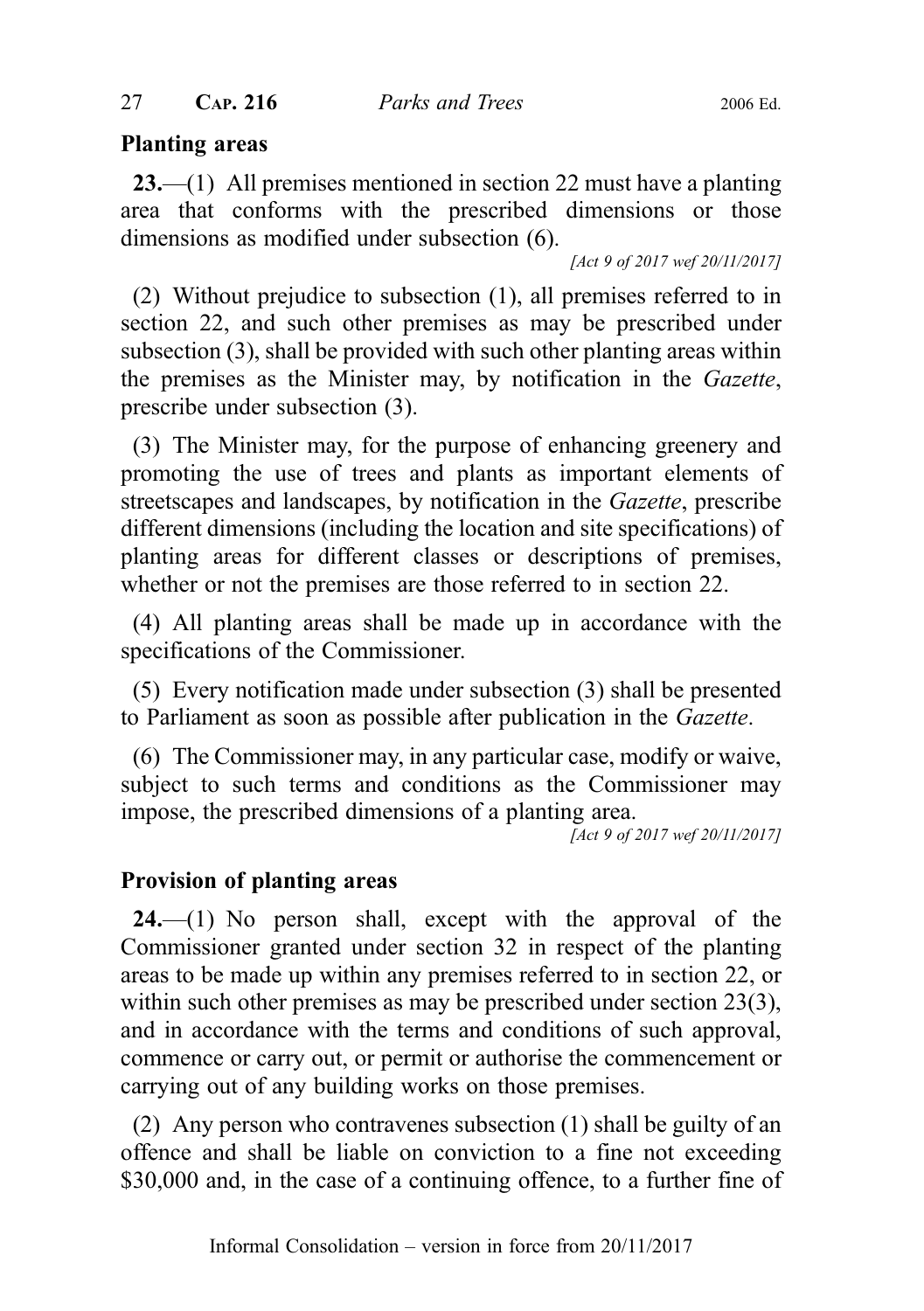\$500 for every day or part thereof during which the offence continues after conviction.

(3) If any works are carried out in contravention of subsection (1), or no planting area as required by section 23 is provided within any premises, the Commissioner may serve upon —

- (a) any person who carried out, or caused or permitted the works to be so carried out; and
- (b) the occupier of the premises,

an enforcement notice in writing requiring him to make up such planting areas within those premises in such manner and according to such specifications and within such time as may be specified in the notice.

### Occupier's duty to maintain planting areas

 $25$ —(1) It shall be the duty of the occupier of the premises within which any planting area has been made up to maintain the planting area, either wholly or to the extent specified by the Commissioner in respect of that planting area, and in accordance with the specifications of the Commissioner.

(2) The Commissioner may, by a maintenance notice, require the occupier of the premises referred to in subsection (1) to carry out such works to the planting area or any part of it as he thinks fit to be carried out for the proper maintenance of the planting area and to take such other measures as may be specified in the notice.

(3) A maintenance notice under this section shall specify the date on which it is to take effect and the period (which shall run from the date the maintenance notice takes effect) within which any step required by the notice shall be taken.

(4) In this section and section 26, "planting area" includes any area that has, before 1st August 2005, been set aside as a green buffer or peripheral planting strip pursuant to any requirement imposed by the competent authority under the Planning Act (Cap. 232).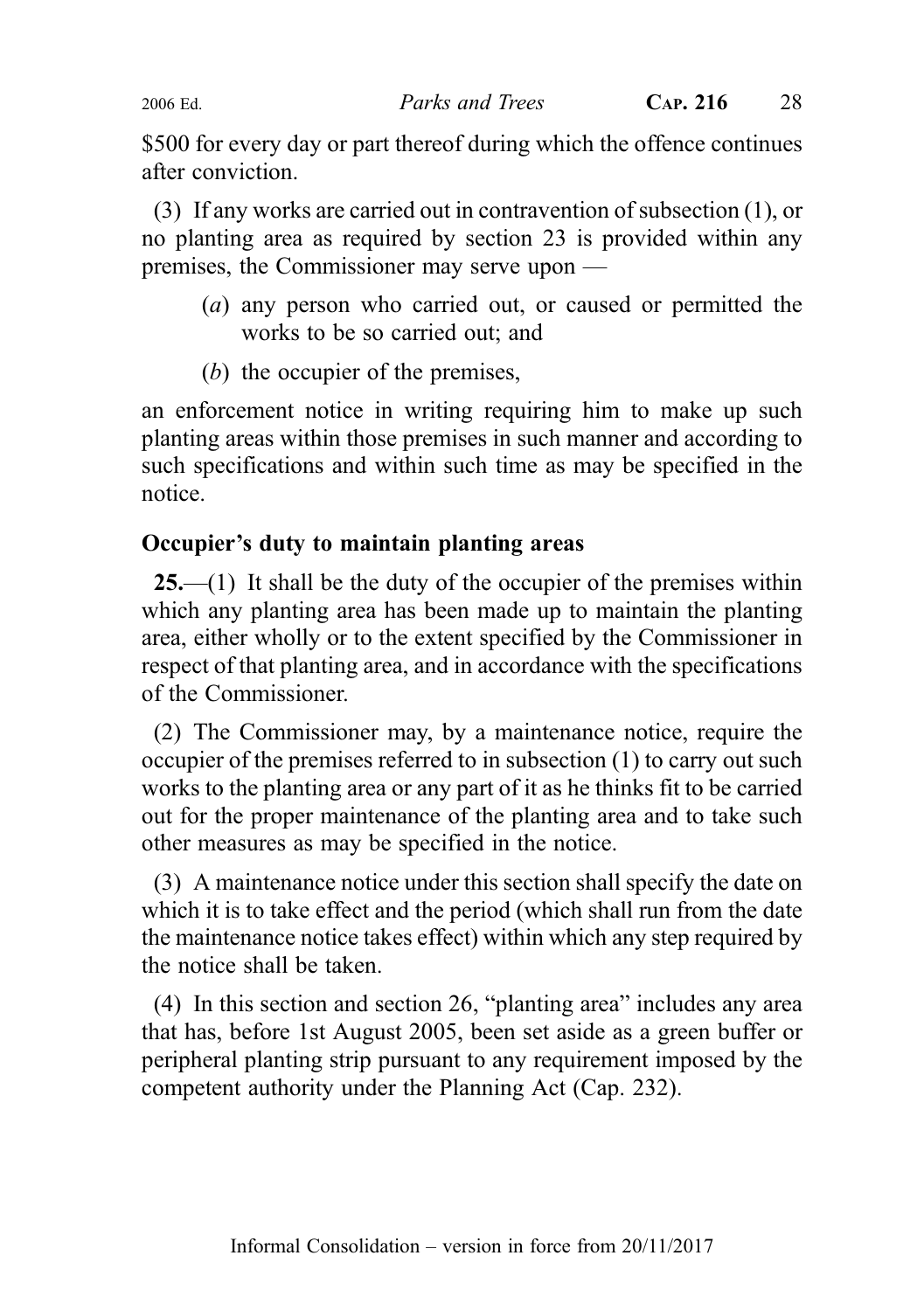### Planting areas not to be interfered with

 $26.$ —(1) No person shall, except with the approval of the Commissioner granted under section 32 and in accordance with the terms and conditions of such approval —

- (*a*) alter, close up or remove any planting area in any premises;
- (b) erect or place any structure or object in, above, across or under any such planting area;
- (c) erect, construct or lay within any planting area in any premises any fence, retaining wall, foundation, manhole, pipe, cable, mains or any obstruction or structure (whether temporary or permanent); or
- (d) carry out any works within a planting area in any premises which deviate from any specifications issued or approved by the Commissioner under section 34.

(2) Any person who, without reasonable excuse, contravenes subsection (1) shall be guilty of an offence and shall be liable on conviction to a fine not exceeding \$30,000 and, in the case of a continuing offence, to a further fine of \$500 for every day or part thereof during which the offence continues after conviction.

(3) Where it appears to the Commissioner that there has been a contravention of subsection (1), he may serve a reinstatement notice on all or any of the following persons:

- (a) any person who appears to the Commissioner to have been responsible for or have participated in anything done in contravention of subsection (1); or
- (b) any occupier of the premises on which anything is done in contravention of subsection (1),

requiring the person to remedy (wholly or in part) the contravention.

(4) The reinstatement notice under subsection (3) may, in particular, require the person on whom it is served —

(a) to cease or refrain from, either wholly or to the extent specified in the notice, any activity on the premises concerned;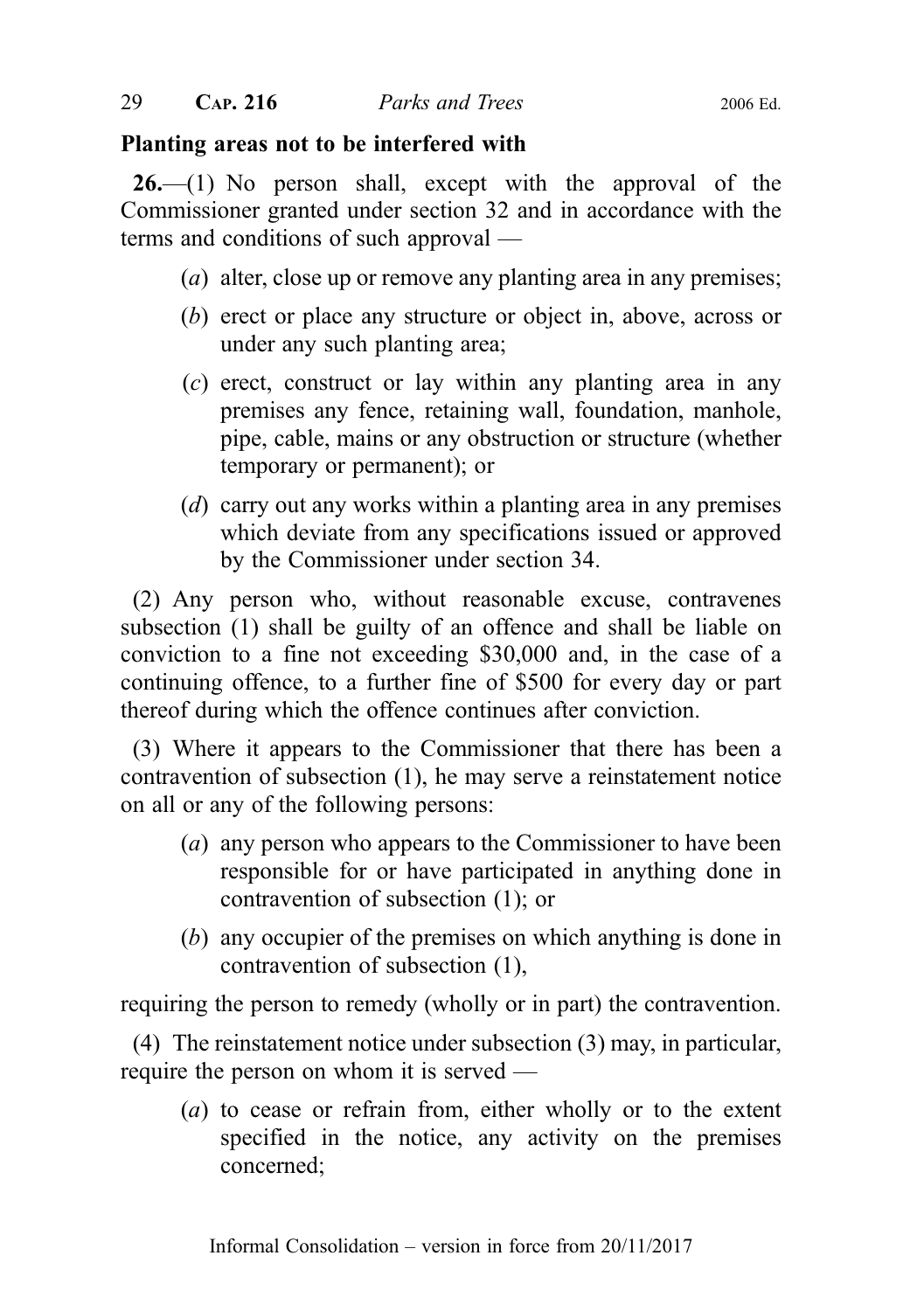- (b) to alter, demolish or remove any property or material from the premises concerned, or any structure, object, fence, retaining wall, foundation, manhole, pipe, cable, mains or any obstruction or structure (whether temporary or permanent) he has erected or caused to be erected thereon in contravention of subsection (1);
- (c) to restore any part of the planting area to its former state or, if such restoration is not reasonably practicable or is undesirable, to execute such works as the Commissioner may specify in the notice to alleviate the effect of the contravention of subsection (1), as the case may be, including planting such trees or plants and taking measures for their maintenance; or
- (d) to take such other measures which the Commissioner reasonably considers necessary for the purposes of paragraph  $(a)$ ,  $(b)$  or  $(c)$ .

(5) A reinstatement notice under this section shall specify the date on which it is to take effect and the period (which shall run from the date the reinstatement notice takes effect) within which any step required by the notice shall be taken.

### Notice to plant or replant trees and plants, etc.

27.—(1) For the purpose of enhancing greenery and promoting the use of trees and plants as important elements of streetscapes and landscapes or otherwise enhancing the amenity of any area located along or on any premises (whether or not mentioned in section 22) fronting, adjoining or abutting any public street, the Commissioner may at any time serve on the occupier of those premises a notice requiring the occupier, within such period as may be specified in the notice, to do all or any of the following within the green margin of those premises:

(a) to plant or replant any tree or plant of such size and species and at such places and provide for their maintenance and protection in such manner as may be specified;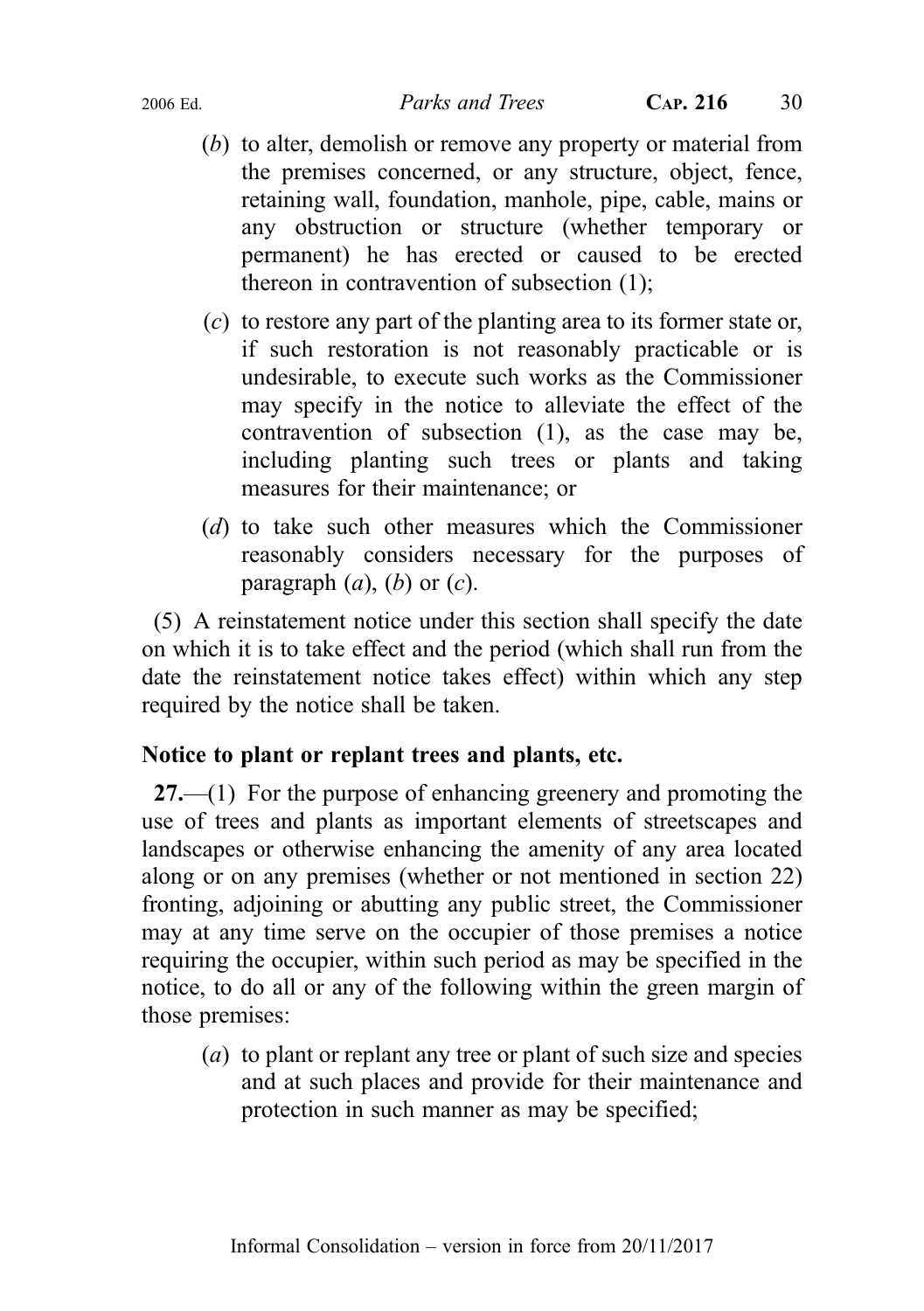- (b) to take such measures for the maintenance or conservation of any tree or plant growing on the green margin as may be specified;
- (c) to clear the green margin of weeds or cut the grass; or
- (d) to take such other measures which the Commissioner considers necessary for such purpose.

[Act 9 of 2017 wef 20/11/2017]

(2) No person shall, at any time, cut or damage any tree or plant which has been planted pursuant to a notice under subsection (1).

(3) Subject to subsection (4), any person who, without reasonable excuse, contravenes subsection (2) shall be guilty of an offence and shall be liable on conviction to a fine not exceeding \$30,000.

(4) Nothing in this section shall render unlawful the cutting or damaging of any tree or plant by any person where the condition of the tree or plant constitutes an immediate threat to life or property.

(5) In this section, the green margin of any premises means that part of the premises (whether or not part of a planting area) that is fronting, adjoining or abutting the public street, which is of a width of not more than 5 metres measured from —

- (a) the boundary of those premises; or
- (b) the boundary of the road reserve line (if any) encroaching upon those premises,

whichever is the narrower.

Division  $2 -$  Open spaces set aside as public parks

#### Provision of open spaces as public parks

28.—(1) All premises on which any building works referred to in section 22 are to be carried out shall also have such open spaces to be used as public parks (if any) pursuant to any development proposal or plan approved by the competent authority.

(2) It shall be the duty of the occupier of the premises referred to in section 22 who carries out or causes to be carried out any building works referred to in that section to make up every open space referred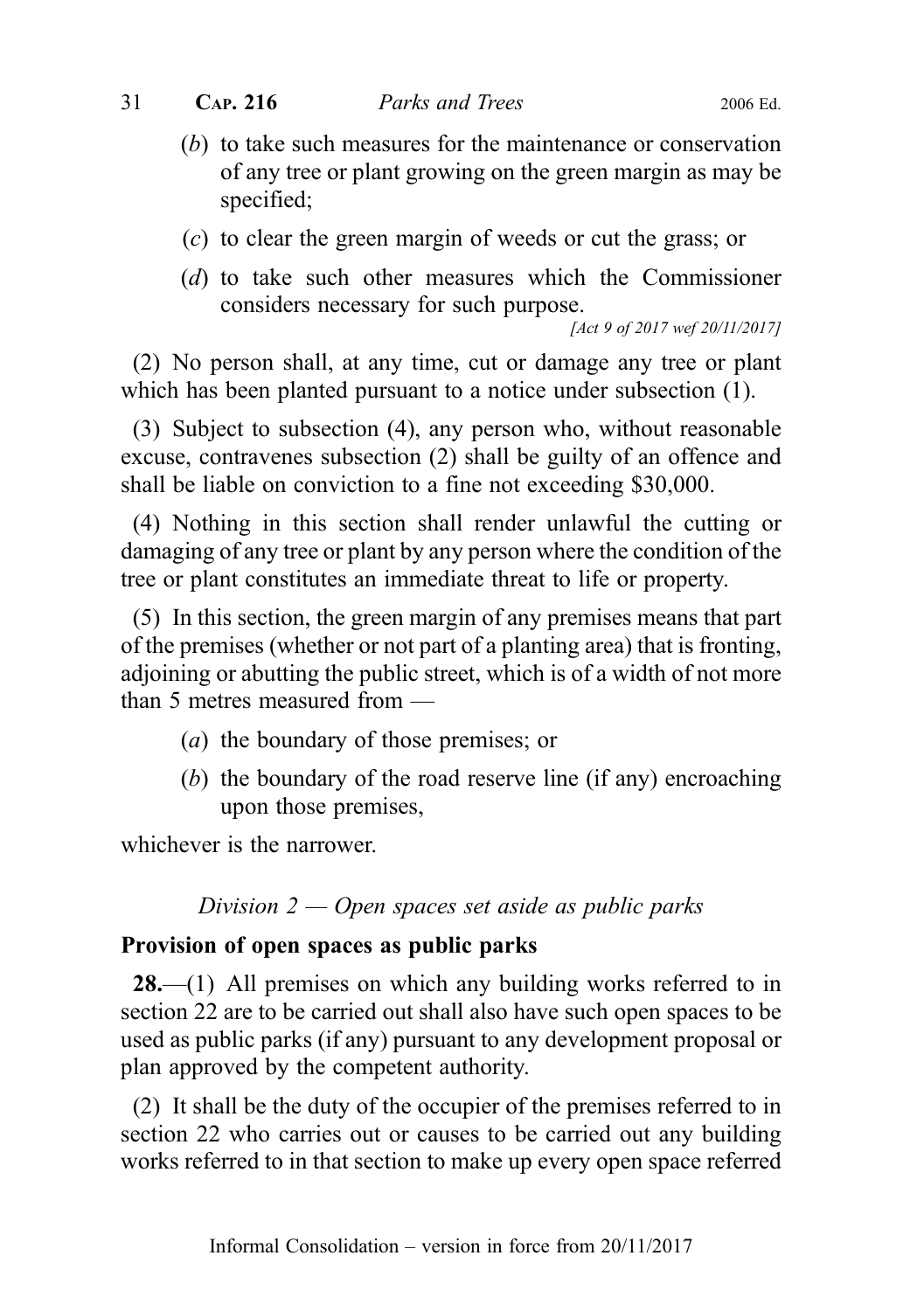to in subsection (1) in accordance with the specifications of the Commissioner.

(3) Where it appears to the Commissioner that there has been a contravention of subsection (2), he may serve an enforcement notice on the occupier of the premises on which anything is done in contravention of that subsection.

(4) An enforcement notice under this section shall specify the date on which it is to take effect and the period (which shall run from the date the enforcement notice takes effect) within which any step required by the notice shall be taken.

### Vesting of open space set aside as public park in Government

 $29$ ,—(1) Where any open space has been set aside for use or is being used as a public park pursuant to any development proposal or plan approved by the competent authority, the Commissioner may, by an instrument in the form approved by the Registrar of Titles or the Registrar of Deeds, as the case may be, declare that the open space shall vest in the Government.

(2) Any plan prepared by the Commissioner under subsection (1) shall comply with the requirements of the Land Titles Act (Cap. 157) in respect of registered land and of the Registration of Deeds Act (Cap. 269) in respect of other land and shall show thereon the premises which will vest in the Government.

(3) Any declaration referred to in subsection (1) shall be published in the Gazette.

(4) Where any premises that are to be vested in the Government under this section consist of premises included in separate lots already set aside as a public park, the declaration shall be registered against those lots under the provisions of the Land Titles Act (Cap. 157) in respect of registered land and under the provisions of the Registration of Deeds Act (Cap. 269) in respect of other land.

(5) Where any premises that are to be vested in the Government under this section consist of premises included in an existing lot or lots, those premises forming the public park shall be excised from the existing lot or lots and the declaration shall be registered in respect of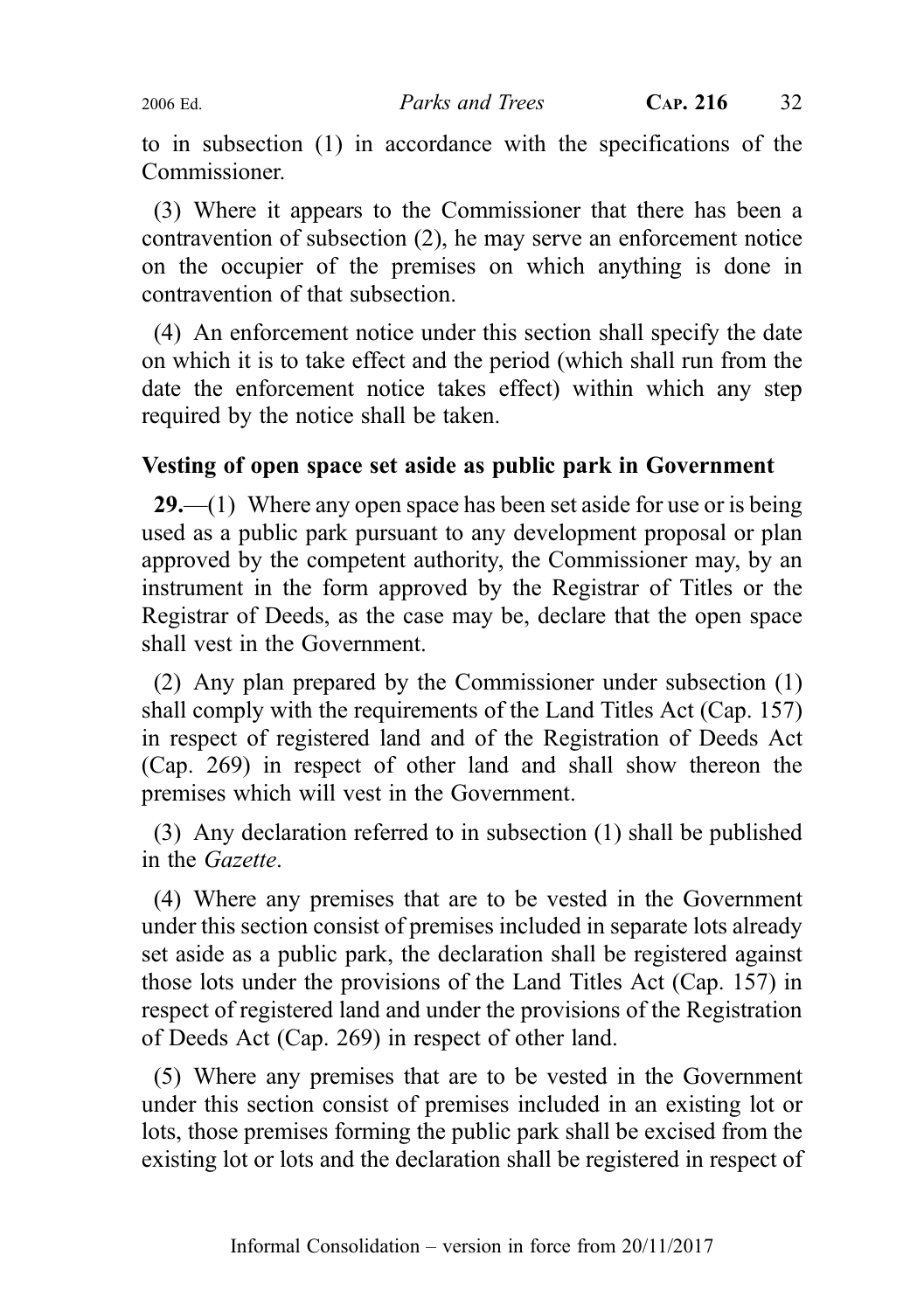the excised portions under the provisions of the Land Titles Act in respect of registered land and under the provisions of the Registration of Deeds Act in respect of other land.

(6) Upon the registration of a declaration made under subsection (1), the premises forming the public park shall vest in the Government free from all encumbrances and where the premises are held under a statutory land grant, such vesting shall not be deemed to create a subdivision within the meaning of the State Lands Act (Cap. 314).

(7) No compensation shall be payable for any premises that are vested in the Government under this section.

(8) When any premises are vested in the Government under this section, the Board may take possession of the premises and proceed to demolish and remove any building or portion of any building forming part thereof.

### Division 3 — Green verges

### Provision of green verges of public streets

 $30$ .—(1) No person other than the road authority shall, except with the approval of the Commissioner granted under section 32 in respect of the green verges to be made up and in accordance with the terms and conditions of such approval, commence or carry out, or permit or authorise the commencement or carrying out of any construction of —

- (a) any new public street; or
- (b) any street which is to be set aside for use as a public street pursuant to any development proposal or plan approved by the competent authority.

(2) Any person who contravenes subsection (1) shall be guilty of an offence and shall be liable on conviction to a fine not exceeding \$30,000 and, in the case of a continuing offence, to a further fine of \$500 for every day or part thereof during which the offence continues after conviction.

(3) Where it appears to the Commissioner that any construction works are carried out in contravention of subsection (1), or no green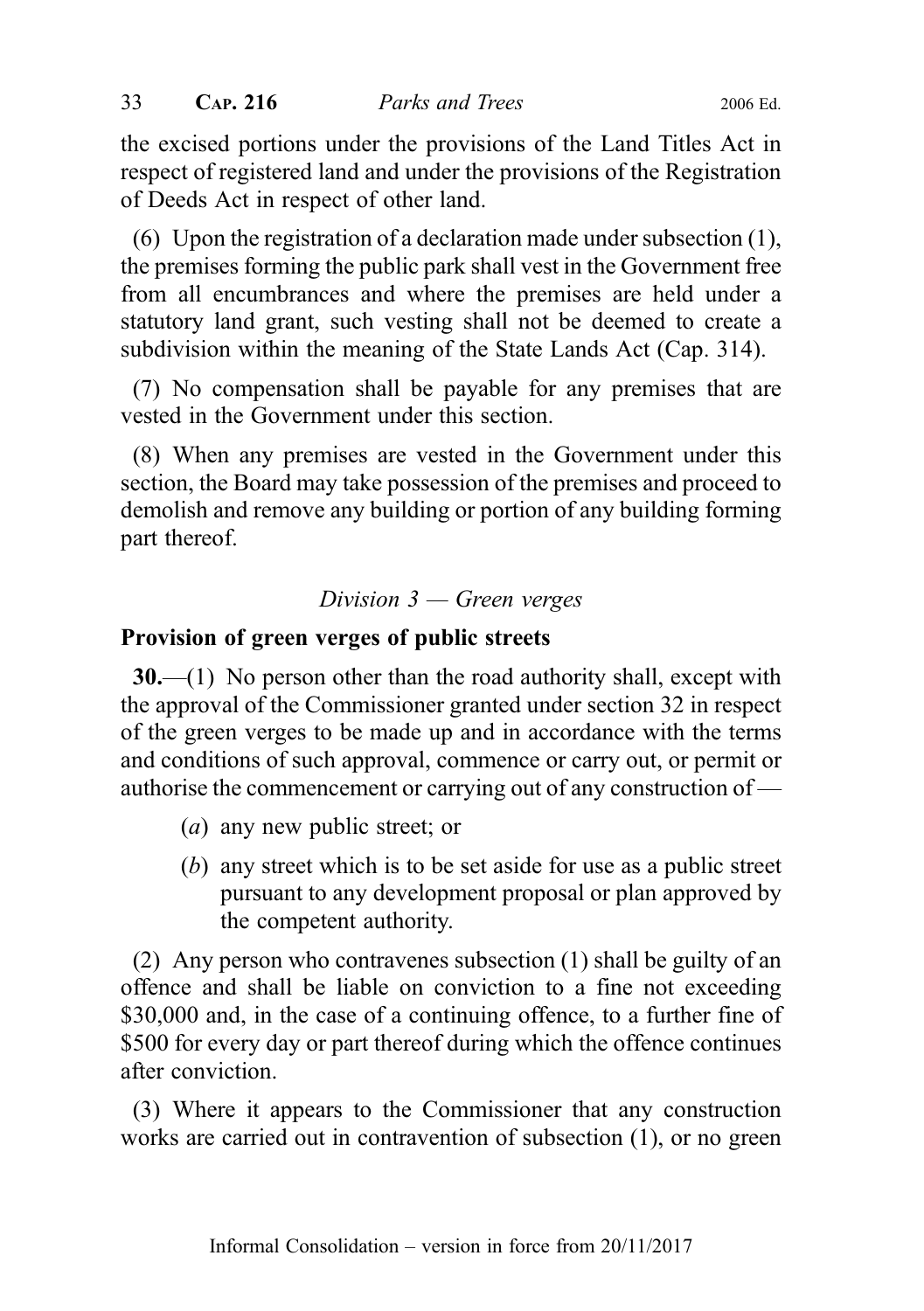verges are made up in respect of those construction works, he may serve upon —

- (a) any person who appears to the Commissioner to have been responsible for or have participated in anything done in contravention of subsection (1); or
- (b) any occupier of the premises on which anything is done in contravention thereof,

an enforcement notice in writing requiring him to make up such green verges in such manner and according to such specifications and within such time as may be specified in the notice.

(4) The road authority shall, before commencing or carrying out, or permitting or authorising the commencement or carrying out of any construction works referred to in subsection (1) in the performance of any function or discharge of any duty conferred on the road authority by or under any written law, consult the Commissioner in respect thereof.

(5) Nothing in this section shall require an application for approval under section 32 in respect of any construction works referred to in subsection (1) for which the relevant approval has been obtained from the Board before 1st August 2005.

(6) For the purposes of this section, the construction of a new public street shall be deemed to include —

- (a) the continuation of an existing public street;
- (b) the widening or alteration of any existing public street; and
- (c) the adapting of a public street made for foot traffic only for carriage traffic or vice versa.

### Street works affecting green verges

31.—(1) No person other than the road authority shall, except with the approval of the Commissioner granted under section 32 in respect of street works carried out under this subsection and in accordance with the terms and conditions of such approval, commence or carry out, or permit or authorise the commencement or carrying out of any street works on or within the vicinity of —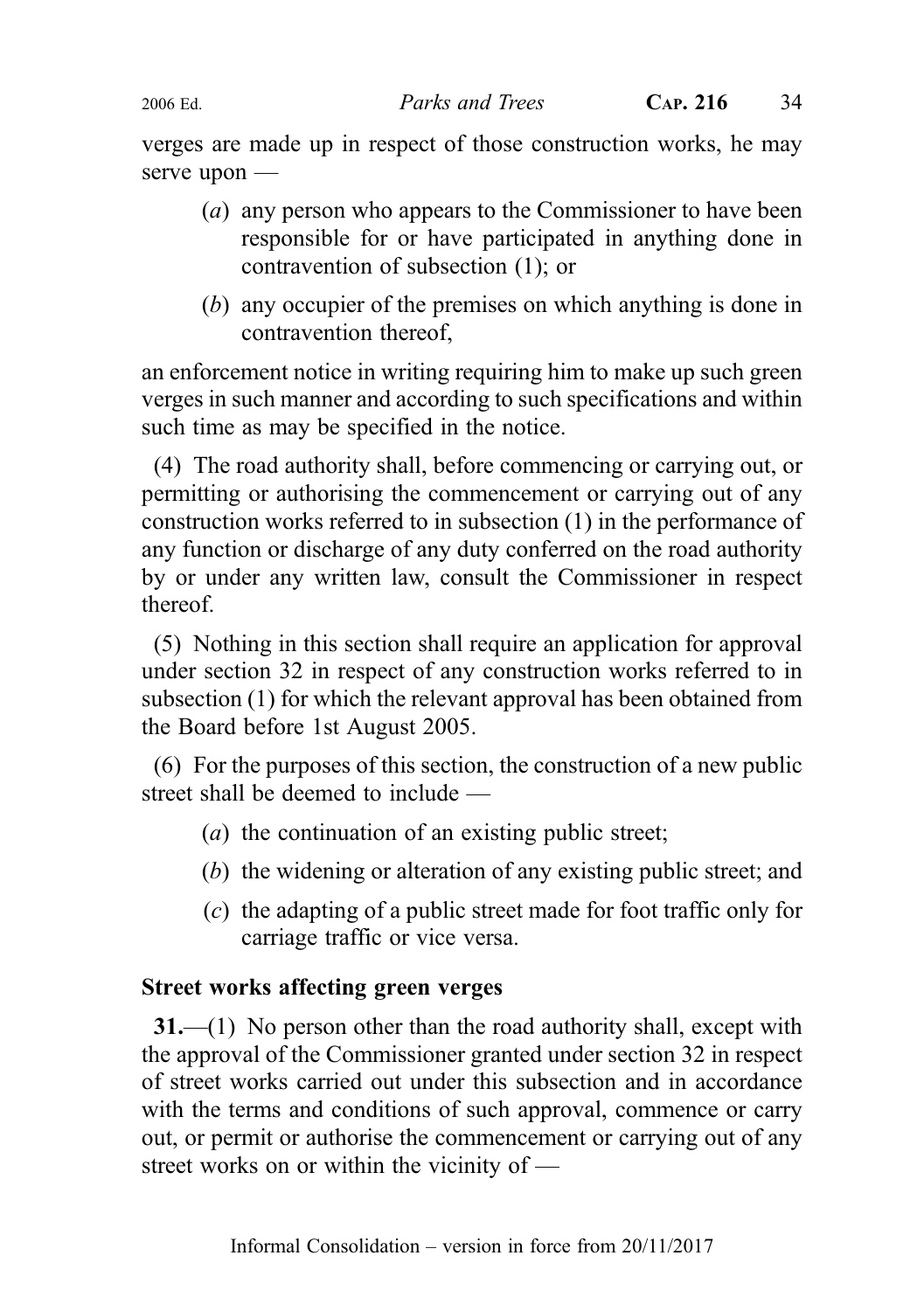- (a) any public street; or
- (b) any street which is to be declared a public street under section 26 of the Street Works Act (Cap. 320A),

which may affect any green verge along that street.

(2) Any person who contravenes subsection (1) shall be guilty of an offence and shall be liable on conviction to a fine not exceeding \$30,000 and, in the case of a continuing offence, to a further fine of \$500 for every day or part thereof during which the offence continues after conviction.

(3) Where it appears to the Commissioner that there has been a contravention of subsection (1), he may serve a reinstatement notice on any person who appears to the Commissioner to have been responsible for or have participated in anything done in contravention of that subsection requiring the person to remedy (wholly or in part) the contravention.

(4) The reinstatement notice under subsection (3) may, in particular, require the person on whom it is served —

- (a) to cease or refrain from, either wholly or to the extent specified in the notice, any activity on the premises concerned;
- (b) to alter, demolish or remove any property or material from the green verge concerned, or any structure, object, fence, retaining wall, foundation, manhole, pipe, cable, mains or any obstruction or structure (whether temporary or permanent) he has erected or caused to be erected thereon in contravention of subsection (1);
- (c) to restore any part of the green verge to its former state or, if such restoration is not reasonably practicable or is undesirable, to execute such works as the Commissioner may specify in the notice to alleviate the effect of the contravention of subsection (1), including planting such trees or plants and taking measures for their maintenance; or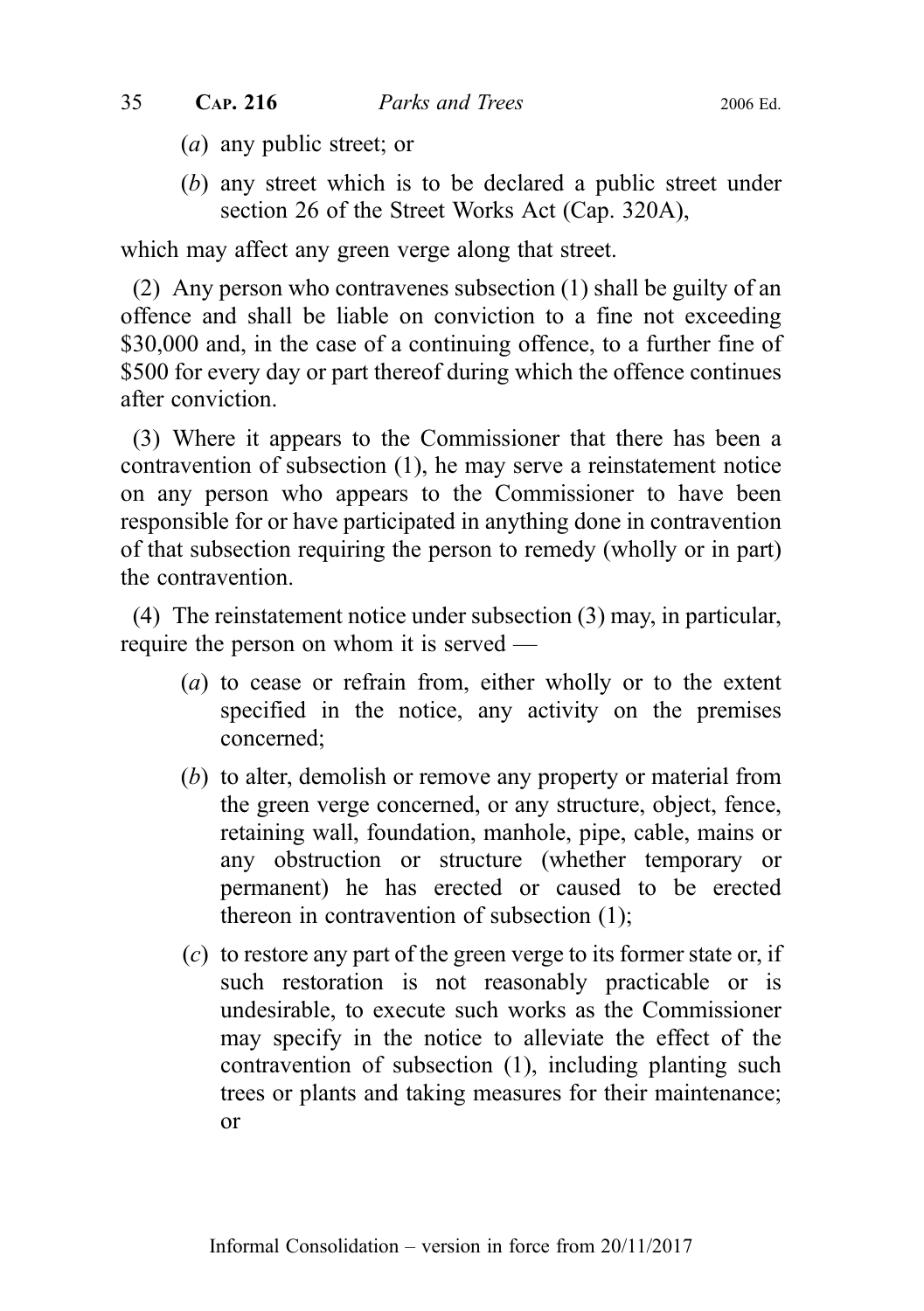(d) to take such other measures which the Commissioner reasonably considers necessary for the purposes of paragraph  $(a)$ ,  $(b)$  or  $(c)$ .

(5) A reinstatement notice under this section shall specify the date on which it is to take effect and the period (which shall run from the date the reinstatement notice takes effect) within which any step required by the notice shall be taken.

(6) The road authority shall, before commencing or carrying out, or permitting or authorising the commencement or carrying out of any street works referred to in subsection (1) in the performance of any function or discharge of any duty conferred on the road authority by or under any written law, consult the Commissioner in respect thereof.

(7) Nothing in this section shall require an application for approval under section 32 in respect of any street works referred to in subsection (1) for which the relevant approval has been obtained from the Board before 1st August 2005.

# Division 4 — Specifications and approvals

## Approvals required

32.—(1) Subject to the provisions of this Act, every application for an approval for the purposes of section 24, 26, 30 or 31 shall be  $-$ 

- (a) made to the Commissioner in such form and manner as the Commissioner may require;
- (b) accompanied by such plans of the works to which the application relates, and such other documents, as the Commissioner may require; and
- (c) accompanied by such non-refundable application fee as may be prescribed.

[Act 9 of 2017 wef 20/11/2017]

(2) The Commissioner may require the plans referred to in subsection  $(1)(b)$  —

(a) to be made or certified by a qualified person appointed by the person for whom the works are or are to be carried out; and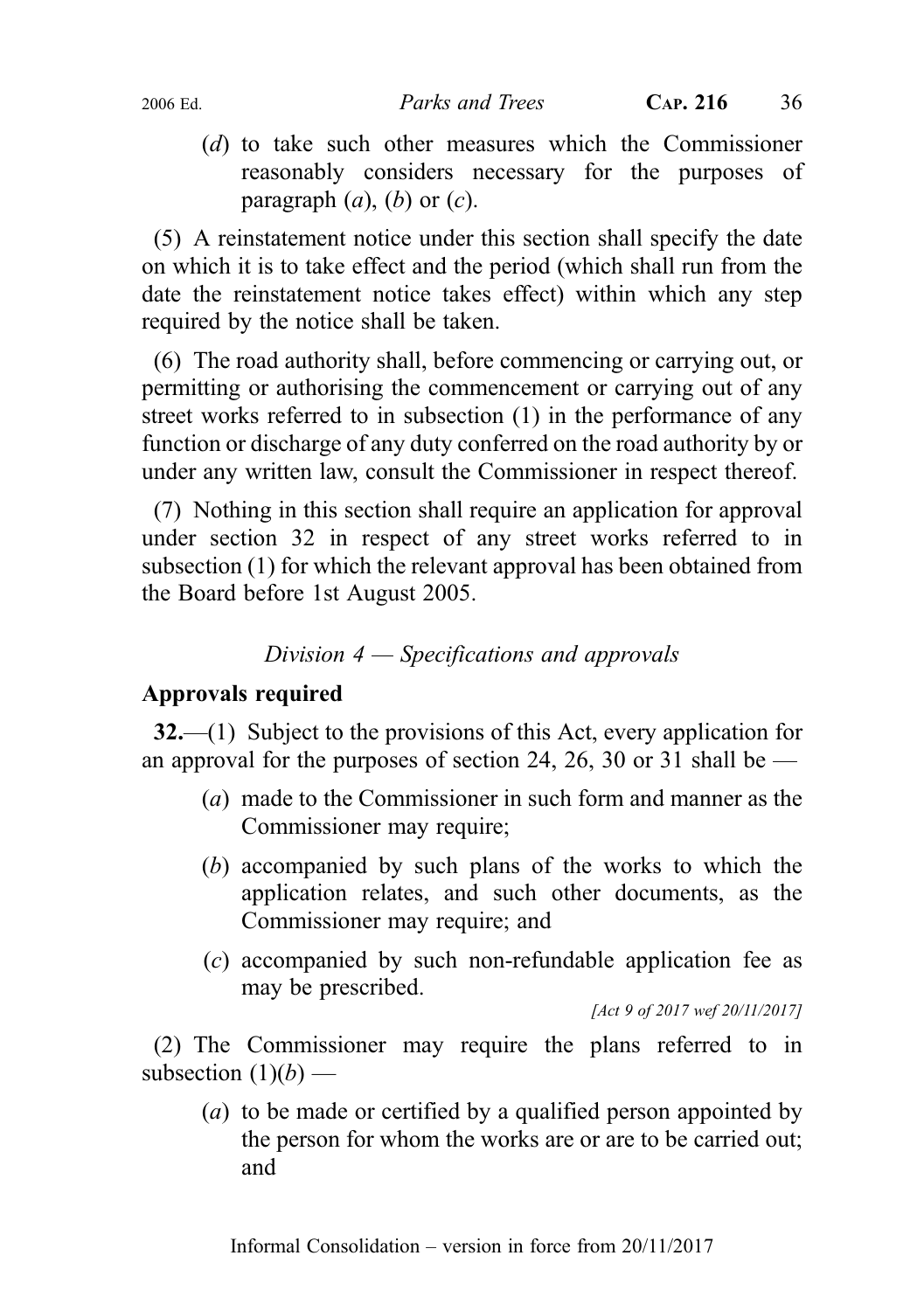(b) to show such details or specifications as the Commissioner may determine.

(3) Upon receipt of an application referred to in subsection (1) in respect of any works, the Commissioner may, subject to subsection  $(4)$  —

- (a) refuse to grant approval; or
- (b) grant approval unconditionally or subject to such conditions as he thinks fit.

(4) The Commissioner shall not grant any approval under section  $30(1)$  unless —

- (a) the competent authority has first given written permission under the provisions of the Planning Act (Cap. 232) for the use of the land for the construction of a street referred to in section  $30(1)$ ; or
- (b) the use of the land for the construction of a street referred to in section 30(1) has been authorised under section 21(6) of the Planning Act.

(5) Where the plans referred to in subsection  $(1)(b)$  are certified by a qualified person, the Commissioner may, on the basis of such certification and without checking those plans, issue an approval in respect of the works, except that nothing shall prohibit or prevent the Commissioner from carrying out random checks on any of the plans referred to in subsection  $(1)(b)$  before approving the works.

(6) Where an approval has been granted under subsection (3) in respect of plans submitted under subsection  $(1)(b)$  and the applicant intends to depart or deviate from the plans approved, he shall apply to the Commissioner for his approval of the plans showing the proposed departure or deviation, and subsections (2) to (5) shall apply, with the necessary modifications, to an application for an approval under this subsection.

(7) Any approval granted in respect of any works under this section lapses upon the earlier of the following events:

(*a*) in a case where a written permission has been granted by the competent authority under the Planning Act in respect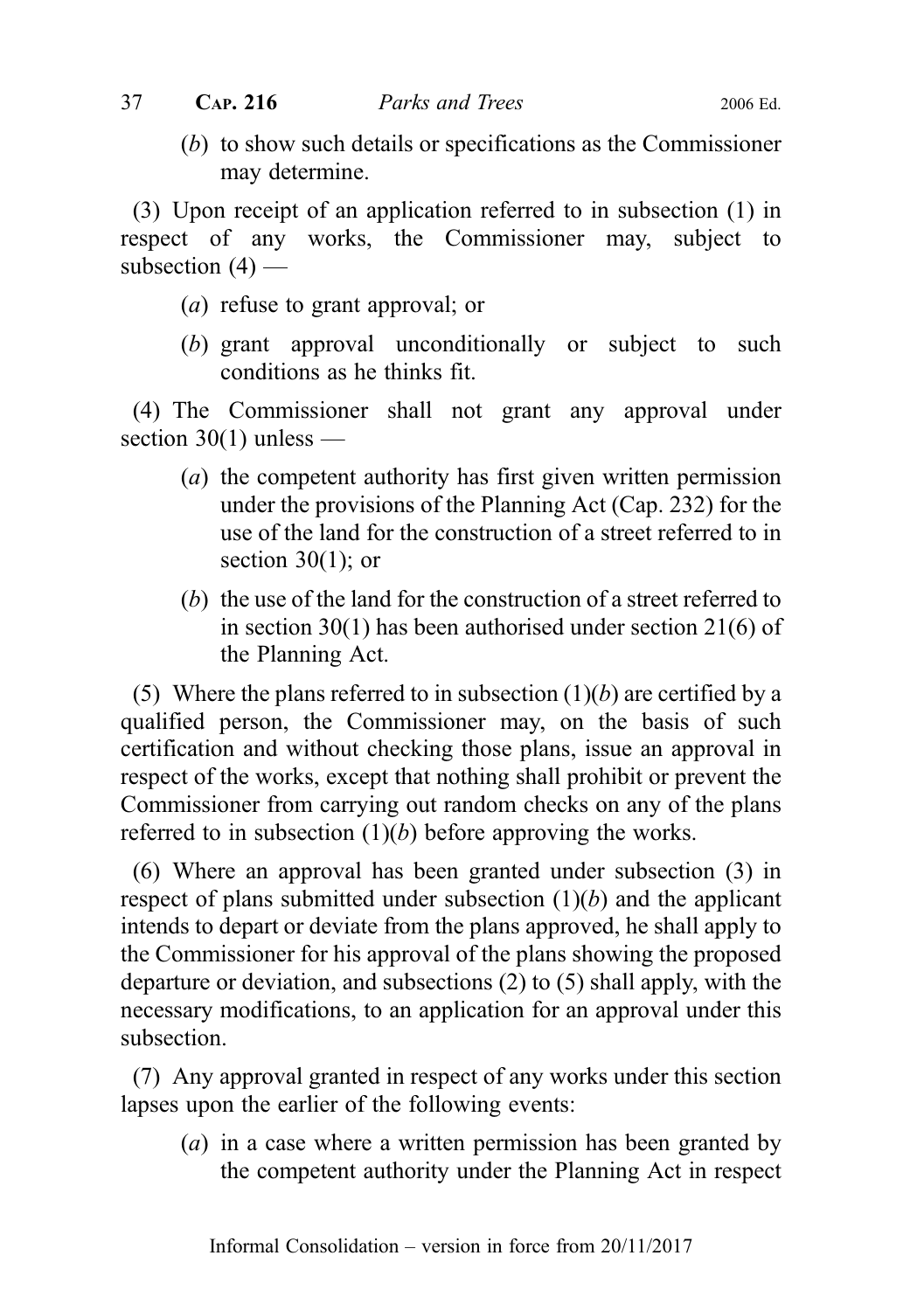of works, if the written permission lapses pursuant to section 20 of that Act;

[Act 9 of 2017 wef 20/11/2017]

(b) if the works are not commenced within the period specified in the approval.

[Act 9 of 2017 wef 20/11/2017]

(8) The Commissioner may, at any time, by notice in writing revoke any approval granted under subsection (3) if he is satisfied —

- (a) that any information given in the application for the approval or any document submitted to the Commissioner in respect of the application is false in a material particular; or
- (b) that the person has failed to comply with any condition imposed by the Commissioner under subsection (3).

# Compliance certificates

33.—(1) Where any works in respect of which an approval has been granted under section 32 have been completed, the person to whom the approval was granted shall apply for a compliance certificate in such form and manner as the Commissioner may require.

(2) If the Commissioner is satisfied that the works in respect of which an approval has been granted under section 32 have been completed in accordance with the plans for those works referred to in section  $32(1)(b)$  and any condition imposed by the Commissioner under section 32(3), he may grant a compliance certificate unconditionally or subject to such conditions as he thinks fit.

(3) Where the Commissioner has revoked any approval under section 32(8), any compliance certificate granted in respect of the works shall be automatically revoked.

## Specifications

34.—(1) The Commissioner may issue or approve and from time to time review and revise specifications for planting areas, green verges and open spaces to be used as public parks.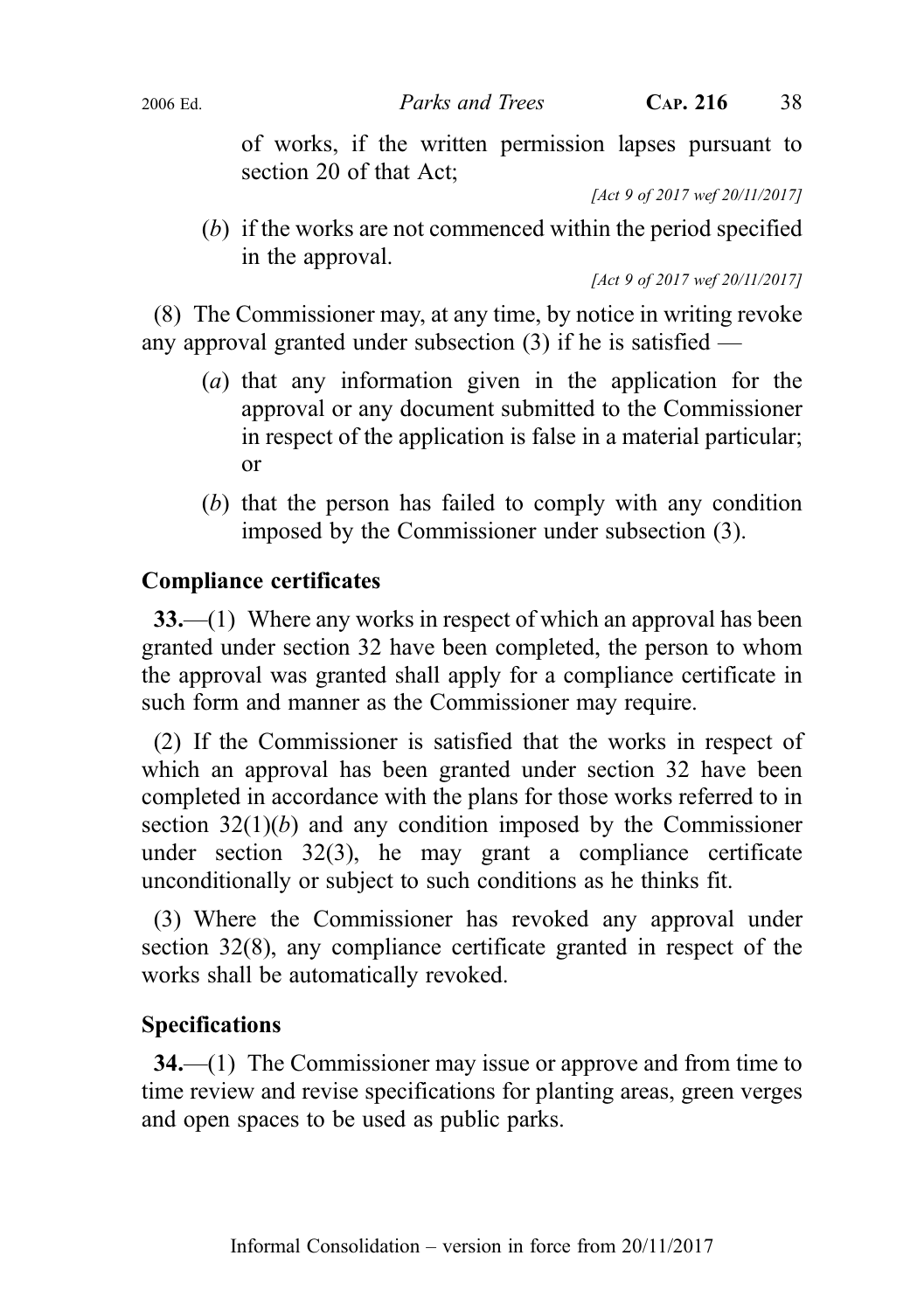(2) If any provision in any specifications issued or approved by the Commissioner under subsection (1) is inconsistent with any regulations made under this Act, such provision shall, to the extent of the inconsistency, either have effect subject to such regulations or, where appropriate, having regard to such regulations, shall not have effect.

# Duties of qualified person

35.—(1) Every qualified person referred to in section  $32(2)(a)$ shall —

- (a) take all reasonable steps and exercise due diligence in supervising and inspecting the works to ensure that those works are carried out in accordance with this Act and with the plans submitted under section 32 and with all conditions imposed by the Commissioner under that section; and
- (b) notify the Commissioner of any contravention of the provisions of this Act pertaining to the works.

(2) Any qualified person who contravenes any of the requirements of subsection (1) shall be guilty of an offence and shall be liable on conviction to a fine not exceeding \$30,000 and, in the case of a continuing offence, to a further fine not exceeding \$500 for every day or part thereof during which the offence continues after conviction.

(3) In any prosecution against a qualified person for an offence under subsection  $(1)(b)$ , it shall be a defence for him to prove to the satisfaction of the court that he did not know or could not reasonably have discovered the contravention referred to in the charge.

# Liabilities related to plans, certificates and documents

 $36$ —(1) Any person for whom any works are carried out, or any person who in carrying out the works deviates, or permits or authorises any planting area, open space or green verge to deviate, in any material way from any plans approved by the Commissioner under section 32 shall be guilty of an offence and shall be liable on conviction to a fine not exceeding \$30,000 and, in the case of a continuing offence, to a further fine not exceeding \$500 for every day or part thereof during which the offence continues after conviction.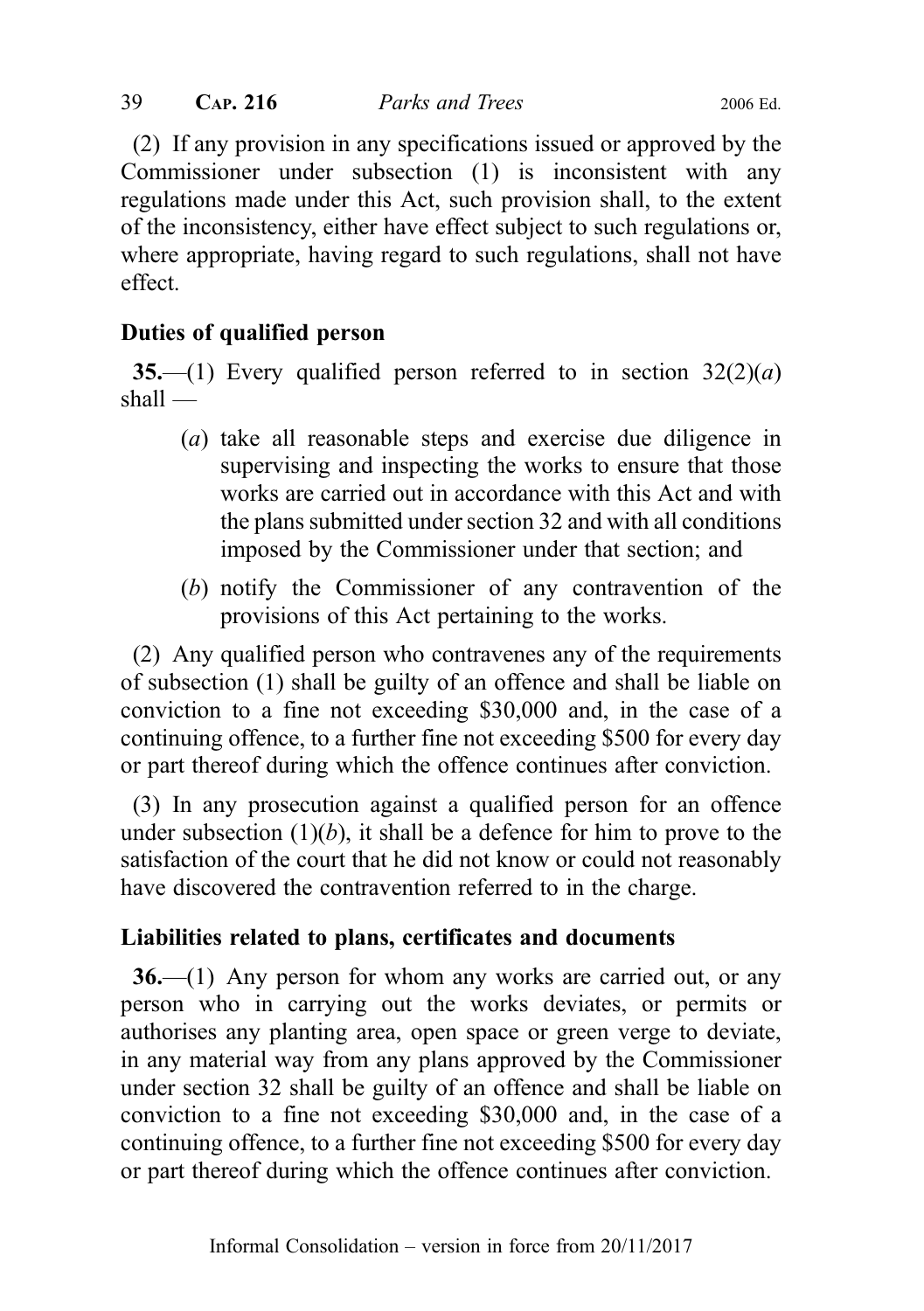- (2) Any person who
	- (a) being required by this Act to make or produce to the Commissioner any plan or document;
	- (b) for the purpose of obtaining any certificate or approval from the Commissioner under this Act; or
	- (c) for the purpose of establishing any fact relevant to the administration of this Act,

makes or produces any plan or document which —

- (i) is false in a material particular;
- (ii) has not been made by the person by whom it purports to have been made; or
- (iii) has been in any way altered or tampered with,

shall be guilty of an offence and shall be liable on conviction to a fine not exceeding \$30,000.

# PART VI

# PREVENTION OF DANGERS

# Trees and plants obstructing traffic

37. Where the Commissioner is satisfied that any tree or plant, whether or not dead or dying, on any premises adjoining a street, railway or rapid transit system or any part thereof —

- (a) is likely, by falling or otherwise, to obstruct the traffic on the street, railway or rapid transit system or endanger the lives or property of travellers thereon; or
- (b) is obstructing or is likely, in any way, to obstruct the view  $of$  —
	- (i) any motorist on the street; or
	- (ii) any operator of the railway or rapid transit system,

the Commissioner may serve an enforcement notice requiring the occupier of the premises to take such measures (including cutting the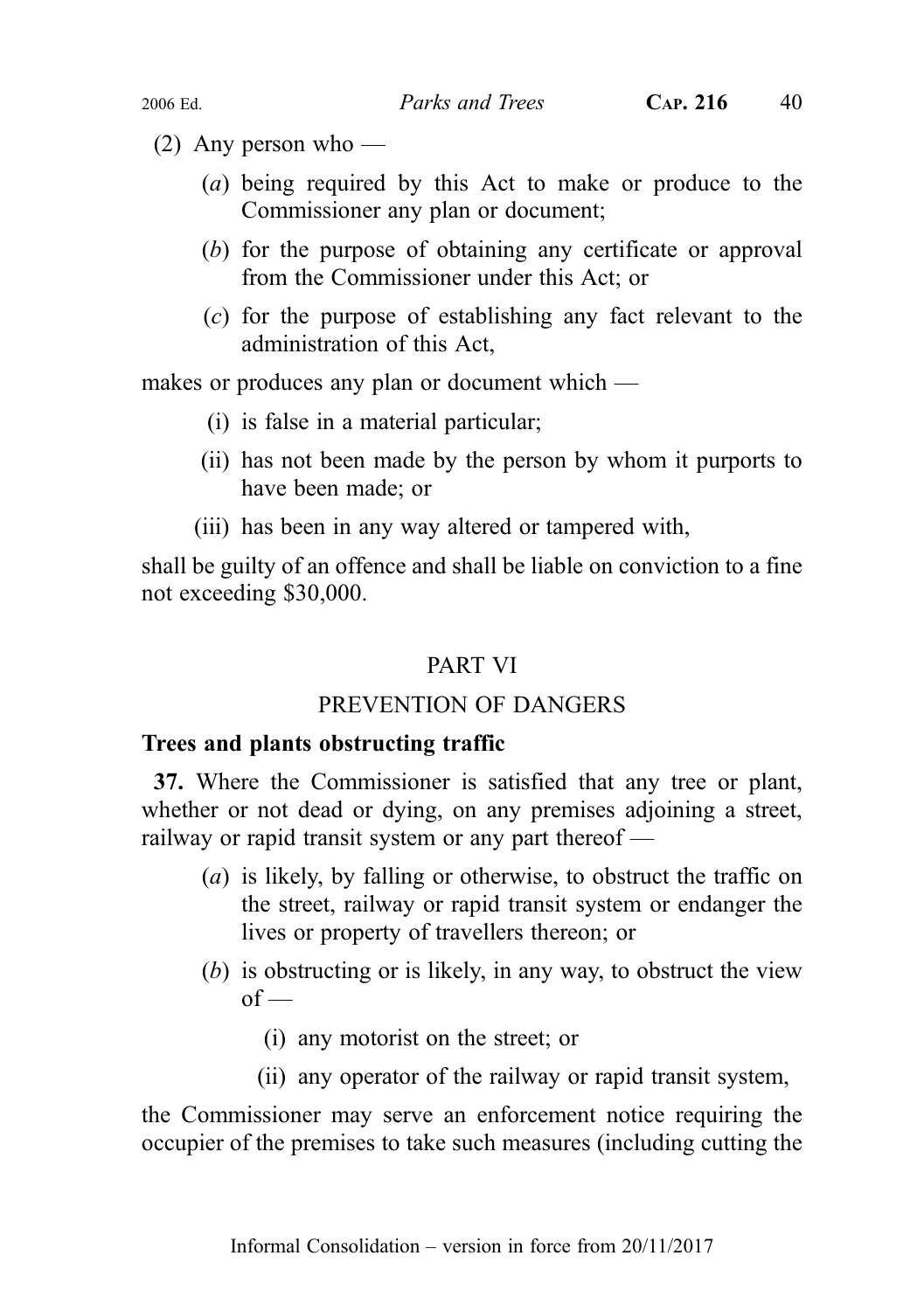tree or plant or any part of it) as the Commissioner thinks fit within the time specified in the notice.

# Power to enter and inspect premises for dangerous trees

37A.—(1) The Commissioner or an authorised officer may, at any reasonable time, enter any premises to inspect any tree or plant in order to ascertain if the condition of the tree or plant, whether or not dead or dying, constitutes a danger to any person or property.

(2) Where the Commissioner or authorised officer is satisfied that the condition of any tree or plant on the premises inspected under subsection (1) constitutes a danger to any person or property, the Commissioner or authorised officer may by a maintenance notice require the occupier of the premises —

- (a) to maintain the tree or plant; or
- (b) to take such other measures as may be specified in the notice to abate the danger.

(3) A maintenance notice issued under subsection (2) must specify the date on which the notice takes effect, and the period (beginning on the date the notice takes effect) within which any step required by the notice must be taken.

[Act 9 of 2017 wef 20/11/2017]

## Imminently dangerous trees or plants

**38.—(1)** Where the Commissioner is satisfied that —

- (a) the condition of any tree or plant, whether or not dead or dying, on any premises constitutes an immediate threat to life or property; or
- (b) it is reasonably necessary to cut or damage a tree or plant, whether or not dead or dying, on any premises to protect human life or property from fire or for extinguishing or restricting the spread of fire,

he may take such measures and do such works on those premises or other premises adjacent thereto as may be necessary to cut or damage the tree or plant or any part of it.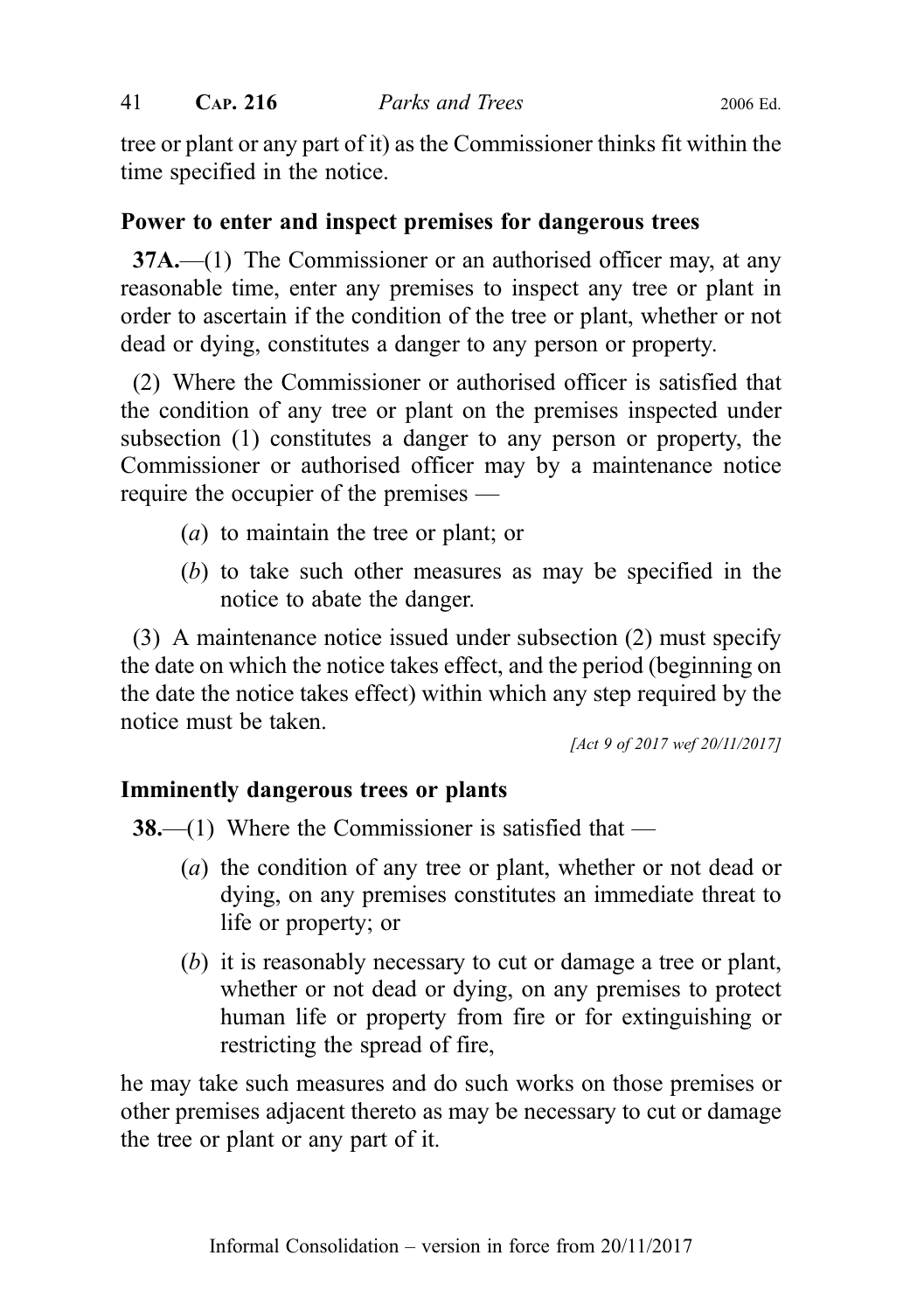(2) All costs and expenses incurred by the Commissioner under subsection (1) shall constitute a debt due from the occupier of the premises referred to in that subsection to the Board, and may be recoverable in the manner provided for in this Act.

# PART VII

# POWERS OF ENFORCEMENT

## Power to require information in respect of contraventions

39.—(1) Where it appears to the Commissioner or any authorised officer that there may have been a contravention of any provision of this Act, he may serve an information notice to require any person who appears to him to be acquainted with the circumstances of the case to furnish him, within such time as may be specified in the notice, with information relating to that case in the possession or within the knowledge of that person.

(2) An information notice under subsection (1) shall be complied with by giving the required information in writing to the Commissioner or authorised officer, as the case may be.

(3) Any person who fails to comply with any notice under subsection (1) shall be guilty of an offence and shall be liable on conviction to a fine not exceeding \$10,000.

(4) It shall be a defence for a person charged with an offence under subsection (3) to prove that he did not know and could not with reasonable diligence have ascertained, the information required in the information notice.

 $(5)$  If any person —

- (a) makes any statement purporting to comply with a requirement of an information notice which he knows to be false or misleading in a material particular; or
- (b) recklessly makes such a statement which is false or misleading in a material particular,

he shall be guilty of an offence and shall be liable on conviction to a fine not exceeding \$10,000.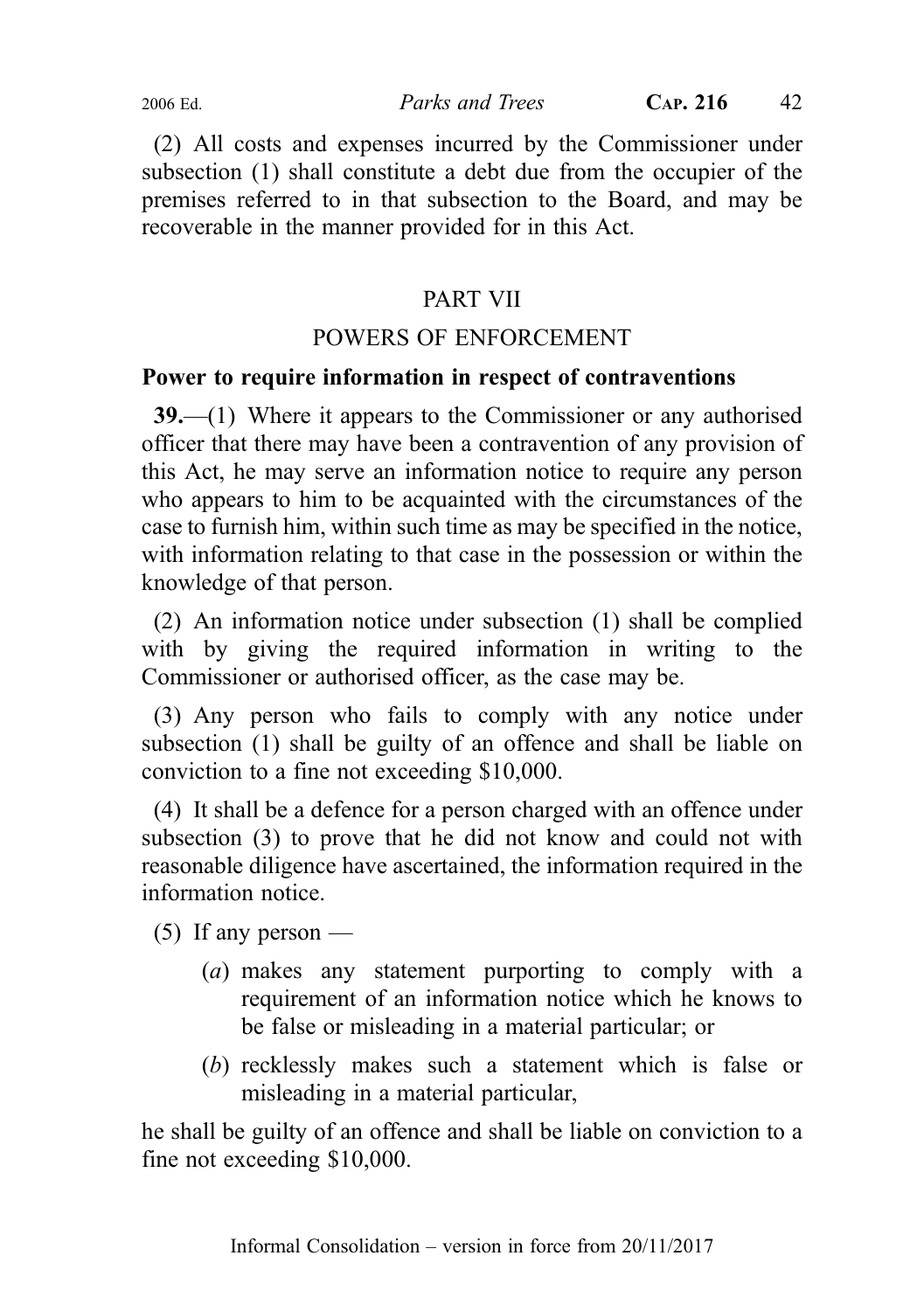# Power of entry and to demand particulars of identity

40.—(1) The Commissioner or any authorised officer may, with such assistants and workmen as are necessary, at any reasonable time, enter upon any land for the purpose of —

- (a) ascertaining whether there is, or has been, on or in connection with the premises, a contravention of this Act;
- (b) ascertaining whether circumstances exist that would authorise the Commissioner to take any action or execute any works under this Act; or
- (c) taking any action or carrying out any works, authorised or required by this Act.

(2) The Commissioner or any authorised officer may take or cause to be taken any photograph of the premises and any property or material found thereon and such other steps as he may consider necessary without involving any search or seizure of any premises, thing or person.

(3) The occupier of any premises shall, if required by the Commissioner or any authorised officer, as the case may be —

- (a) give his name and address;
- (b) provide proof of his identity; and
- (c) give the name and address of the owner of the premises, if known.
- $(4)$  Any person who
	- (a) wilfully obstructs the Commissioner or any authorised officer in the performance of any matter or thing which he is authorised to do by this section; or
	- (b) upon being required by the Commissioner or any authorised officer to give his name and address or to furnish any particulars under subsection (3), refuses to do so or wilfully mis-states his name or address or furnishes false particulars,

shall be guilty of an offence and shall be liable on conviction to a fine not exceeding \$10,000.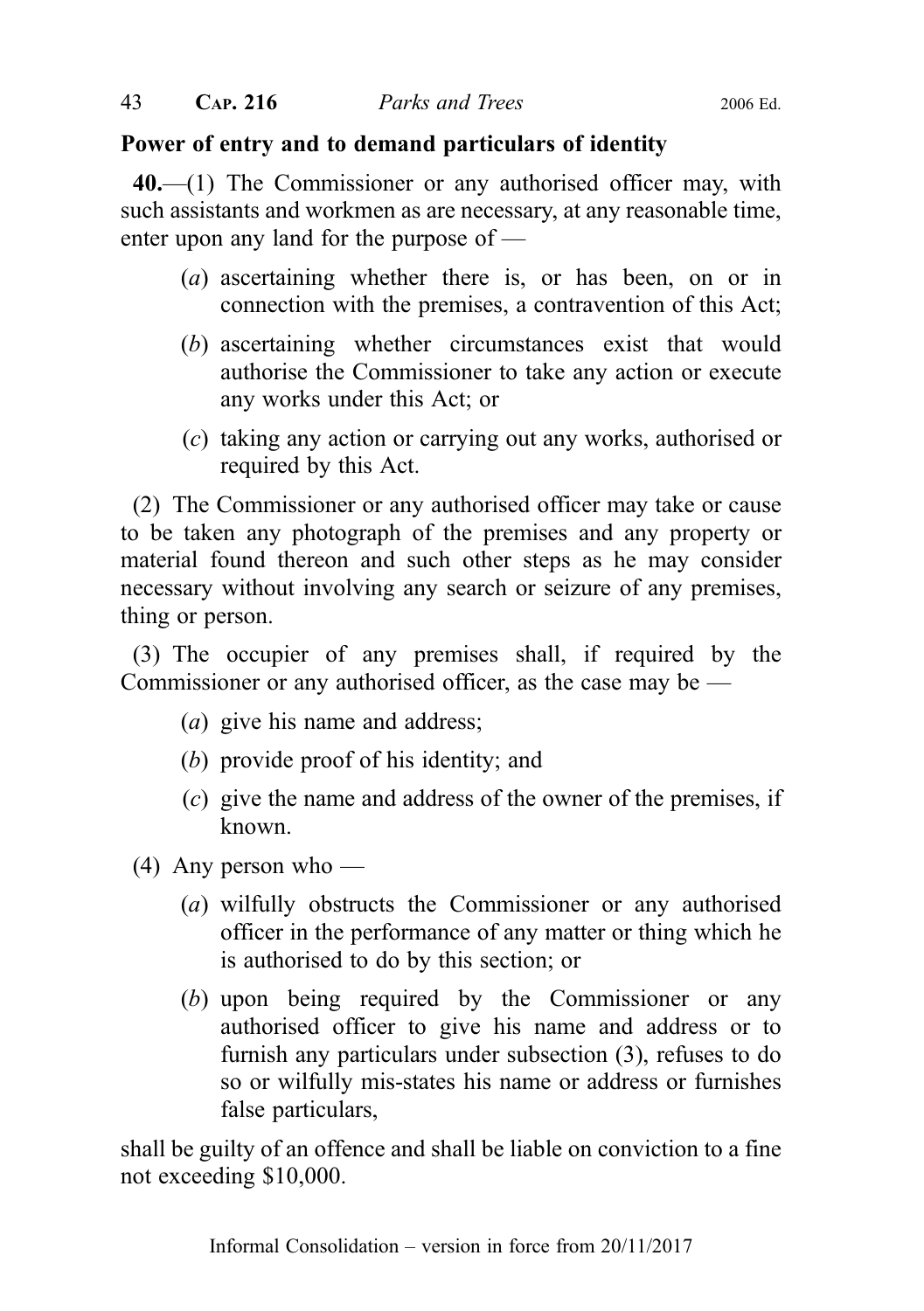2006 Ed. Parks and Trees CAP. 216 44

#### Power to demand evidence of identity and power of arrest in certain circumstances

41.—(1) The Commissioner, an authorised officer or a police officer may require any person who has committed, or whom the Commissioner, authorised officer or police officer (as the case may be) reasonably suspects of having committed, an offence under this Act to furnish such evidence of the person's identity as may be required by the Commissioner, authorised officer or police officer (as the case may be).

[Act 9 of 2017 wef 20/11/2017]

 $(1A)$  Any person who —

- (a) refuses to furnish the information required of the person under subsection (1); or
- (b) furnishes, in connection with a requirement under subsection (1), information that is false or misleading in a material particular, knowing or reckless as to whether it is false or misleading in a material particular,

shall be guilty of an offence and shall be liable on conviction to a fine not exceeding \$10,000.

[Act 9 of 2017 wef 20/11/2017]

(1B) The Commissioner, an authorised officer or a police officer may arrest, without warrant, any person who has committed or who is reasonably suspected to have committed an offence under subsection  $(1A)$ .

[Act 9 of 2017 wef 20/11/2017]

(1C) A park ranger may exercise the powers under subsections (1) and (1B) in respect of any person who has committed or whom the park ranger reasonably suspects of having committed an offence under this Act within the national park, nature reserve or public park specified in the authorisation for the park ranger under section 4(6). [Act 9 of 2017 wef 20/11/2017]

(1D) The Commissioner, authorised officer, police officer or park ranger making an arrest under subsection (1B) must not restrain the person arrested more than is necessary to prevent the person's escape. [Act 9 of 2017 wef 20/11/2017]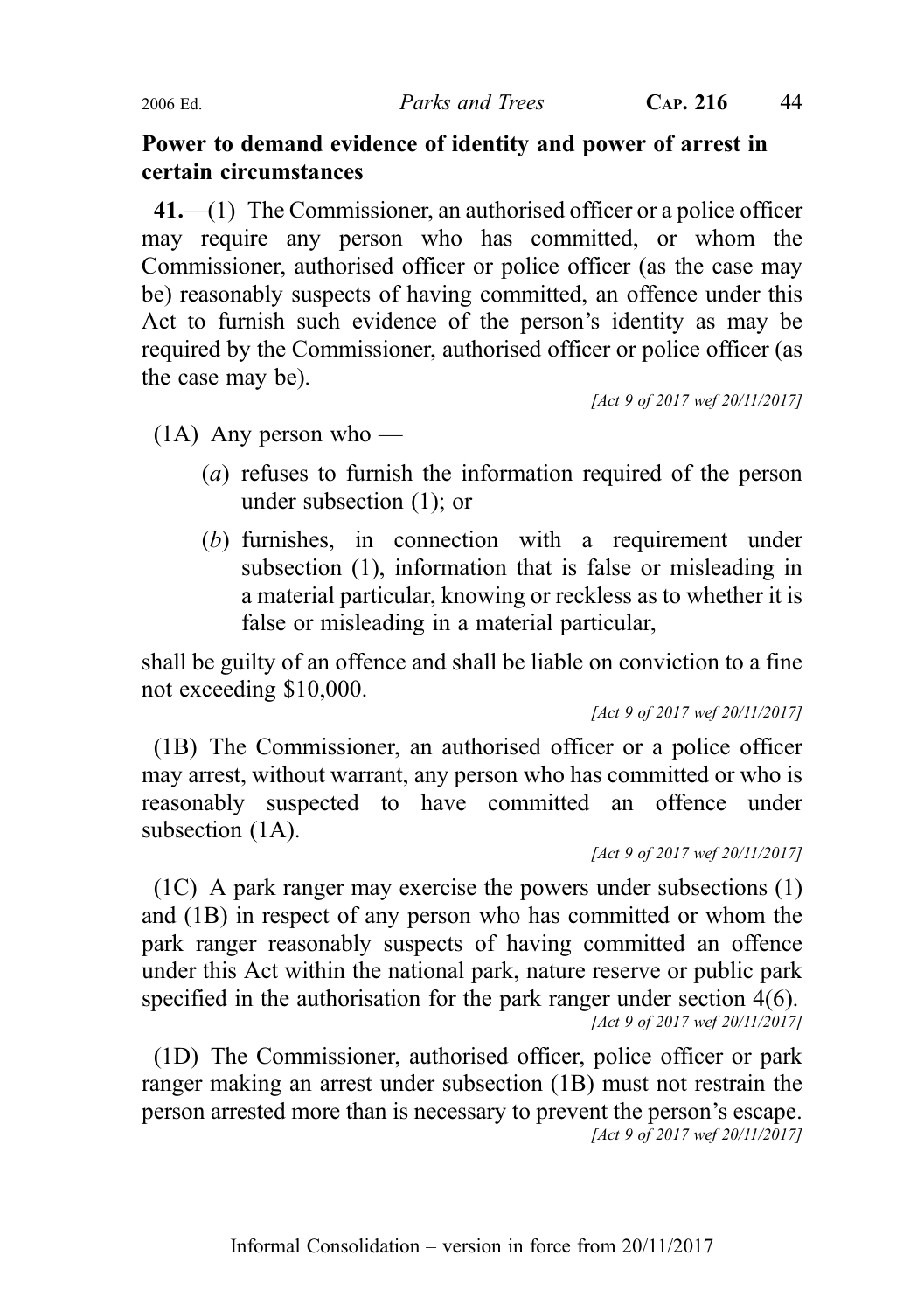(2) A person arrested under this section may be detained until his name and address are correctly ascertained except that no person so arrested shall be detained longer than is permitted by written law and is necessary for bringing him before a court unless the order of a court for his detention is obtained.

[Act 9 of 2017 wef 20/11/2017]

# Power to investigate offences under Act

41A.—(1) For the purpose of investigating any offence under this Act, the Commissioner or an authorised officer may —

- (a) examine orally any person supposed to be acquainted with the facts and circumstances of the case; and
- (b) by written order require any person within the limits of Singapore, who appears to be acquainted with the facts and circumstances of the case, to attend before the Commissioner or authorised officer.

(2) The person mentioned in subsection  $(1)(a)$  is bound to state truly the facts and circumstances with which the person is acquainted concerning the case except only that the person may decline to make, with regard to any fact or circumstance, a statement which would have a tendency to expose the person to a criminal charge or to penalty or forfeiture.

(3) A statement made by any person examined under this section  $must -$ 

- (a) be reduced to writing;
- (b) be read over to the person;
- (c) if the person does not understand English, be interpreted for the person in a language that the person understands; and
- (d) after correction, if necessary, be signed by the person.

(4) If any person fails to attend before the Commissioner or an authorised officer as required by an order under subsection  $(1)(b)$ , the Commissioner or authorised officer may report such failure to a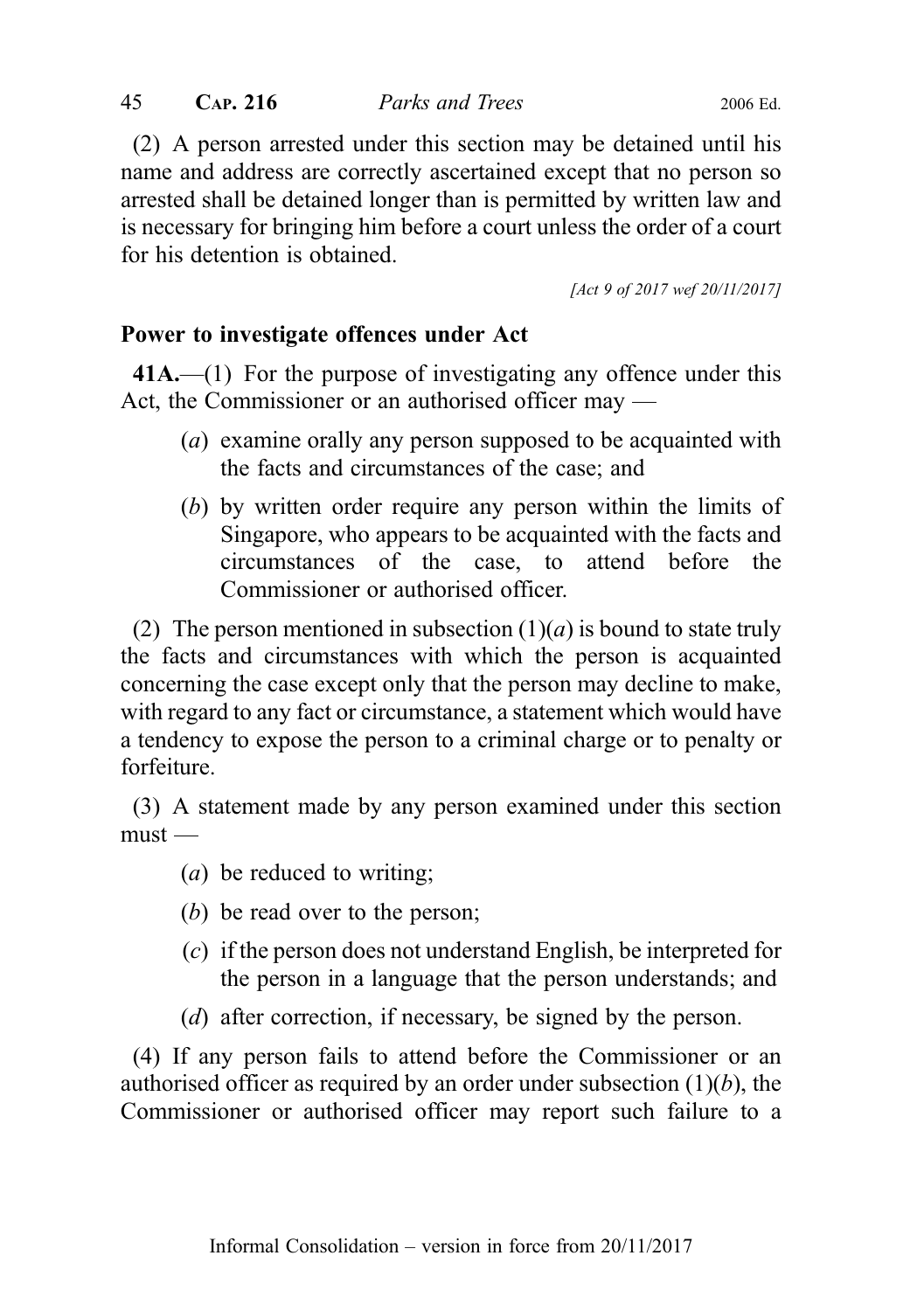Magistrate who may issue a warrant to secure the attendance of that person as required by the order.

[Act 9 of 2017 wef 20/11/2017]

# Enforcement powers in national parks, nature reserves and public parks

42.—(1) The Commissioner, an authorised officer, a park ranger or a police officer may, without warrant, arrest any person within any national park, nature reserve or public park if that person, in contravention of this Act, fails or refuses to leave the national park, nature reserve or public park, as the case may be, or any part thereof, after being requested by the Commissioner, authorised officer, park ranger or police officer to do so.

(2) [Deleted by Act 9 of 2017 wef 20/11/2017]

(3) If the Commissioner, an authorised officer, a park ranger or a police officer has reason to believe that any offence has been committed under this Act within any national park, nature reserve or public park, he may inspect and search any baggage, equipment, package, container, tent, vehicle, boat, craft or place and seize any thing therein which he requires as evidence that any such offence has been committed.

(4) The Commissioner, an authorised officer, a park ranger or a police officer may remove from any national park, nature reserve or public park any vehicle, boat or thing brought into or left in the national park, nature reserve or public park or any part thereof in contravention of this Act or which is likely to cause danger or obstruction.

# PART VIII

# OFFENCES, PENALTIES AND PROCEEDINGS

# Penalty for obstructing Commissioner, etc., in his duty

- 43. Any person who
	- (a) hinders or obstructs the Commissioner, an authorised officer or a park ranger in the performance or execution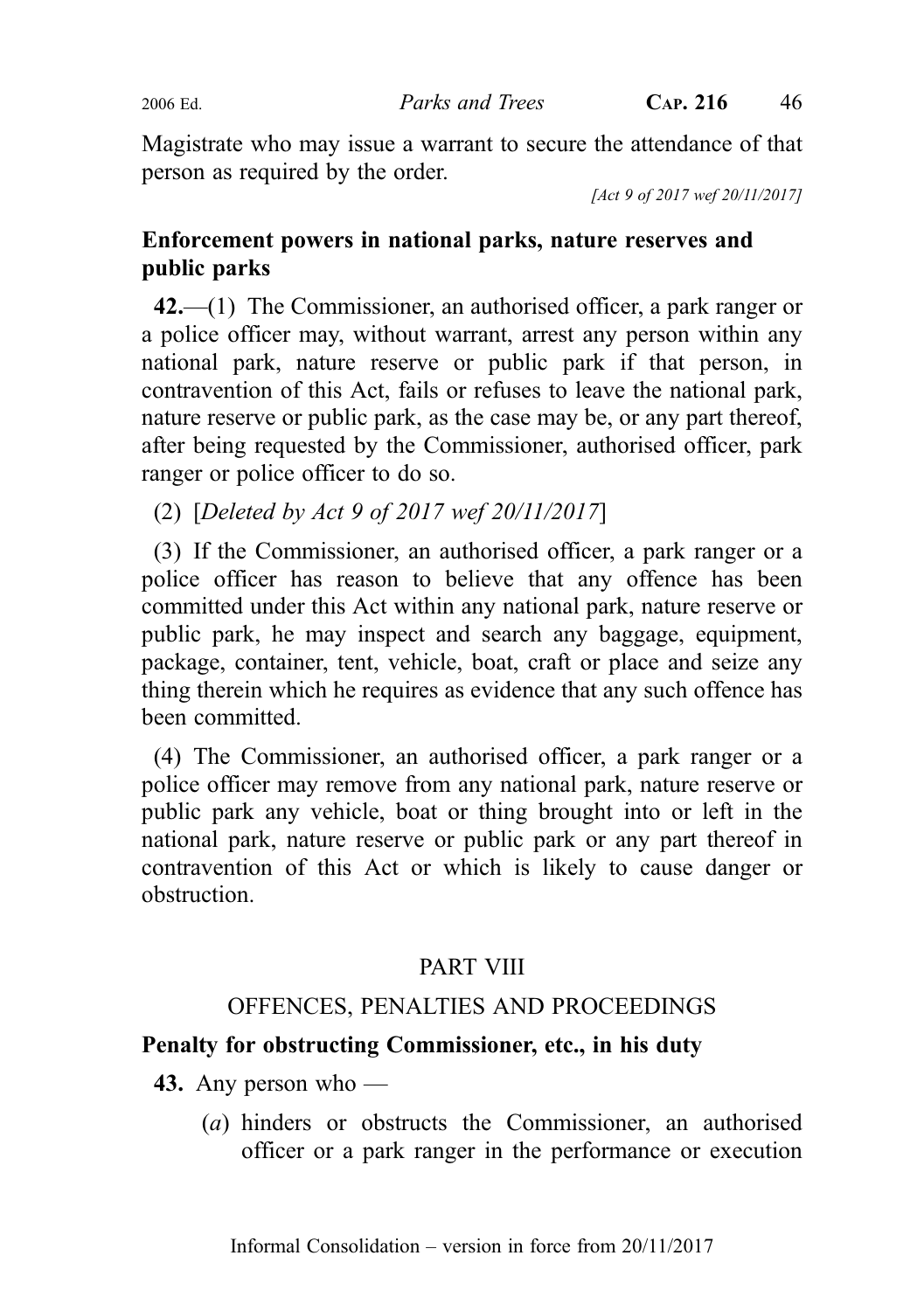of his duty or of any thing which he is empowered or required to do under this Act; or

(b) interferes with any works authorised to be done by the Commissioner or any authorised officer or park ranger under this Act,

shall be guilty of an offence and shall be liable on conviction to a fine not exceeding \$10,000 or to imprisonment for a term not exceeding 6 months or to both.

# Parking of vehicles on green verges and turfed open spaces prohibited

44.—(1) Any person who, without reasonable excuse, parks a vehicle on any green verge or any turfed open space which is managed or maintained by the Board shall be guilty of an offence and shall be liable on conviction to a fine not exceeding \$10,000.

(2) In this section, "park" means to bring a vehicle to a stationary position or to cause it to wait for any purpose.

#### Liability of owner, etc., of vehicle for offence committed

45.—(1) When an offence under this Act is committed in relation to a vehicle, the person who at the time of the commission of the offence is the owner of the vehicle or, in the case of a deregistered vehicle, is the person who immediately prior to the deregistration was registered as the owner of the vehicle in respect of which the offence is committed shall be guilty of the offence in all respects as if he were the actual offender guilty of the offence unless the court is satisfied that the vehicle was at the relevant time a stolen vehicle or a vehicle illegally taken or used.

(2) Nothing in this section shall affect the liability of the actual offender but, where a penalty has been imposed on or recovered from a person in relation to an offence, no further penalty shall be imposed on or recovered from any other person in relation thereto.

(3) Notwithstanding subsection (1), no owner of a vehicle shall, by virtue of this section, be guilty of an offence if he  $-$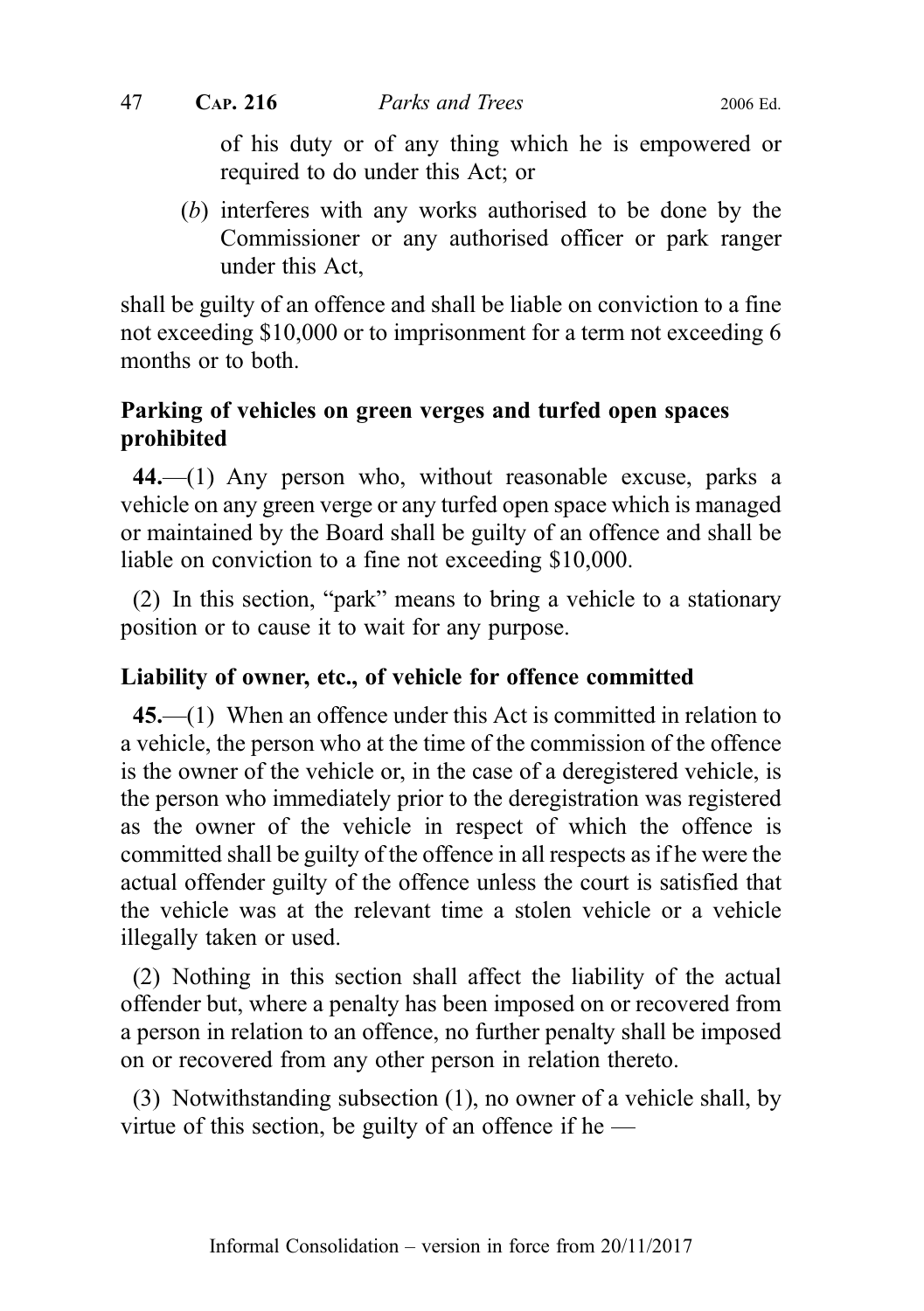- (a) within 14 days after service on him of a notice alleging that he has been guilty of an offence, furnishes by a statement in writing to the Commissioner stating truthfully the name and address of the person who was in charge of the vehicle at all relevant times relating to the offence concerned; or
- (b) satisfies the court that he did not know and would not with reasonable diligence have ascertained such name and address.

(4) A statement made under subsection (3) if produced in any proceedings against the person named therein in respect of the offence concerned shall be sufficient evidence that such person was in charge of the vehicle at all relevant times relating to such offence unless evidence to the contrary is adduced.

# Default in compliance with notice or condition

 $46$ —(1) Any person who, without reasonable excuse —

- (a) fails to comply with the requirements of any of the following notices served on him:
	- (i) a tree conservation notice under section  $15(1)$ ;
	- (ii) a reinstatement notice under section  $11(1)$ ,  $21(1)$ , 26(3) or 31(3);
	- (iii) an enforcement notice under section 24(3), 28(3), 30(3) or 37;
	- (iv) a maintenance notice under section 25(2) or 37A(2); or

[Act 9 of 2017 wef 20/11/2017]

- (v) a notice to plant or replant under section 27(1); or
- (b) contravenes any condition of approval imposed by the Commissioner under section 12, 20 or 32,

shall be guilty of an offence and shall be liable on conviction to a fine not exceeding \$20,000 and, in the case of a continuing offence, to a further fine not exceeding \$200 for every day or part thereof during which the offence continues after conviction.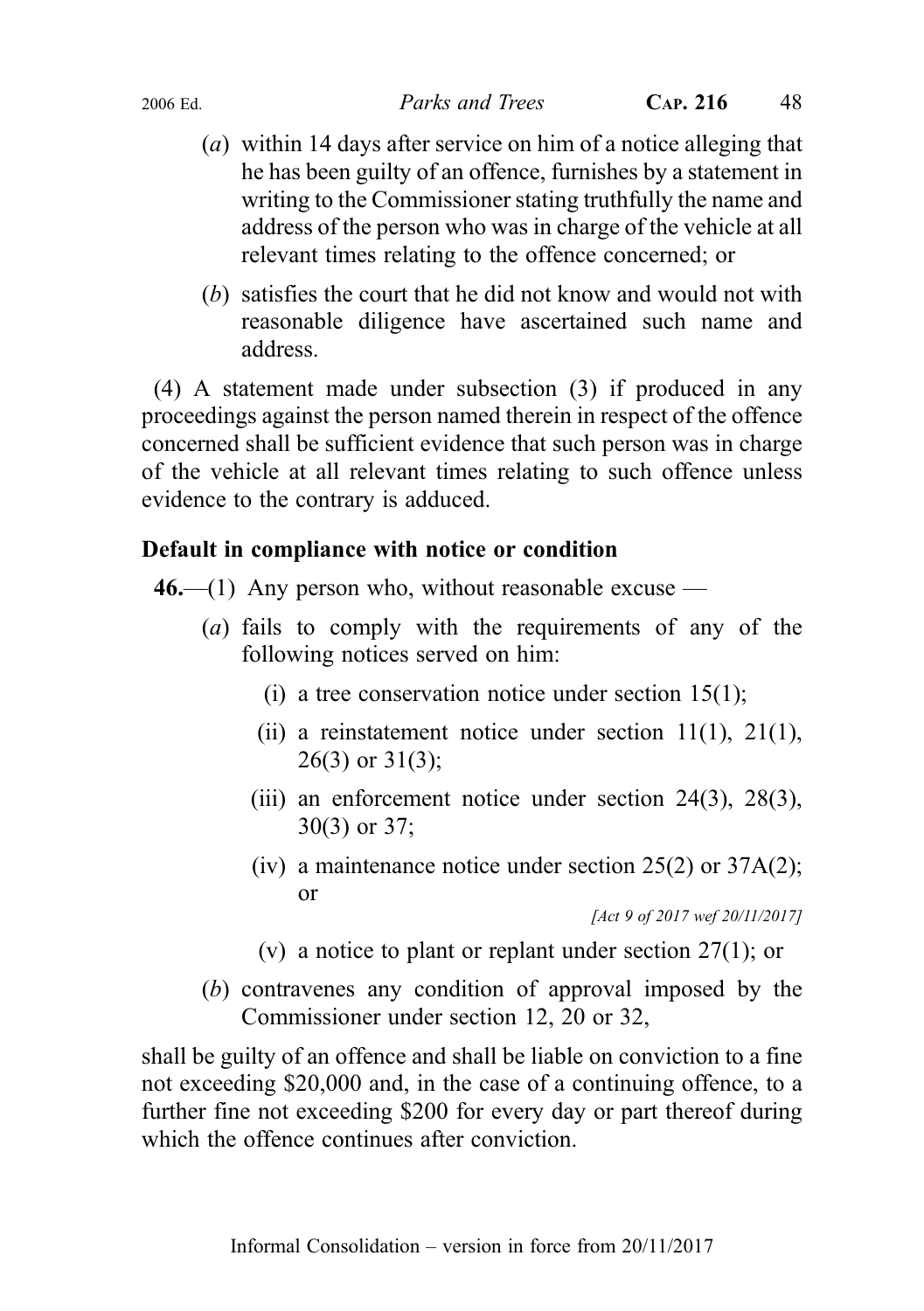(2) In any proceedings against a person for an offence under subsection (1), it shall be a defence for that person charged to prove to the satisfaction of the court that he has used all due diligence to comply with the notice or condition of approval imposed.

(3) The cost of any measures or works carried out in accordance with any notice referred to in subsection  $(1)(a)$  shall be borne by the person on whom the notice is served.

(4) If any notice or condition of approval referred to in subsection (1) is not complied with to the satisfaction of the Commissioner, the Commissioner may at any time enter the premises concerned and carry out or cause to be carried out all or any of the steps which are in his opinion necessary to secure compliance with the notice or condition of approval, as the case may be, including cutting or removing any tree, or removing, detaining and disposing of any property or materials on the premises.

(5) All costs and expenses reasonably incurred by the Commissioner in exercise of the powers conferred by subsection (4) shall constitute a debt due from any person in default of the notice or condition of approval referred to in subsection (1), and may be recoverable in the manner provided for in this Act.

- $(6)$  Where
	- (a) any land has 2 or more occupiers; and
	- (b) any measures have been taken or works have been executed by the Commissioner under this Act pursuant to any contravention of the notice or condition of approval referred to in subsection (1),

the occupiers shall be liable jointly for the whole costs and expenses incurred by the Commissioner, and those costs and expenses shall be apportioned in such manner as appears to the Commissioner to be reasonable.

(7) The certificate of the Commissioner stating the amount of the costs and expenses so incurred in exercise of the powers conferred by subsection (4) shall be conclusive evidence of that amount.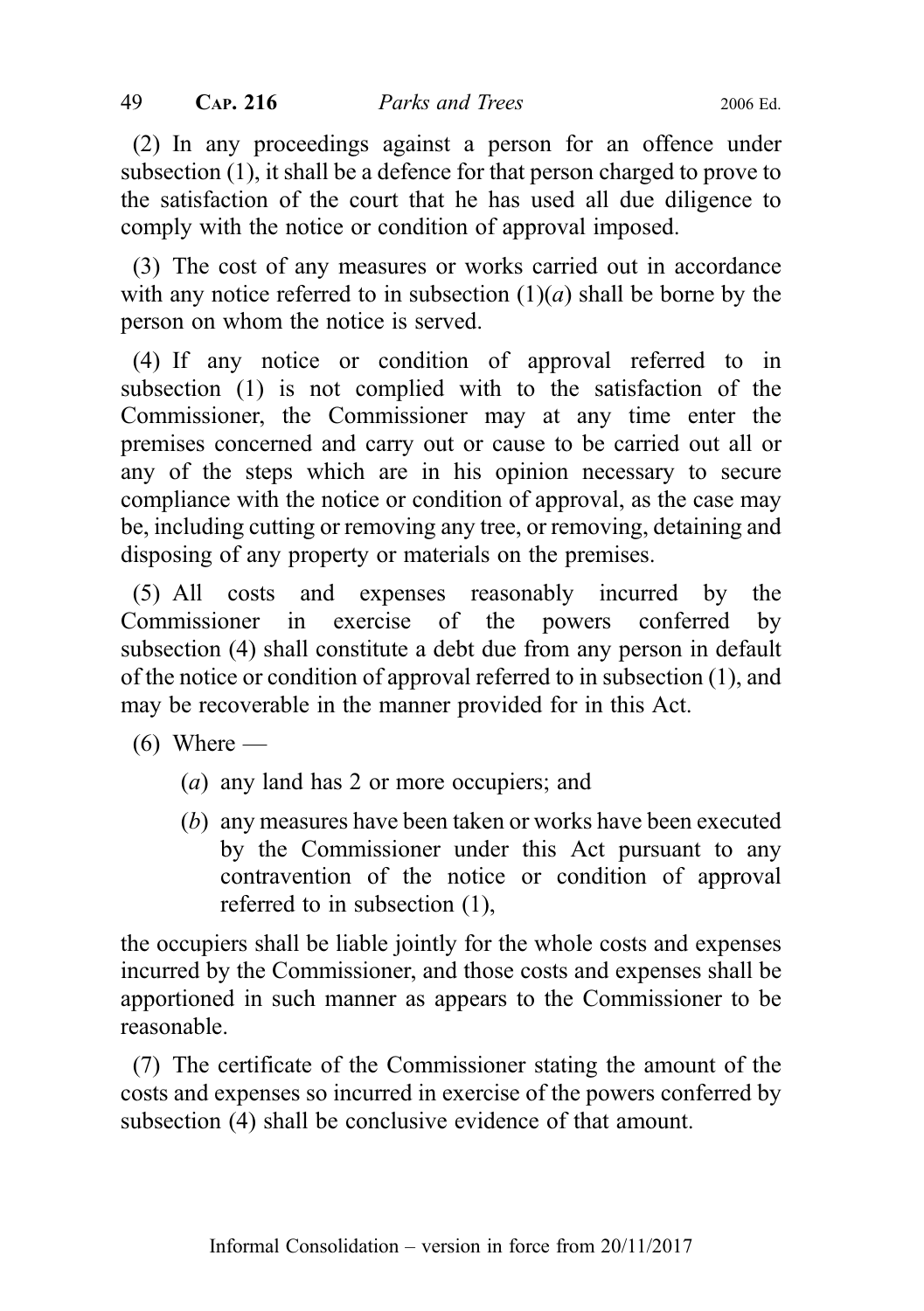(8) Any person to whom a notice has been issued as an occupier of the premises shall, if he is not the occupier of the premises in respect of which the notice has been issued, within 7 days from the date on which the notice was served on him, inform the Commissioner in writing that he is not the occupier.

(9) Any person who fails to comply with subsection (8) shall, unless he proves to the satisfaction of the court before which the question of liability to pay the costs and expenses is determined under section 48, be deemed, for the purpose of recovering such costs and expenses, to be the occupier of the premises in respect of which the notice was issued.

(10) Where, in any case referred to in subsection (9), the court is satisfied that the person in default has shown sufficient cause for his default in not complying with any notice referred to in subsection (1), the costs and expenses incurred by the Commissioner in exercise of the powers conferred by subsection (4) may, notwithstanding that the notice has not been issued to the occupier of the premises, be recoverable by the Board from the occupier in the manner provided for in this Act.

## Recovery of costs

47.—(1) Where in any court proceedings against any person for an offence under this Act which relates to any damaged or destroyed property which is —

- (a) owned by the Government or the Board;
- (b) maintained or managed by the Board; or
- (c) under the management or control of the Commissioner under this Act,

the court before which the person is convicted of the offence may, in addition to passing any sentence for that offence, make an order requiring that person to pay to the Government or the Board, as the case may be, a sum of money to be fixed by the court which, in the opinion of the court, represents the value (including any intrinsic value) of the damaged or destroyed property.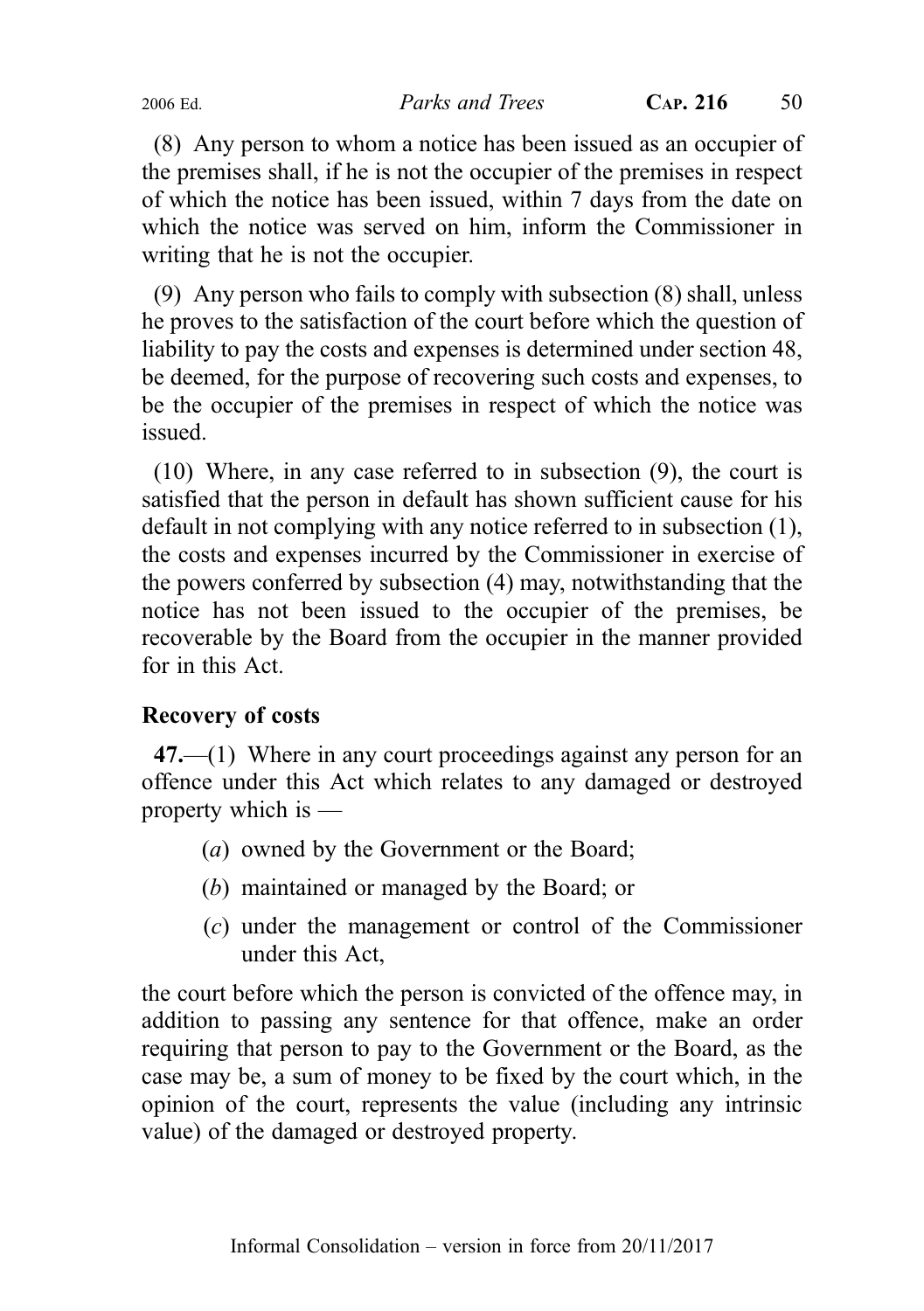(2) The court may, in its discretion, allow time for the payment of the sum of money under subsection (1) and grant extension of the time so allowed, or direct payment of that sum to be made by instalments.

# Compensation, damages, fees, costs and expenses to be determined by Magistrate's Court or District Court

48.—(1) Except as otherwise provided, in all cases where compensation, damages, fees, costs or expenses are provided under this Act to be paid, the amount and, if necessary, the apportionment of the amount and any question of liability shall, in case of dispute, or failure to pay, be summarily ascertained and determined by a Magistrate's Court or, if the amount claimed exceeds the Magistrate's Court limit, by a District Court.

(2) If the amount of compensation, damages, fees, costs or expenses is not paid by the party liable to pay it within 7 days after demand, that amount may be reported to a Magistrate's Court or District Court and recovered in the same way as if it were a fine imposed by a Magistrate's Court or a District Court.

(3) An appeal shall lie to the High Court from any decision of a Magistrate's Court or a District Court under this section, and the provisions of the Criminal Procedure Code (Cap. 68) shall apply, with the necessary modifications, to all such appeals.

## Offences by bodies corporate, etc.

 $49$ —(1) Where an offence under this Act committed by a body corporate is proved —

- (a) to have been committed with the consent or connivance of an officer; or
- (b) to be attributable to any act or default on his part,

the officer as well as the body corporate shall be guilty of the offence and shall be liable to be proceeded against and punished accordingly.

(2) Where the affairs of a body corporate are managed by its members, subsection (1) shall apply in relation to the acts and defaults of a member in connection with his functions of management as if he were a director of the body corporate.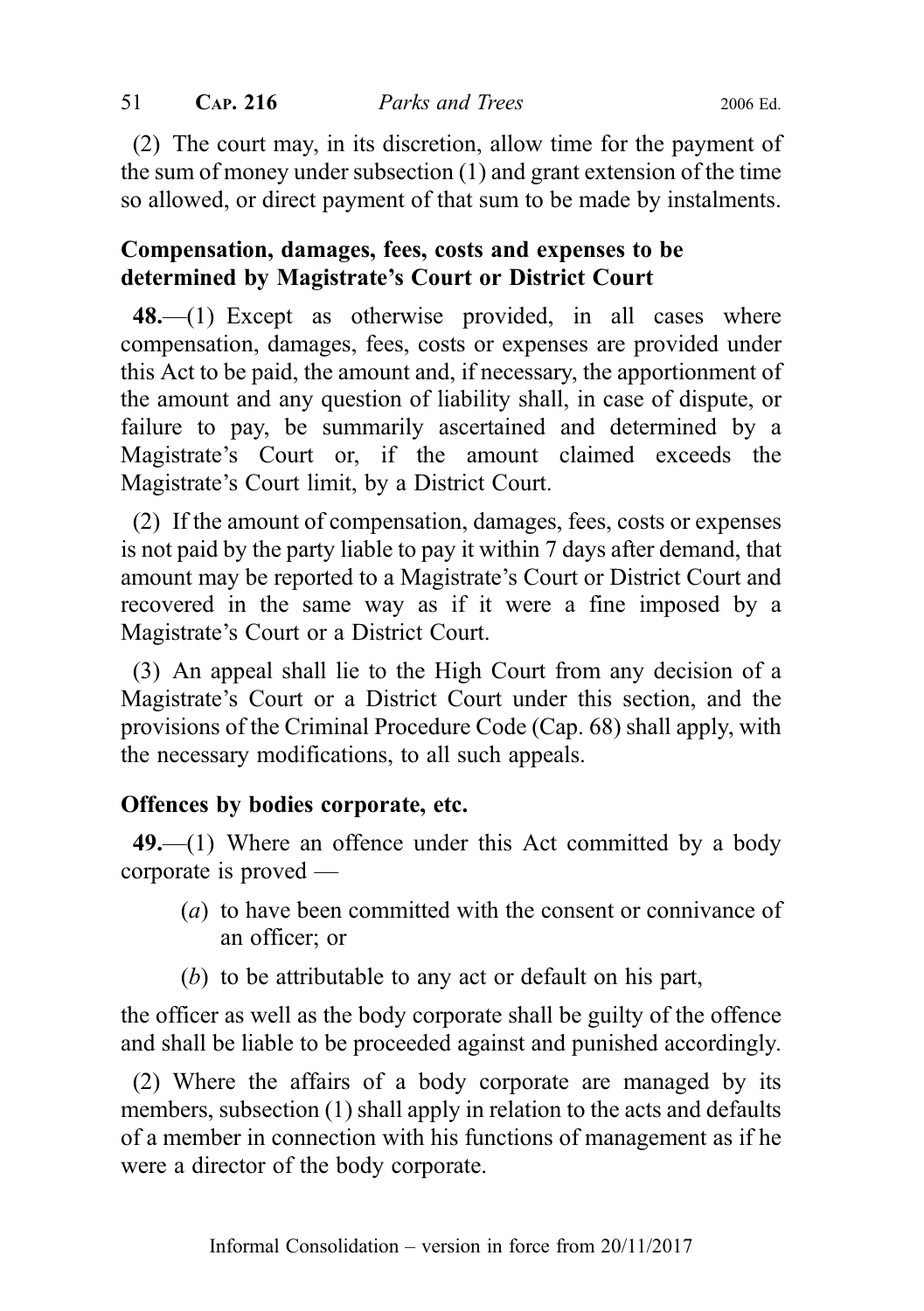(3) Where an offence under this Act committed by a partnership is proved —

- (a) to have been committed with the consent or connivance of a partner; or
- (b) to be attributable to any act or default on his part,

the partner as well as the partnership shall be guilty of the offence and shall be liable to be proceeded against and punished accordingly.

(4) Where an offence under this Act committed by an unincorporated association (other than a partnership) is proved —

- (a) to have been committed with the consent or connivance of an officer of the unincorporated association or a member of its governing body; or
- (b) to be attributable to any act or default on the part of such an officer or a member,

the officer or member as well as the unincorporated association shall be guilty of the offence and shall be liable to be proceeded against and punished accordingly.

 $(5)$  In this section —

"officer" —

- (a) in relation to a body corporate, means any director, member of the committee of management, chief executive, manager, secretary or other similar officer of the body corporate and includes any person purporting to act in any such capacity; and
- (b) in relation to an unincorporated association (other than a partnership), means the president, the secretary, or any member of the committee of the unincorporated association, or any person holding a position analogous to that of the president, secretary or member of the committee and includes any person purporting to act in any such capacity;

"partner" includes a person purporting to act as a partner.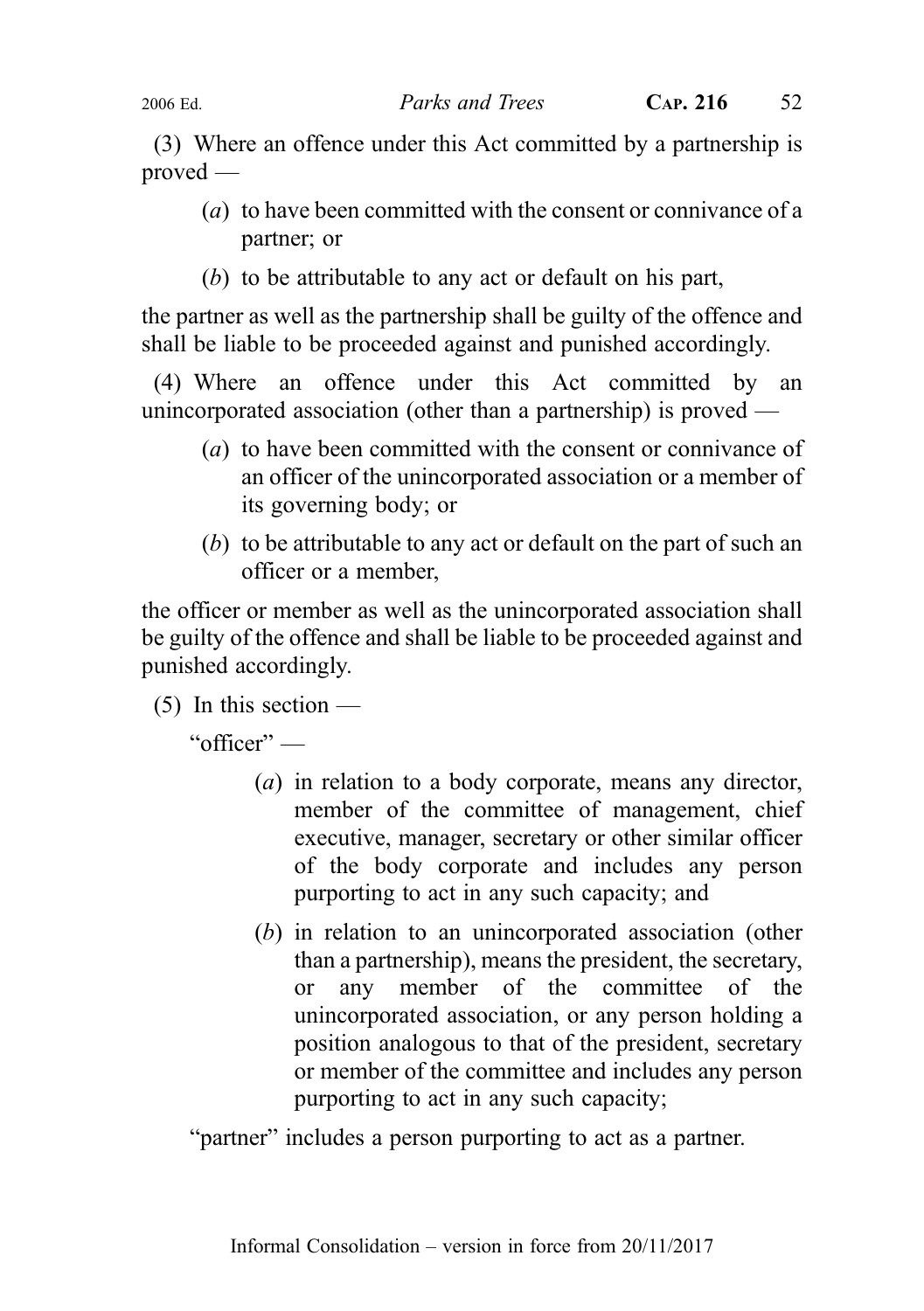(6) The Minister may, by regulations made under this section, provide for the application of any provision of this section, with such modifications as the Minister considers appropriate, to any body corporate or unincorporated association formed or recognised under the law of a territory outside Singapore.

## Jurisdiction of court

50. Notwithstanding any provision to the contrary in the Criminal Procedure Code (Cap. 68), a District Court shall have jurisdiction to try any offence under this Act and shall have power to impose the full penalty or punishment in respect of the offence.

# Composition of offences

51.—(1) The Commissioner may compound any offence under this Act that is prescribed as a compoundable offence by collecting from a person reasonably suspected of having committed the offence a sum not exceeding the lower of the following:

- (a) one half of the amount of the maximum fine that is prescribed for the offence;
- (b) \$5,000.

[Act 9 of 2017 wef 20/11/2017]

(2) Notwithstanding the payment of the composition amount under subsection (1), any compensation, damages, fees, costs or expenses which are provided to be paid under this Act shall remain payable.

(3) On payment of the composition amount under subsection (1), no further proceedings shall be taken against that person in respect of the offence.

(4) All sums collected under this section are to be paid into the Consolidated Fund.

[Act 9 of 2017 wef 20/11/2017]

## **Prosecutions**

52. Proceedings in respect of any offence under this Act may, with the authorisation of the Public Prosecutor, be conducted by any police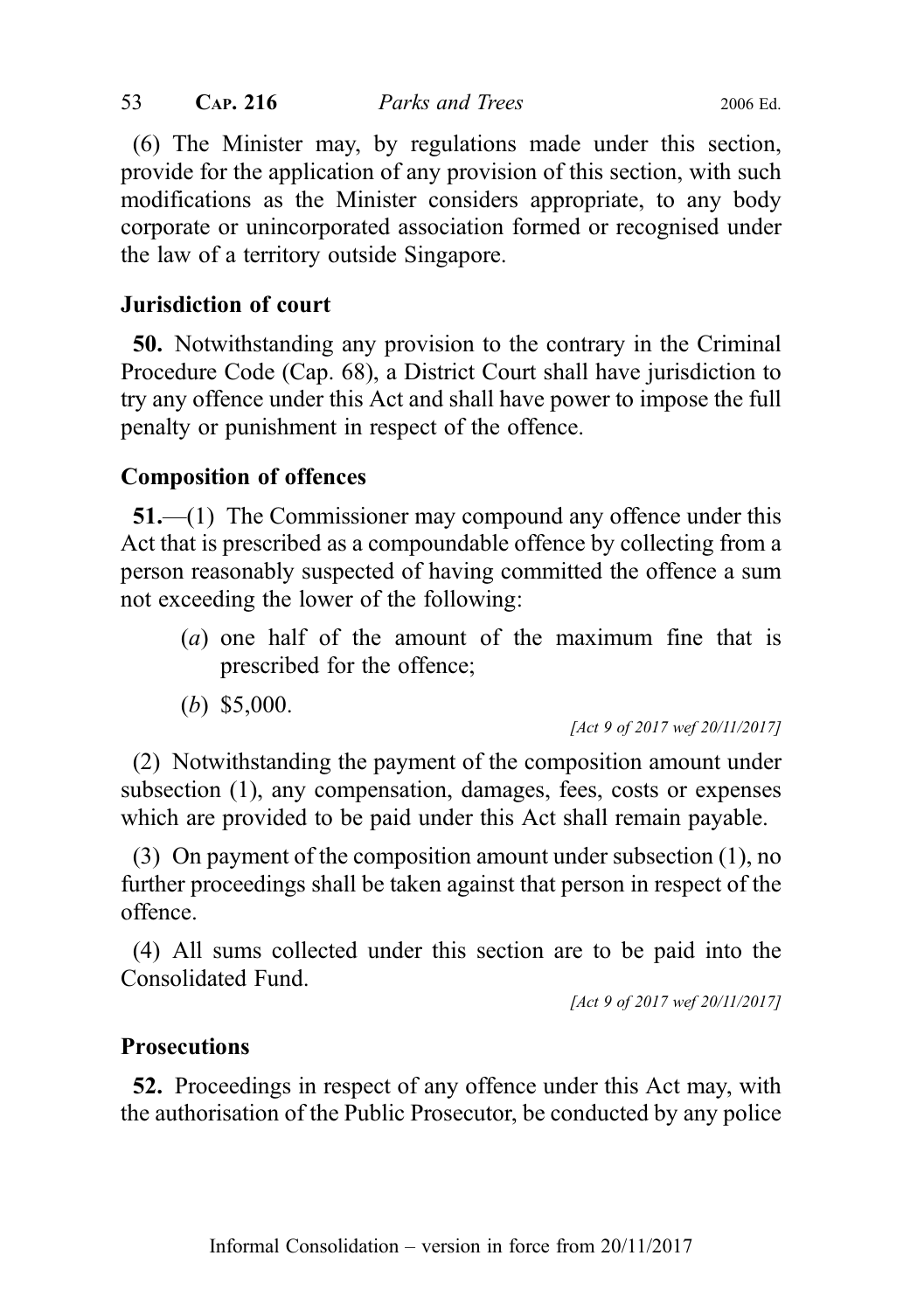officer or authorised officer authorised in writing in that behalf by the Commissioner.

[15/2010 wef 02/01/2011]

# Evidence

53.—(1) Subject to this section, the contents of any document prepared, issued or served under, by virtue of or for the purposes of this Act shall, until the contrary is proved, be presumed to be correct.

(2) In any proceedings instituted for the carrying out of any works in contravention of the provisions of this Act, the occupier of the premises at the time the works were carried out shall be presumed, until the contrary is proved, to be the person carrying out the works.

(3) Where any information in respect of any works or any matter relating to or for the purposes of this Act is provided by electronic means, the production of any document under the hand of the officer responsible for providing such information purporting to be a hardcopy transcript of all or any such information shall, in all courts and in all proceedings, be sufficient evidence of the information provided electronically and all courts shall in all proceedings take judicial notice of the signature of the officer.

# Presumptions and defences

54.—(1) Where it is proved that a tree or plant was cut or damaged in contravention of section  $14(1)$  or  $(2)$ ,  $18(1)$  or  $(2)$  or  $27(2)$ , it shall be presumed, until the contrary is proved —

- (a) that the occupier of the premises on which the tree or plant was growing; or
- (b) where any building works were being carried out in that part of the premises where the tree or plant was growing at or about the time that the tree or plant was cut or damaged, that —
	- (i) the person who was carrying out the works at the time;
	- (ii) the employer of the person referred to in sub-paragraph (i) at the time of the offence; and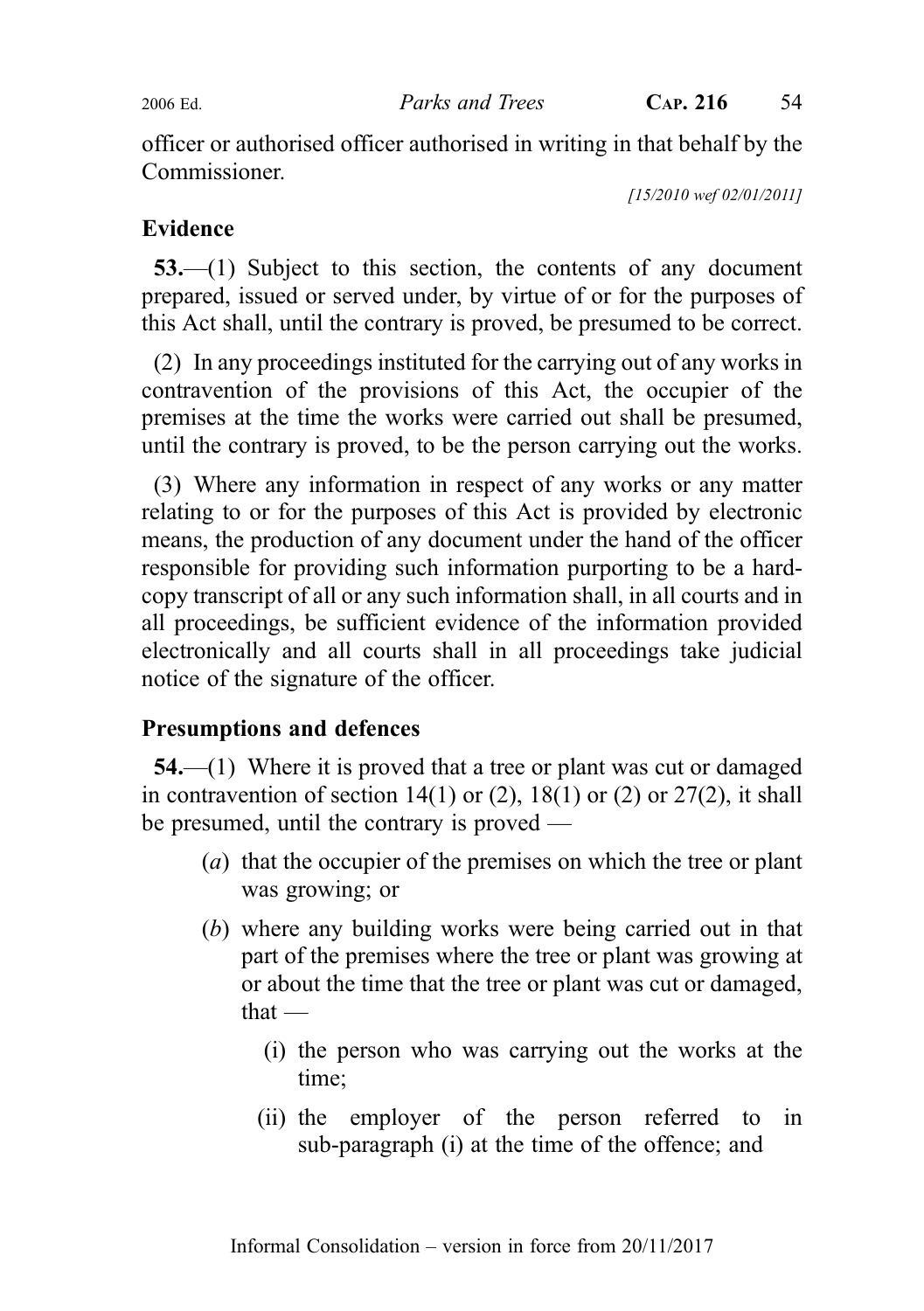(iii) the qualified person or other person who instructed or caused or permitted the person referred to in sub-paragraph (i) to cut or damage that tree or plant,

had cut or damaged the tree or plant.

(2) In any proceedings for an offence under section 14(2), 18(2) or 27(3) against any person referred to in subsection  $(1)(b)(ii)$  or (iii), it shall be a defence for that person charged to prove to the satisfaction of the court —

- (a) that the offence was committed without his consent or connivance; and
- (b) that he had exercised all such diligence to prevent the commission of the offence as he ought to have exercised having regard to the nature of his responsibilities as an employer or a qualified person or such other person and to all the circumstances.

# PART IX

# GENERAL

# Act not to affect liability in tort of occupier

55. Nothing in this Act shall affect the liability in tort of an occupier for any injury or damage caused to any person or property arising from any tree or plant growing on his land.

# Appeal to Minister

**56.—(1)** Any person who is aggrieved by —

- (*a*) any tree conservation notice under section 15(1);
- (b) any reinstatement notice under section  $11(1)$ ,  $21(1)$ ,  $26(3)$ or 31(3);
- (c) any enforcement notice under section 24(3), 28(3), 30(3) or 37;
- (d) any maintenance notice under section  $25(2)$  or  $37A(2)$ ; [Act 9 of 2017 wef 20/11/2017]
- (e) any notice to plant or replant under section 27(1); or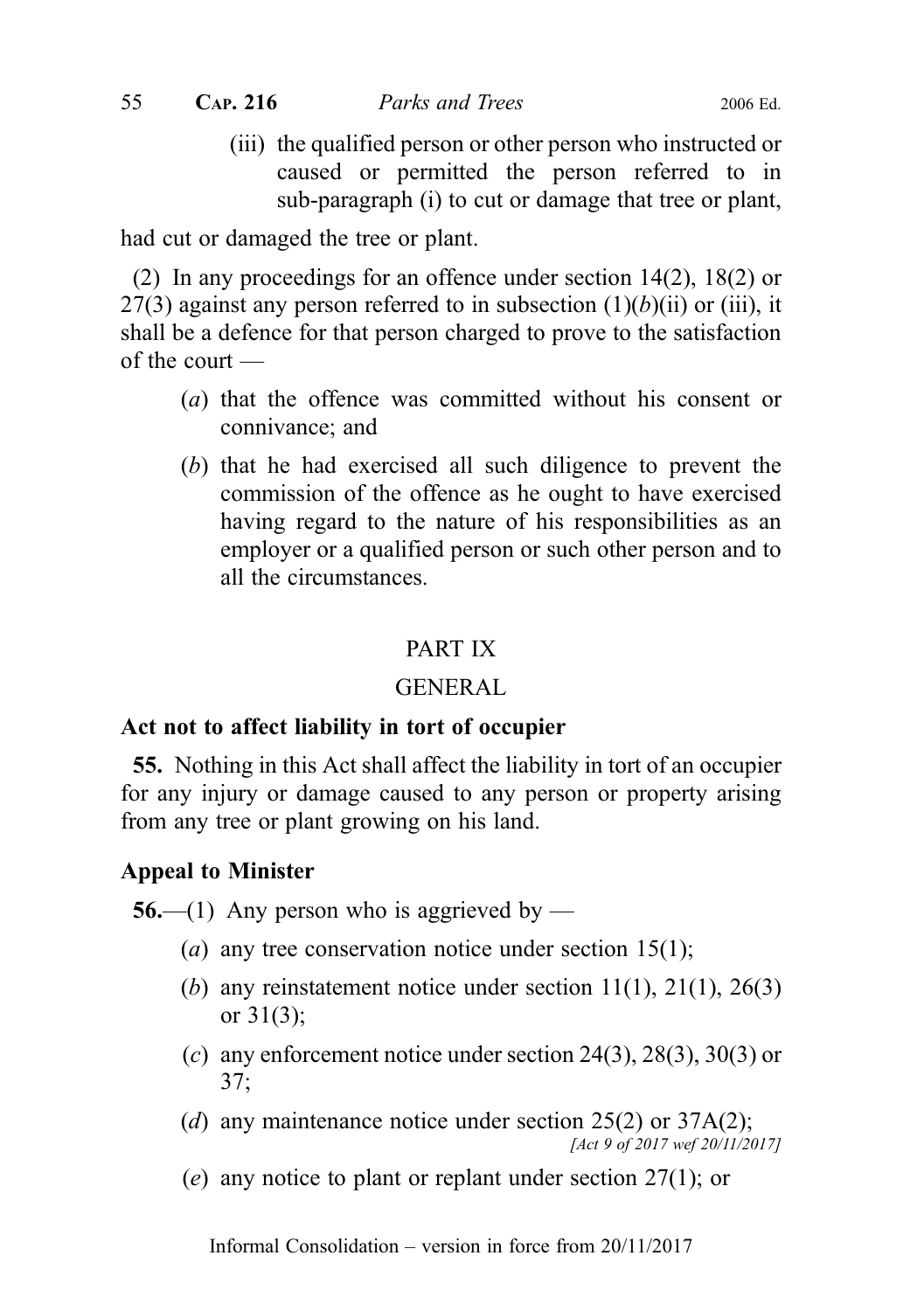(f) any decision of the Commissioner in refusing to grant an approval under section 12, 20 or 32,

may, within 14 days from the date of service of the notice, or the date he is notified of the Commissioner's decision, appeal to the Minister in the prescribed form and manner.

(2) Notwithstanding that an appeal is lodged under subsection (1), the notice or decision appealed against shall take effect and be complied with unless otherwise ordered by the Minister.

(3) The Minister may, after considering the appeal, dismiss or allow the appeal, unconditionally or subject to such conditions as he thinks fit, and the notice or decision shall be confirmed, rescinded or varied in such manner as the Minister may decide.

(4) The Minister may, in considering an appeal under this section, give the appellant an opportunity to make representations in writing.

(5) The decision of the Minister in any appeal under this section shall be final.

# Payment to Board of fees, charges, etc.

57. Except as provided for in section 51(4), all fees, charges and any other moneys collected under this Act shall be paid to the Board.

[Act 9 of 2017 wef 20/11/2017]

## Exemption

58.—(1) The Minister may, by order published in the *Gazette*, with or without conditions, exempt any class or description of person, thing, premises or works from any of the provisions of this Act.

(2) If an exemption is granted under this section with conditions, the exemption operates only if the conditions are complied with.

## Service of documents

59.—(1) Any notice or document required or authorised by this Act to be served on any person, and any summons issued by a court against any person in connection with any offence under this Act may be served on the person —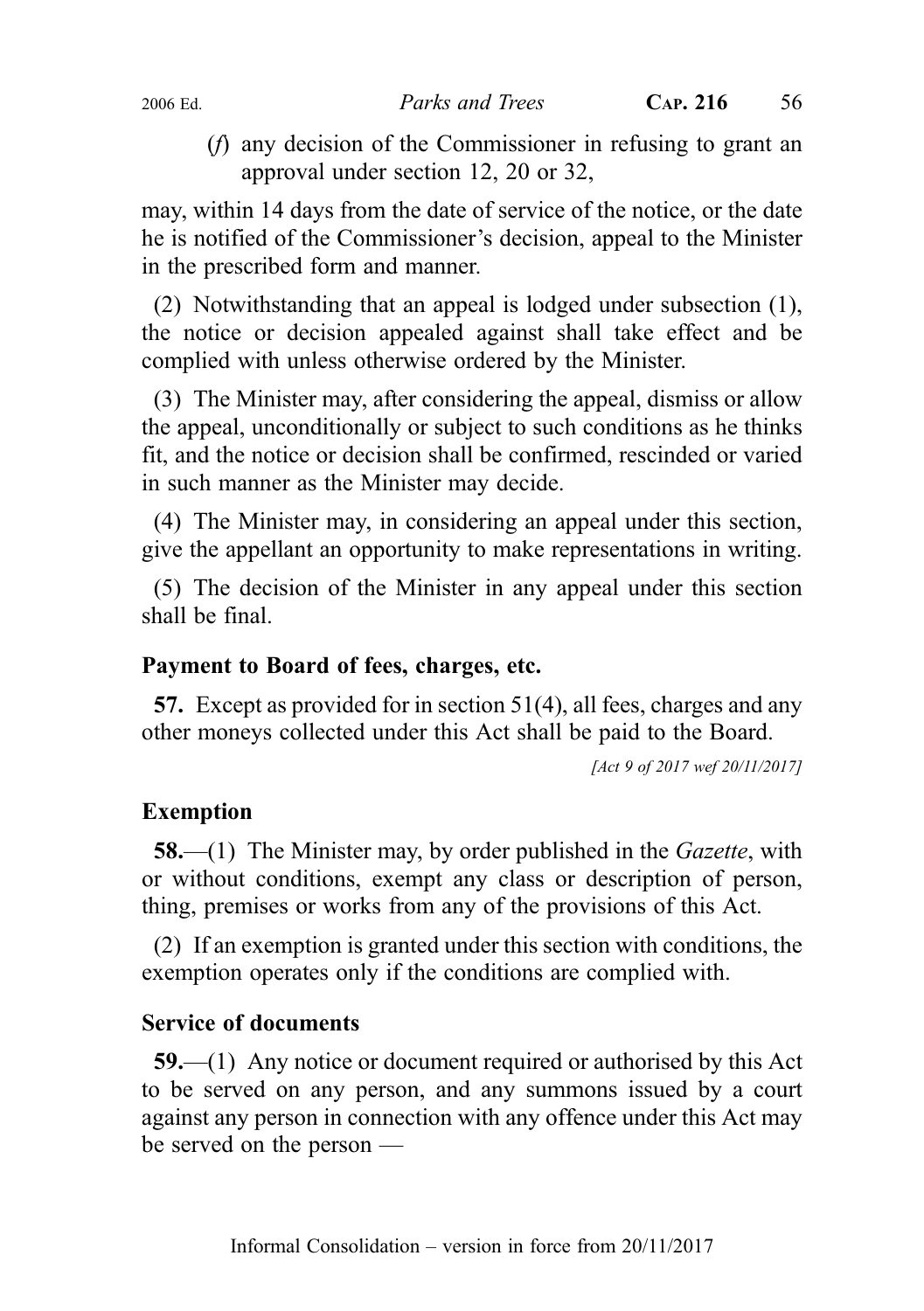- (a) by delivering it to the person or to some adult member or employee of his family or household at his usual or last known place of residence;
- (b) by leaving it at his usual or last known place of residence or business in an envelope addressed to the person;
- (c) by sending it by registered post addressed to the person at his usual or last known place of residence or business; or
- (d) in the case of an incorporated company, a partnership or a body of persons —
	- (i) by delivering it to the secretary or other like officer of the company, partnership or body of persons at its registered office or principal place of business; or
	- (ii) by sending it by registered post addressed to the company, partnership or body of persons at its registered office or principal place of business.

(2) Any notice, document or summons sent by registered post to any person in accordance with subsection (1) shall be deemed to be duly served on the person at the time when the notice, document or summons, as the case may be, would in the ordinary course of post be delivered and, in proving service of the notice, document or summons, it shall be sufficient to prove that the envelope containing the same was properly addressed, stamped and posted by registered post.

(3) Any notice or document required or authorised by this Act to be served on the owner or occupier of any premises or any summons issued by a court against any such owner or occupier in connection with any offence under this Act may be served by delivering it or a true copy thereof to some adult person on the premises or, if there is no such person on the premises to whom it can with reasonable diligence be delivered, by affixing the notice, document or summons to some conspicuous part of the premises.

(4) Any notice or document required or authorised by this Act to be served on the owner or occupier of any premises or any summons issued by a court against any such owner or occupier in connection with any offence under this Act shall be deemed to be properly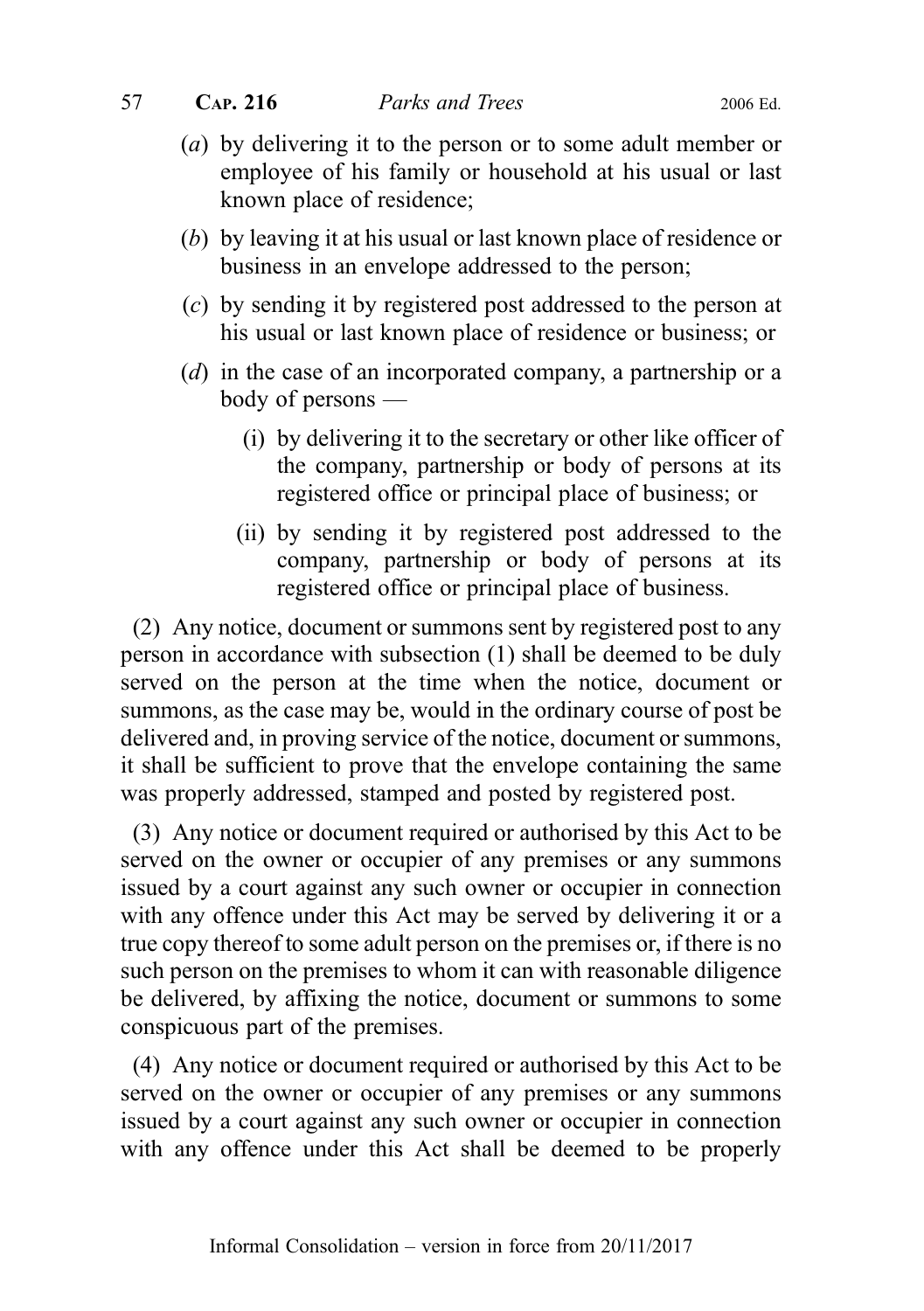addressed if addressed by the description of the owner or occupier of the premises without further name or description.

(5) Notwithstanding subsection (1), a notice required or authorised by this Act to be served on the owner of any vehicle may be served by addressing the notice to the owner of that vehicle without stating his name or address and may also be served personally or by affixing the notice to the vehicle.

# Inaccuracies in document

60.—(1) No misnomer or inaccurate description of any person, premises, building, holding, street or place named or described in any document prepared, issued or served under, by virtue of or for the purposes of this Act shall in any way affect the operation of this Act as respects that person or place if that person or place is so designated in the document as to be identifiable.

(2) No proceedings taken under or by virtue of this Act shall be invalid for want of form.

# Protection from liability

 $61$ —(1) No suit or other legal proceedings shall lie personally against the Commissioner, an authorised officer or a park ranger for anything which is in good faith done or intended to be done in the execution or purported execution of this Act or any other written law.

(2) Nothing in this Act shall make it obligatory for the Commissioner or any authorised officer —

- (a) to inspect any works or the site of any proposed works to ascertain —
	- (i) whether the provisions of this Act are complied with; or
	- (ii) whether any plans or other documents submitted to him are accurate;
- (b) to issue any notice under this Act; or
- (c) to take any action or carry out any works authorised under this Act.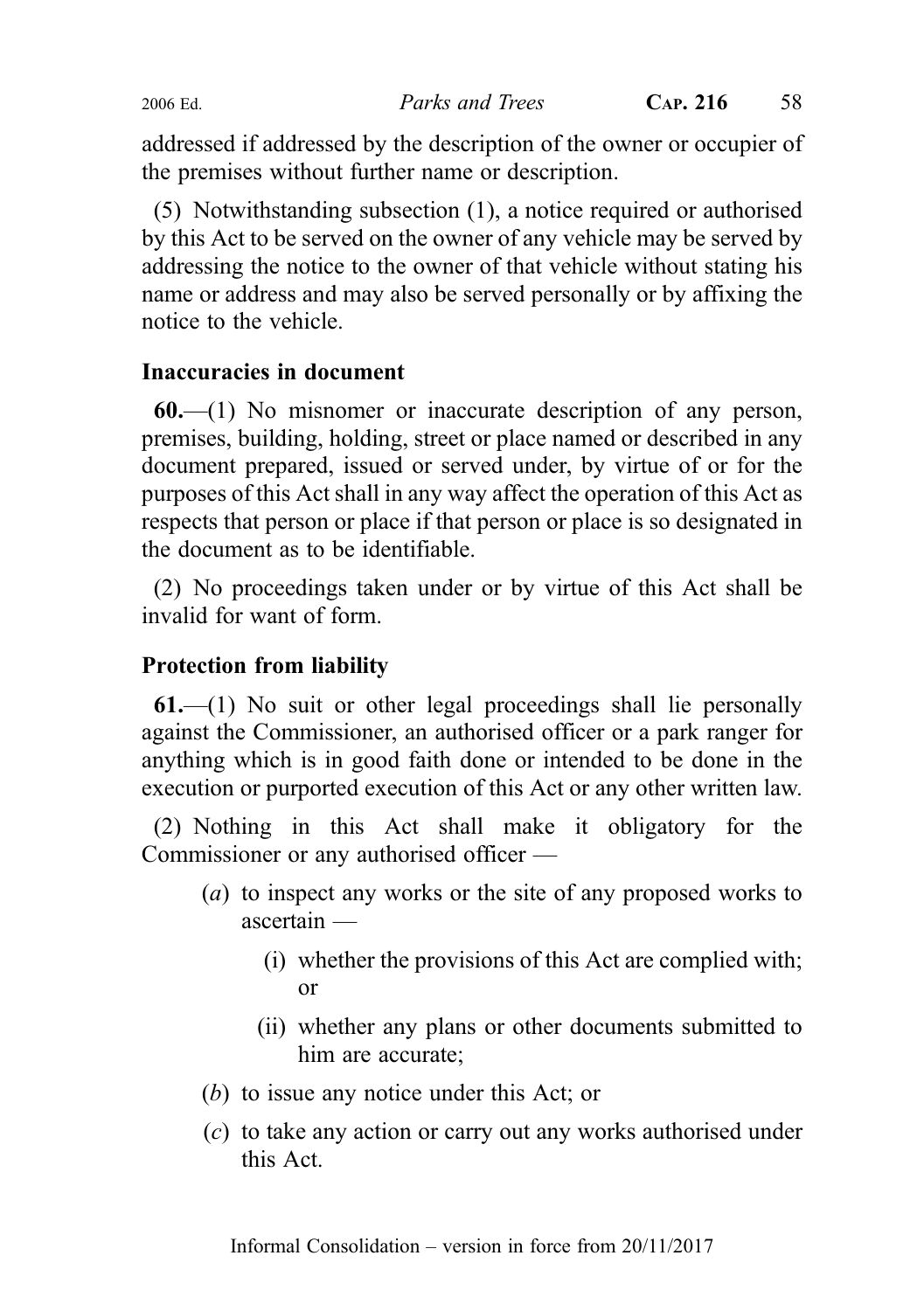#### Amendment of Schedule

 $62$ —(1) The Minister may, after consulting the Board, by order published in the Gazette, amend, add to, vary or revoke the whole or any part of the Schedule.

(2) Every order made under subsection (1) shall be presented to Parliament as soon as possible after publication in the *Gazette*.

## Regulations

63.—(1) The Board may, with the approval of the Minister, make regulations for carrying out the purposes and provisions of this Act.

(2) Without prejudice to the generality of subsection (1), the Board may, with the approval of the Minister, make regulations for or with respect to all or any of the following matters:

- (a) in relation to the management and control of national parks, nature reserves and public parks —
	- (i) the preservation of order and the prevention of nuisance therein;
	- (ii) prescribing the days and times of admission thereto or to any part thereof;
	- (iii) the conservation and protection of plants, animals and other organisms and property;
	- (iv) the admission of vehicles thereto and the regulation of traffic therein;
	- (v) the prohibition of any particular act therein;
	- (vi) prescribing the fees payable in respect of admission thereto or to any part thereof;
	- (vii) prescribing the fees payable for the use of the premises or the facilities therein;
	- (viii) prescribing for the forfeiture, sale or disposal of any vehicle, boat or thing removed under section 42 and the recovery of any expenses connected therewith;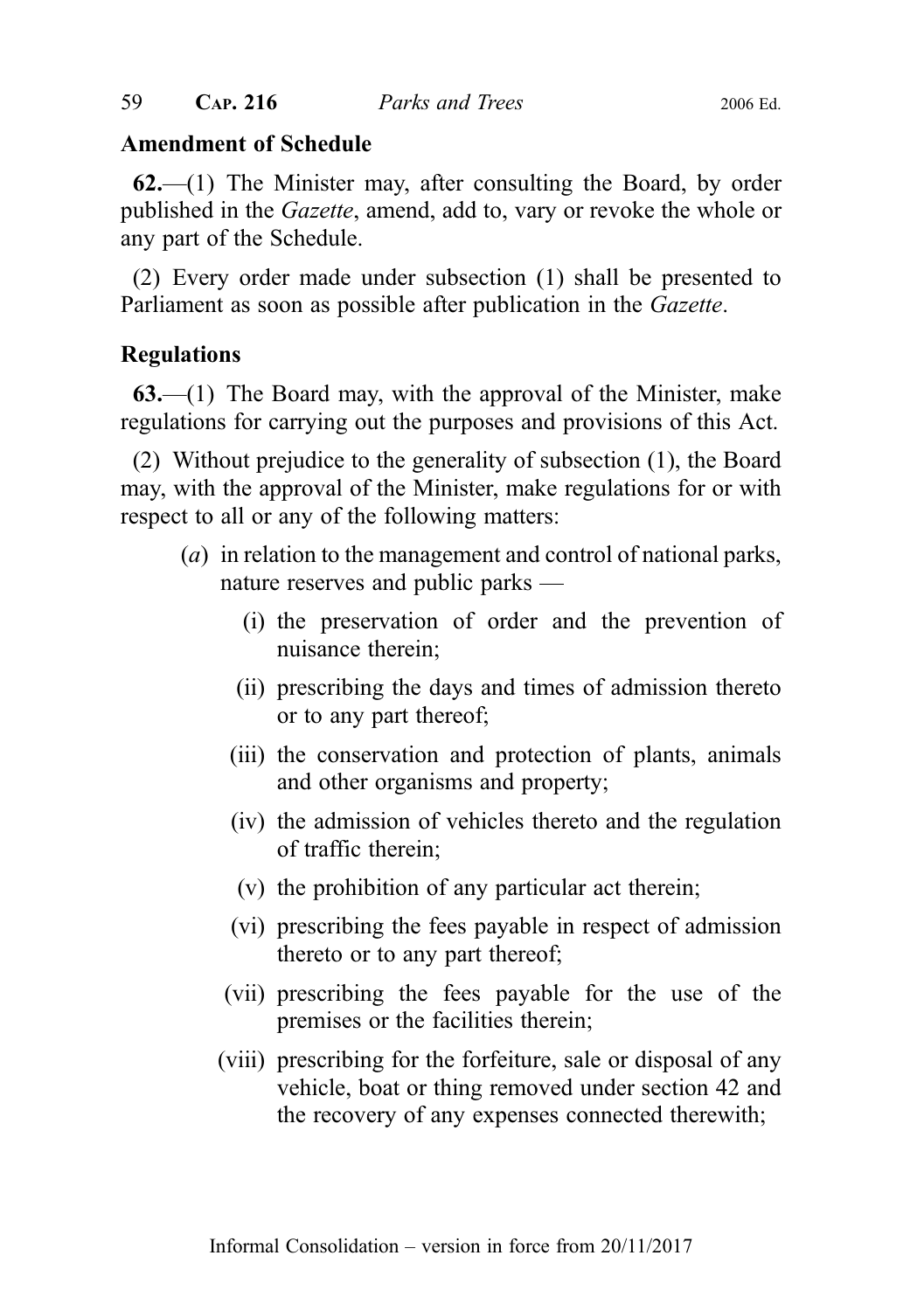2006 Ed. **Parks and Trees** CAP. 216 60

(b) the applications for approval under this Act, including the manner of such applications and the documents to be submitted;

[Act 9 of 2017 wef 20/11/2017]

- (c) the management of heritage road green buffers, including the prohibition and regulation of any particular act within the heritage road green buffers and the conservation and protection of trees and plants growing on heritage road green buffers;
- (d) prescribing that any act or omission in contravention of any regulations shall be an offence and prescribing penalties for such offences, which penalties shall not exceed a fine of \$10,000;
- (e) prescribing the manner for measuring the dimensions of a planting area, and regulating and prescribing standards for the planting, aeration and maintenance of trees and plants within any planting areas, green verges and open spaces to be used as public parks;

[Act 9 of 2017 wef 20/11/2017]

- (f) [Deleted by Act 9 of 2017 wef 20/11/2017]
- $(g)$  the prescribing of fees and charges for the purposes of this Act; and
- (h) any other matter which by this Act is required or permitted to be prescribed or is necessary or convenient to be prescribed for carrying out or giving effect to any provision of this Act.

## Transitional provisions

- **64.**—(1) A person who, immediately before 1st August 2005, is
	- (a) the Commissioner of Parks and Recreation;
	- (b) an officer appointed by the Minister under section 3(2) of the repealed Act; or
	- (c) an officer authorised by the Minister under section 3(5) of the repealed Act,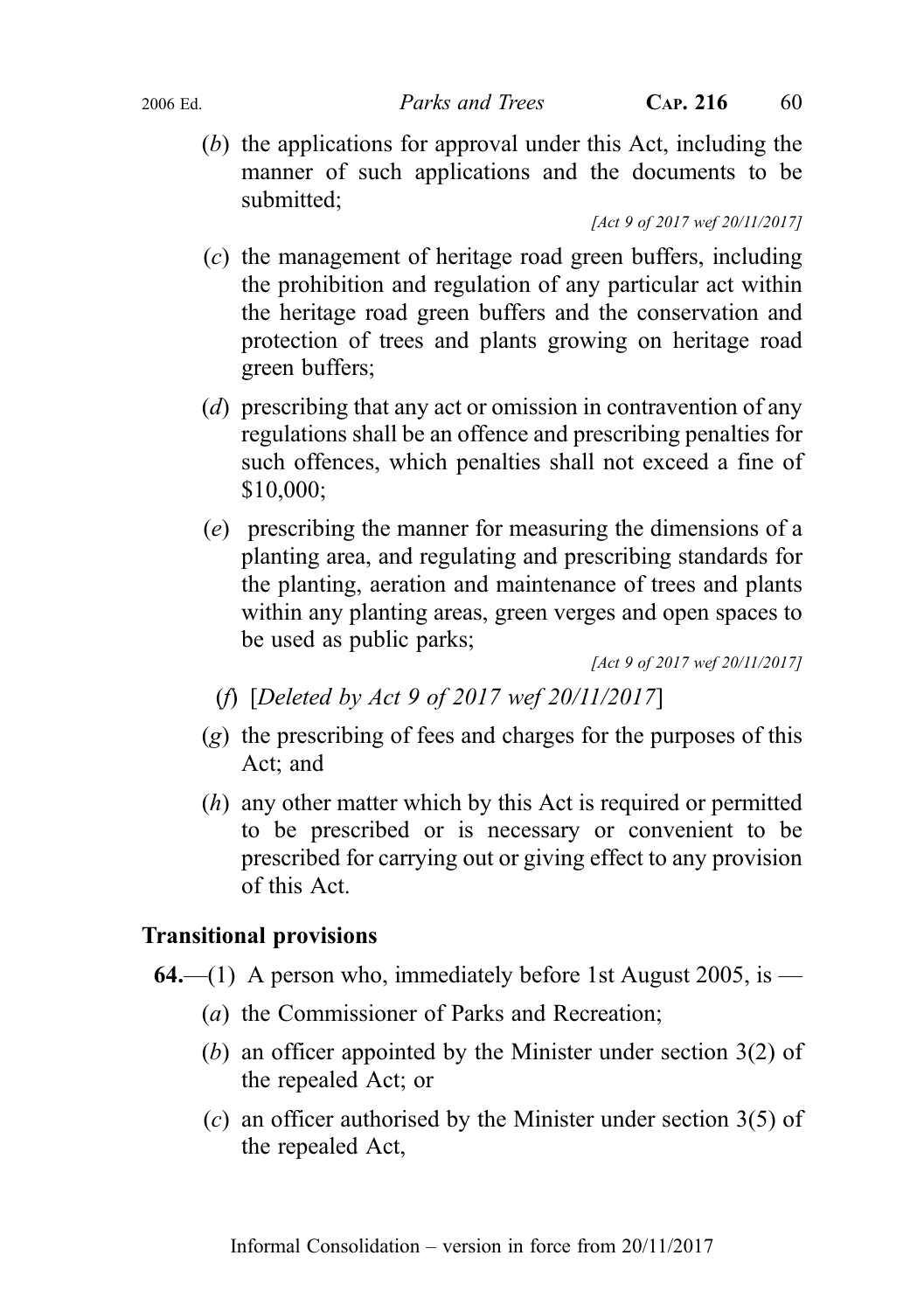shall continue to hold such office as if he were appointed under section 4(1) as the Commissioner, as an authorised officer under section 4(3) and as a park ranger under section 4(5) of this Act, respectively.

(2) Any permission, approval, decision, notice, summons, warrant, order or other document prepared, made, granted, issued by the Commissioner of Parks and Recreation under the repealed Act shall, so far as it is not inconsistent with the provisions of this Act, continue and be deemed to have been prepared, made, granted or issued under the corresponding provisions of this Act and except as otherwise expressly provided in this Act, shall continue to have effect accordingly.

(3) All acts done by or on behalf of the Commissioner of Parks and Recreation before 1st August 2005 under the repealed Act shall continue to remain valid and applicable as though done by the Commissioner under this Act, until such time as invalidated, revoked, cancelled or otherwise determined by the Commissioner.

(4) Where anything has been commenced by or on behalf of the Commissioner of Parks and Recreation before 1st August 2005, such thing may be carried on and completed by or under the authority of the Commissioner under the corresponding provisions of this Act.

(5) Any application or other document lodged for approval under the provisions of the repealed Act before 1st August 2005 and whose application was not approved before that date shall, where applicable, be deemed to be an application or a document lodged for approval under the corresponding provisions of this Act.

(6) Any investigation, legal proceeding or remedy in respect of any right, privilege, obligation, liability, penalty, forfeiture or punishment acquired, accrued or incurred under the repealed Act may be instituted, continued or enforced by the Commissioner as if a reference in the repealed Act to the Commissioner of Parks and Recreation is a reference to the Commissioner under this Act.

(7) In any written law or document, a reference to the repealed Act shall, in so far as it is necessary for preserving its effect, be construed as a reference to this Act and a reference to the Commissioner of Parks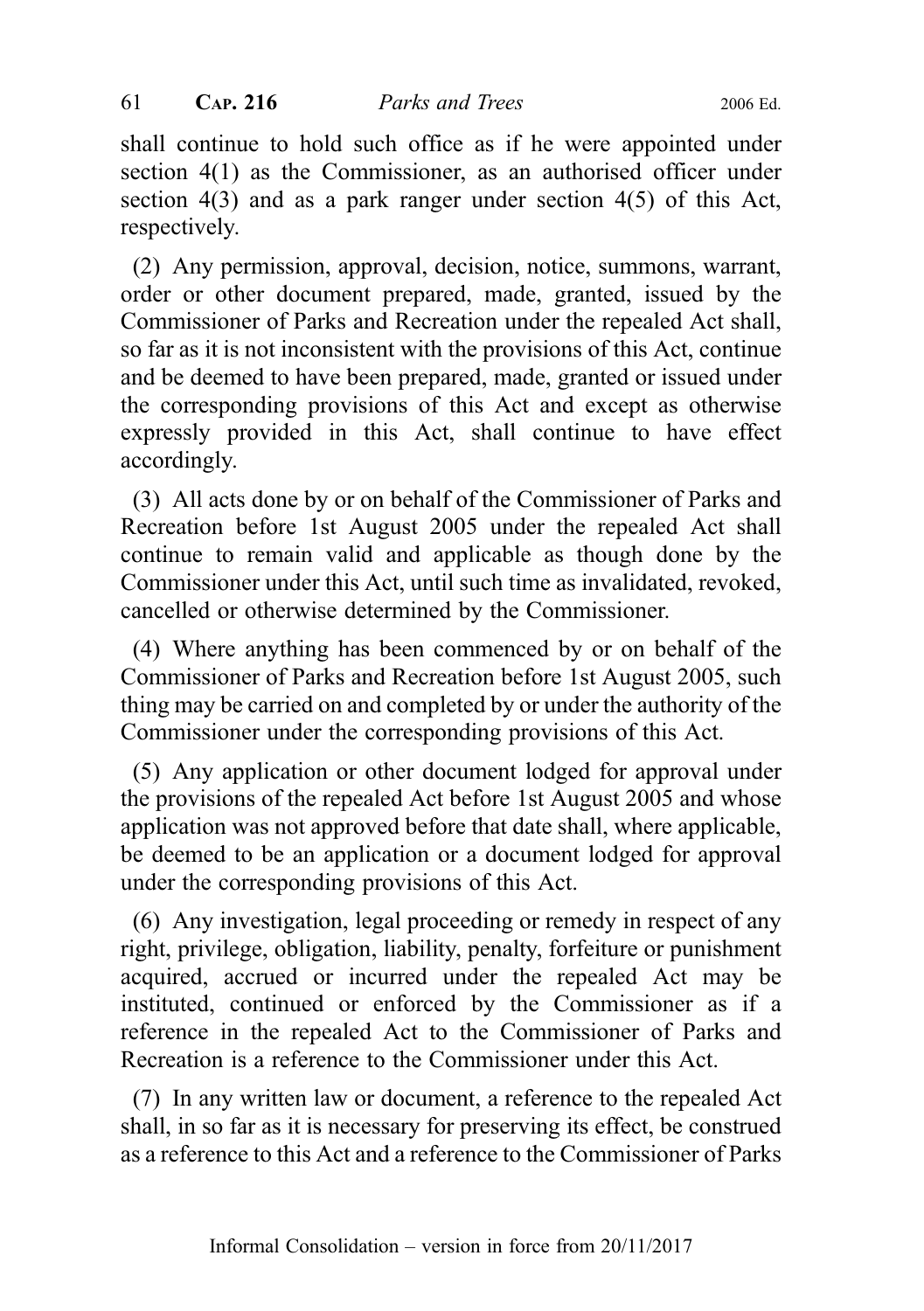and Recreation shall be construed as a reference to the Commissioner under this Act.

(8) Where an appeal has been made to the Minister under section 7 or 8 of the repealed Act and the appeal has not been dealt with or disposed of immediately before 1st August 2005, the appeal may be dealt with in accordance with that repealed section as if this Act had not been enacted.

(9) Where a period of time specified in any provision of the repealed Act is current on 1st August 2005, this Act shall have effect as if the corresponding provision in this Act had been in force when that period began to run.

(10) Any subsidiary legislation made under the repealed Act and in force immediately before 1st August 2005 shall, so far as it is not inconsistent with the provisions of this Act, continue in force as if made under this Act until it is revoked or repealed by subsidiary legislation made under this Act.

## References in other written laws

65. Any reference in any written law to the National Parks Act (Cap. 198A) shall be read as a reference to the National Parks Board Act.

[66

## THE SCHEDULE

Sections 2, 7 and 62

#### AREAS DESIGNATED AS NATIONAL PARKS AND NATURE RESERVES

#### PART I

#### NATIONAL PARKS

1. All those pieces of land situated in T.S. No. 25 known as the Singapore Botanic Gardens, described as follows:

| <i>T.S. No.</i> | Lot No. | Area<br>(square metres) |  |
|-----------------|---------|-------------------------|--|
| No. 25          | 01748N  | 522,892.70              |  |
|                 | 01643A  | 34.4                    |  |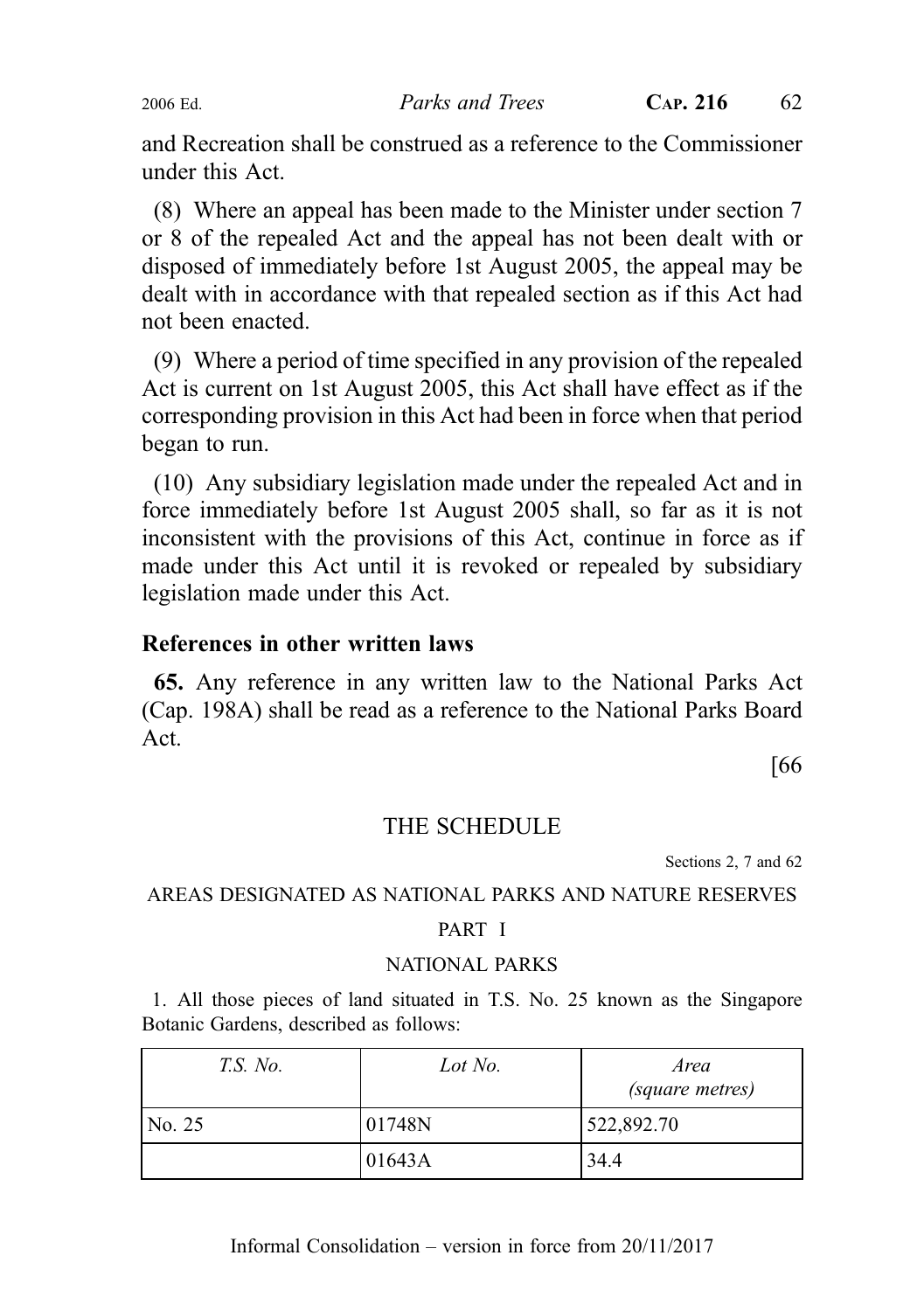|       | 101644K | 305.8     |
|-------|---------|-----------|
|       | 01640V  | 4,550.3   |
| Total |         | 527,783.2 |

THE SCHEDULE — continued

The boundaries of these areas are more particularly delineated on Certified Plans Nos. 38578, 38579, 85149 and 38065 filed in the office of the Chief Surveyor. [Act 9 of 2017 wef 20/11/2017]

2. All those pieces of land situated in T.S. No. 20 known as Fort Canning Park, described as follows:

| <i>T.S. No.</i> | Lot No.          | Estimated Area (square<br><i>metres</i> ) |
|-----------------|------------------|-------------------------------------------|
| No. 20          | Part of $00501X$ | 166,837.6                                 |
|                 | 00500N           | 11,768.4                                  |
|                 | 00551C           | 1,000                                     |
| Total           |                  | 179,606                                   |

The boundaries of these areas are more particularly delineated on Plan No. NP 5.9.1.9 (Fort Canning Park) filed in the Registry of the National Parks Board.

#### PART II

#### NATURE RESERVES

All those pieces of land situated in the Mukims of Sembawang, Mandai, Ulu Kalang, Bukit Timah and Toa Payoh, forming parts of the Public Utilities Board Catchment Area, known as the Central Catchment Nature Reserve, described as follows:

| Mukim No.        | Lot No.          | Estimated Area (square<br><i>metres</i> ) |
|------------------|------------------|-------------------------------------------|
| No. 13 Sembawang | Part of $04120X$ | 339,879                                   |
|                  | Part of 04121L   | 1,911,045                                 |
|                  | Part of 04122C   | 409                                       |
|                  | 04123M           | 31,379                                    |
|                  | 04513P           | 52                                        |
|                  | 04518X           | 1,951                                     |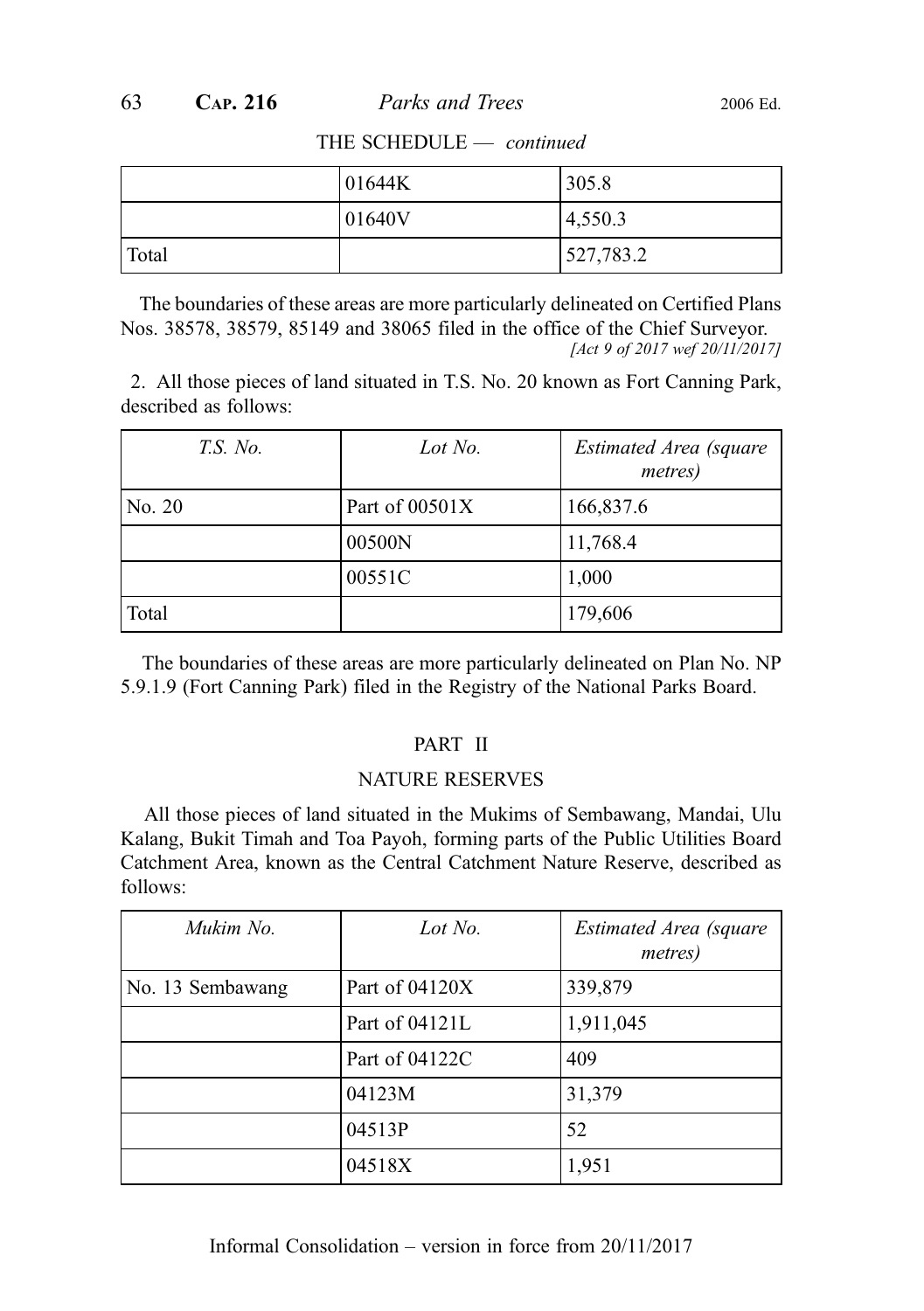#### THE SCHEDULE - continued

|                    | 04522L         | 16,587     |
|--------------------|----------------|------------|
|                    | 04524M         | 65,406     |
| No. 14 Mandai      | Part of 00187M | 11,867,890 |
|                    | Part of 00289C | 1832       |
|                    | Part of 01253P | 193        |
|                    | Part of 01255A | 85         |
|                    | Part of 01256K | 190        |
|                    | Part of 99741N | 25         |
|                    | Part of 99871P | 1,053      |
| No. 15 Ulu Kalang  | 00028N         | 14,438     |
|                    | 00030K         | 22,877     |
|                    | 00031N         | 7,660      |
|                    | Part of 00046X | 284        |
|                    | Part of 01370W | 747        |
|                    | 01371V         | 550        |
|                    | Part of 02505T | 6,273,325  |
|                    | Part of 02506A | 4,336,843  |
|                    | 99676T         | 14,679     |
|                    | Part of 99686M | 56,201     |
| No. 16 Bukit Timah | Part of 01224N | 387        |
|                    | Part of 01226L | 2,081      |
|                    | Part of 01231M | 1,532      |
|                    | 02041M         | 1,871,333  |
|                    | Part of 02044P | 12,561     |
| No. 17 Toa Payoh   | 03797X         | 231        |
|                    | 03799C         | 19         |
|                    | Part of 05941W | 3,577,758  |
| Total              |                | 30,431,482 |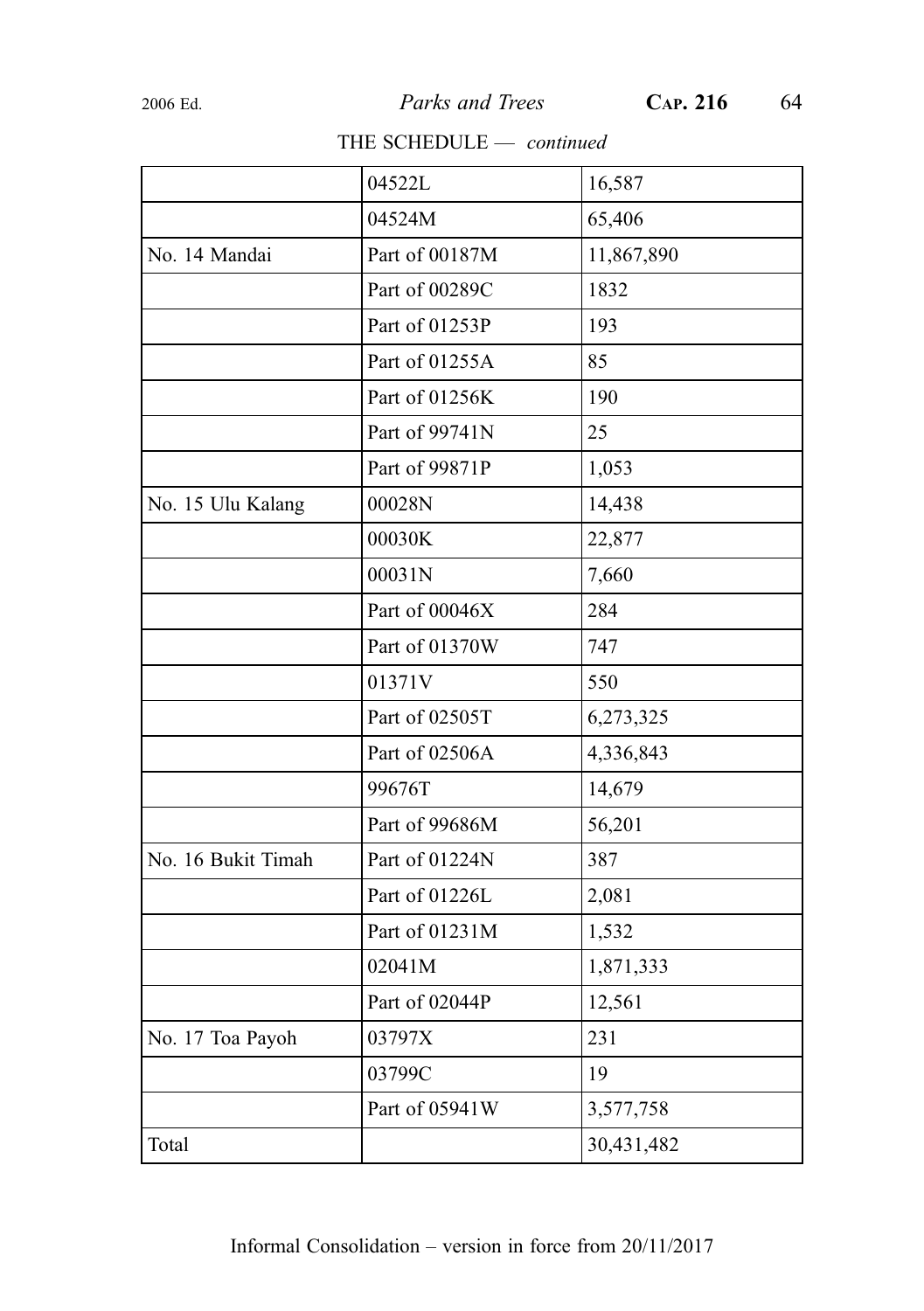#### THE SCHEDULE — continued

The boundaries of these areas are more particularly delineated on Plan No. NP 5.9.1.9 (Central Catchment Nature Reserve) filed in the Registry of the National Parks Board.

2. All those pieces of land situated in Mukim No. 16, Bukit Timah, known as Bukit Timah Nature Reserve, described as follows:

| Mukim No.          | Lot No.        | Estimated Area (square<br><i>metres</i> ) |
|--------------------|----------------|-------------------------------------------|
| No. 16 Bukit Timah | Part of 00087A | 43,680                                    |
|                    | 00354A         | 7,595                                     |
|                    | Part of 00357X | 654,750                                   |
|                    | 01176P         | 365                                       |
|                    | 01636T         | 9,698                                     |
|                    | Part of 01637A | 244,306                                   |
|                    | Part of 01916P | 11,347                                    |
|                    | Part of 02042W | 357,229                                   |
|                    | Part of 02044P | 24,027                                    |
|                    | 99501L         | 11,715                                    |
|                    | Part of 99509K | 137,107                                   |
|                    | Part of 99531X | 4,840                                     |
|                    | Part of 99679X | 43,222                                    |
|                    | 99762V         | 31                                        |
|                    | Part of 99763P | 76,530                                    |
| Total              |                | 1,626,442                                 |

The boundaries of these areas are more particularly delineated on Plan No. NP 5.9.1.9 (Bukit Timah Nature Reserve) filed in the Registry of the National Parks Board.

3. All those pieces of land (including foreshore) situated in Mukim No. 3, Pasir Panjang, known as Labrador Nature Reserve, described as follows:

| Mukim No.           | Lot No. | Estimated Area (square<br><i>metres</i> ) |
|---------------------|---------|-------------------------------------------|
| No. 3 Pasir Panjang | 99995P  | 993                                       |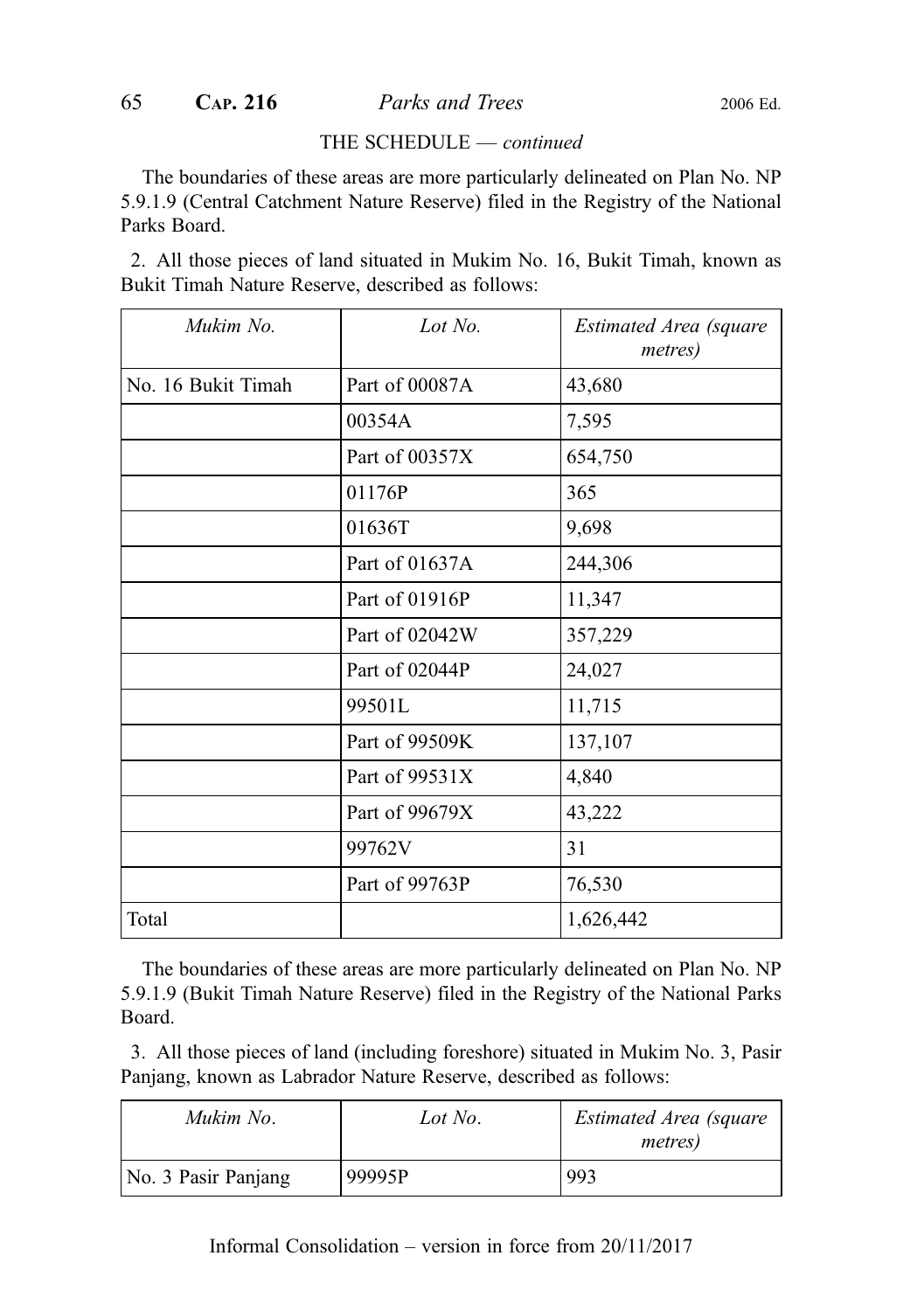|       | 99992M         | 1,553  |
|-------|----------------|--------|
|       | Part of 01019A | 40,316 |
|       | Part of 01580X | 49,135 |
|       | Part of 00492M | 7,881  |
| Total |                | 99,878 |

#### THE SCHEDULE - continued

The boundaries of these areas are more particularly delineated on Plan No. NP 5.9.1.9 (Labrador Nature Reserve) filed in the Registry of the National Parks Board.

4. All those pieces of land (including foreshore) situated in Mukim No. 12, Lim Chu Kang, known as Sungei Buloh Wetland Reserve, described as follows:

| Mukim No.           | Lot $No$ .     | Estimated Area (square<br>metres) |
|---------------------|----------------|-----------------------------------|
| No. 12 Lim Chu Kang | 00990N         | 117,088                           |
|                     | 00020N         | 32,775                            |
|                     | 01312V         | 20,049                            |
|                     | 01311W         | 25,798                            |
|                     | 01313P         | 39,865                            |
|                     | 01314T         | 13,967                            |
|                     | 01324M         | 33,646                            |
|                     | 01325W         | 11,158                            |
|                     | 01023X         | 2,818                             |
|                     | Part of 01255P | 57,663                            |
|                     | Part of 00989L | 156,177                           |
|                     | Part of 01310M | 54,933                            |
|                     | Part of 01240V | 512,050                           |
|                     | Part of 01590K | 235,718                           |
| Total               |                | 1,313,705                         |

The boundaries of these areas are more particularly delineated on Plan No. NP 5.9.1.9 (Sungei Buloh Wetland Reserve) filed in the Registry of the National Parks Board.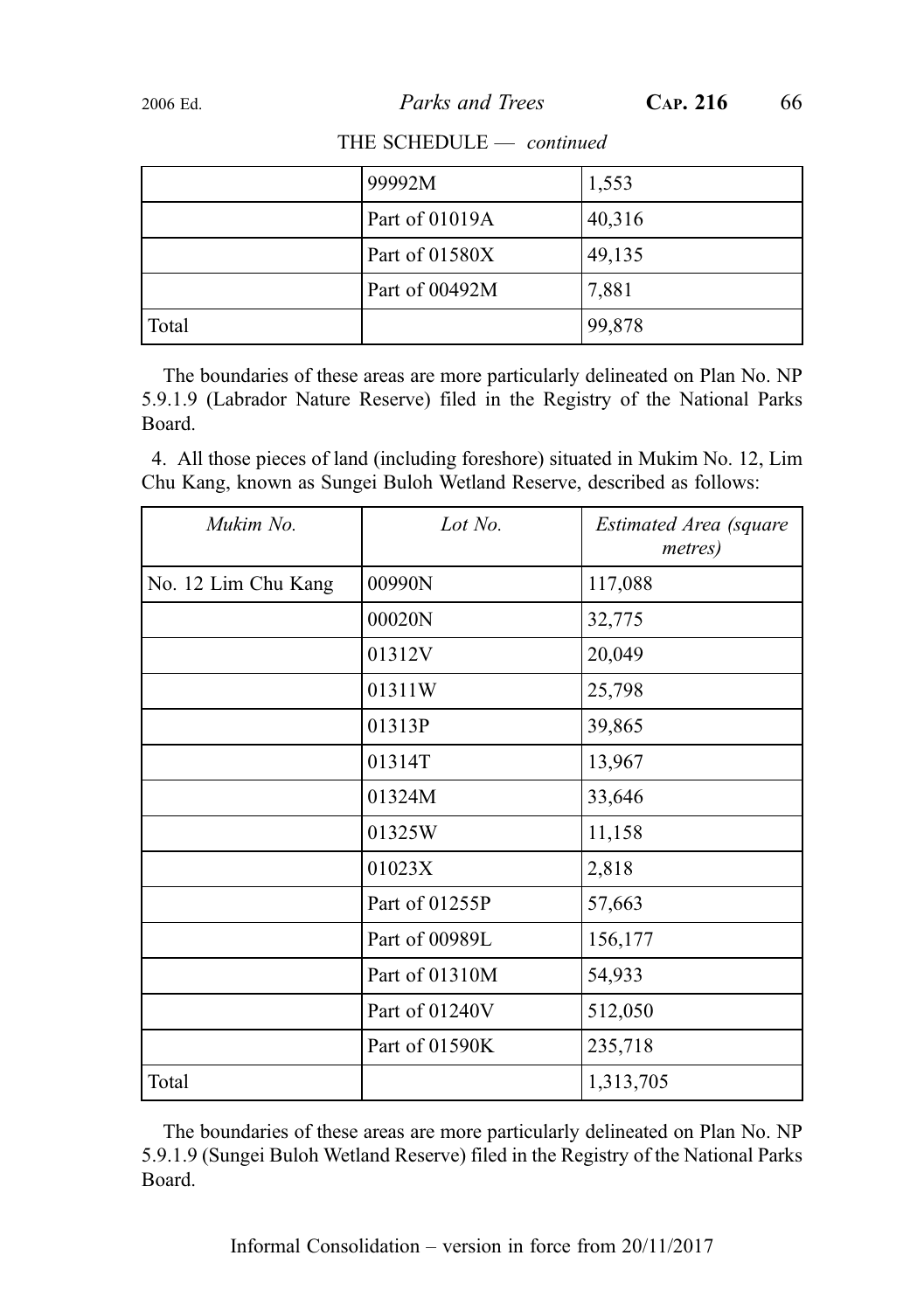THE SCHEDULE — continued

#### PART III

#### MARINE PARK

The waters within the limits bounded by straight lines joining the following geographical positions (position in WGS84) (it is bounded by the coastline whenever the line meets the coastline):

| $(a)$ (1) | $1^{\circ}13.715^{\prime}N$ | 103°50.373'E on the southern shore of Pulau<br>Tekukor           |
|-----------|-----------------------------|------------------------------------------------------------------|
| (2)       | $1^{\circ}13.705^{\prime}N$ | 103°50.336'E                                                     |
| (3)       | $1^{\circ}13.845^{\prime}N$ | 103°50.178'E                                                     |
| (4)       | $1^{\circ}14.009'N$         | 103°50.112'E                                                     |
| (5)       | $1^{\circ}14.066^{\prime}N$ | 103°50.150'E                                                     |
| (6)       | $1^{\circ}13.983^{\prime}N$ | $103^{\circ}50.193$ E on the northern shore of Pulau<br>Tekukor, |

including the seaward side of Pulau Tekukor;

| ( <i>b</i> ) | (1)  | $1^{\circ}12.775^{\prime}N$ | 103°50.220'E  |
|--------------|------|-----------------------------|---------------|
|              | (2)  | $1^{\circ}12.714$ 'N        | 103°50.170'E  |
|              | (3)  | $1^{\circ}12.694^{\prime}N$ | 103°50.028'E  |
|              | (4)  | $1^{\circ}12.728$ 'N        | 103°49.959'E  |
|              | (5)  | $1^{\circ}12.937$ 'N        | 103°49.821'E  |
|              | (6)  | $1^{\circ}13.049^{\prime}N$ | 103°49.878'E  |
|              | (7)  | $1^{\circ}13.068'$ N        | 103°49.919'E  |
|              | (8)  | $1^{\circ}13.040$ 'N        | 103°50.013'E  |
|              | (9)  | $1^{\circ}12.959^{\prime}N$ | 103°50.078'E  |
|              | (10) | $1^{\circ}12.924^{\circ}N$  | 103°50.164'E  |
|              | (11) | $1^{\circ}12.881^{\prime}N$ | 103°50.182'E  |
|              | (12) | $1^{\circ}12.842^{\prime}N$ | 103°50.198'E, |
|              |      |                             |               |

to the point of origin at (1), including Pulau Subar Darat and Pulau Subar Laut;

| (c) (1) $1^{\circ}12.801^{\circ}$ N | $103^{\circ}51.099$ E on the southern shore of Pulau<br>Sakijang Bendera |
|-------------------------------------|--------------------------------------------------------------------------|
| $(2)$ 1°12.803'N                    | 103°51.002'E                                                             |

Informal Consolidation – version in force from 20/11/2017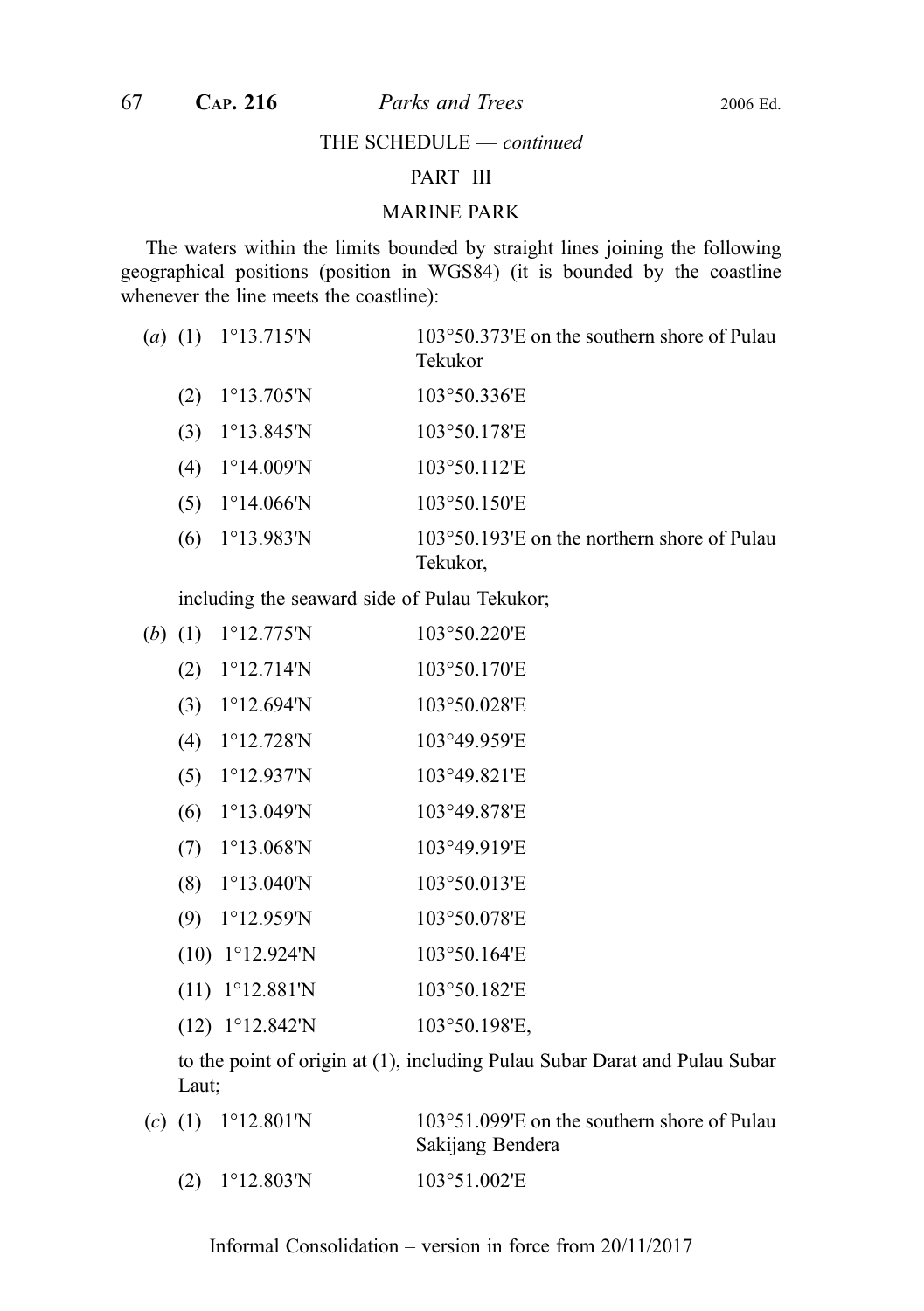THE SCHEDULE - continued

| (3) | $1^{\circ}13.016^{\prime}N$ | 103°50.845'E                                                               |
|-----|-----------------------------|----------------------------------------------------------------------------|
| (4) | $1^{\circ}13.141^{\circ}N$  | 103°50.721'E                                                               |
| (5) | $1^{\circ}13.216^{\prime}N$ | $103^{\circ}50.643^{\circ}E$                                               |
| (6) | $1^{\circ}13.289^{\prime}N$ | 103°50.582'E                                                               |
| (7) | $1^{\circ}13.381^{\circ}N$  | 103°50.545'E                                                               |
| (8) | $1^{\circ}13.438^{\prime}N$ | 103°50.615'E                                                               |
| (9) | $1^{\circ}13.393^{\prime}N$ | $103^{\circ}50.653'$ E on the northern shore of Pulau<br>Sakijang Bendera, |

including the seaward side of Pulau Sakijang Bendera.

[Act 9 of 2017 wef 20/11/2017]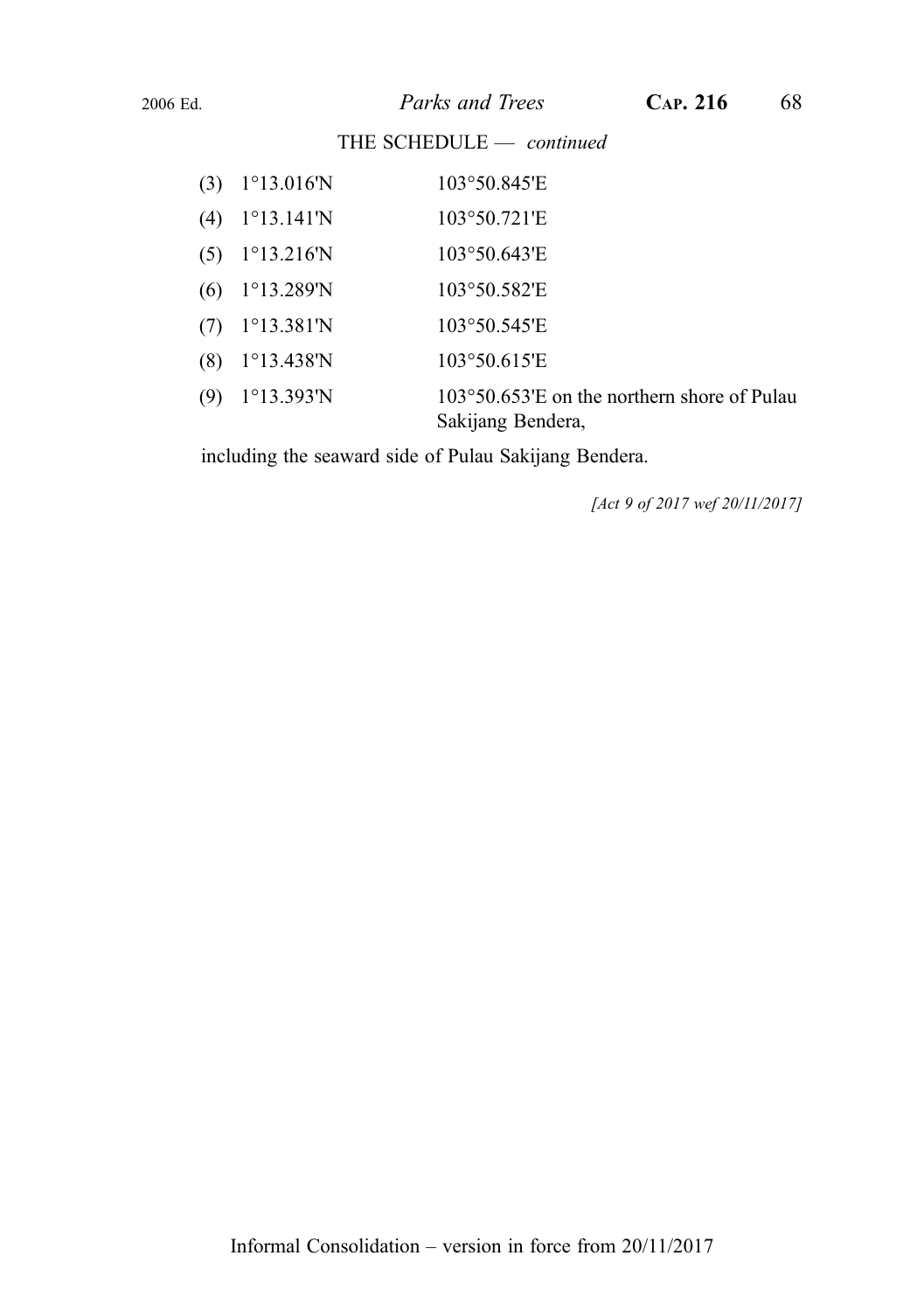# LEGISLATIVE SOURCE KEY PARKS AND TREES ACT (CHAPTER 216)

Notes:—Unless otherwise stated, the abbreviations used in the references to other Acts and statutory provisions are references to the following Acts and statutory provisions. The references are provided for convenience and are not part of the Act:

| Parks and Trees 1996 Ed. | : Parks and Trees Act (Chapter 216,<br>1996 Edition) |
|--------------------------|------------------------------------------------------|
| National Parks 1997 Ed.  | : National Parks Act (Chapter 198A,<br>1997 Edition) |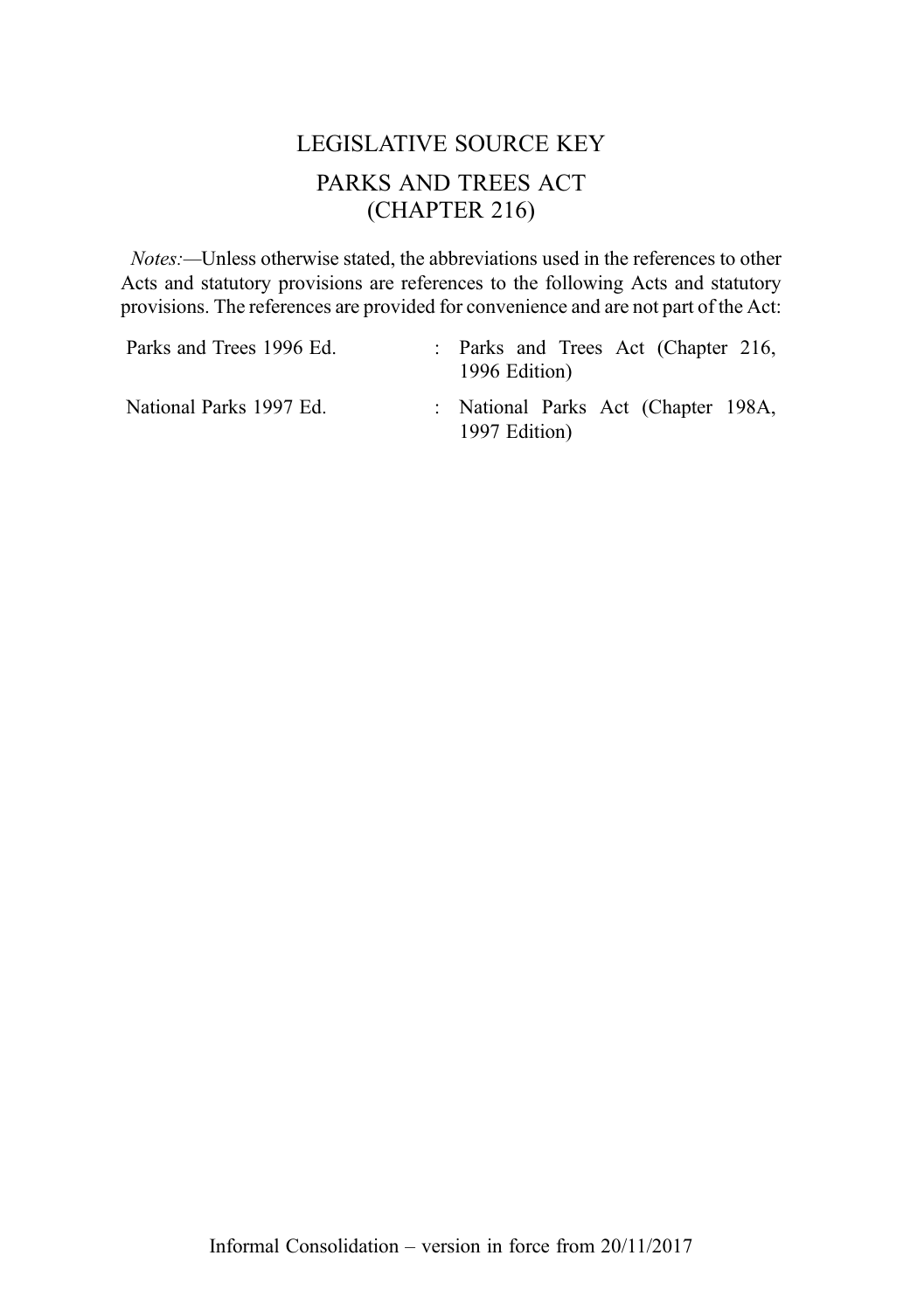# LEGISLATIVE HISTORY PARKS AND TREES ACT (CHAPTER 216)

This Legislative History is provided for the convenience of users of the Parks and Trees Act. It is not part of the Act.

#### 1. Act 14 of 1975 — Parks and Trees Act 1975

| Date of First Reading             | : $17$ March $1975$<br>(Bill No. 18/75 published on<br>18 March 1975) |
|-----------------------------------|-----------------------------------------------------------------------|
| Date of Second and Third Readings | $: 27$ March 1975                                                     |
| Date of commencement              | : $15$ May 1975                                                       |

Note: The Parks and Trees Act 1975 repealed the Botanic Gardens Act (Chapter 300, 1970 Revised Edition), the Trees and Plants (Preservation and Improvement of Amenities) Act 1970 (No. 59 of 1970) and section 79 and Part V of the Local Government Integration Act (Chapter 210, 1970 Revised Edition).

#### 2. Act 27 of 1982 — Parks and Trees (Amendment) Act 1982

| Date of First Reading                                       | $: 27$ July 1982<br>(Bill No. 18/82 published on<br>4 August 1982) |
|-------------------------------------------------------------|--------------------------------------------------------------------|
| Date of Second and Third Readings                           | $\therefore$ 31 August 1982                                        |
| Date of commencement                                        | $: 5$ November 1982                                                |
| 3. 1985 Revised Edition — Parks and Trees Act (Chapter 216) |                                                                    |
| Date of operation                                           | 30 March 1987                                                      |
| 4. Act 12 of 1987 — Parks and Trees (Amendment) Act 1987    |                                                                    |
|                                                             |                                                                    |

| Date of First Reading             | $\therefore$ 4 March 1987                    |  |
|-----------------------------------|----------------------------------------------|--|
|                                   | (Bill No. 3/87 published on<br>6 March 1987) |  |
| Date of Second and Third Readings | $: 26$ March 1987                            |  |
| Date of commencement              | : 1 May 1987                                 |  |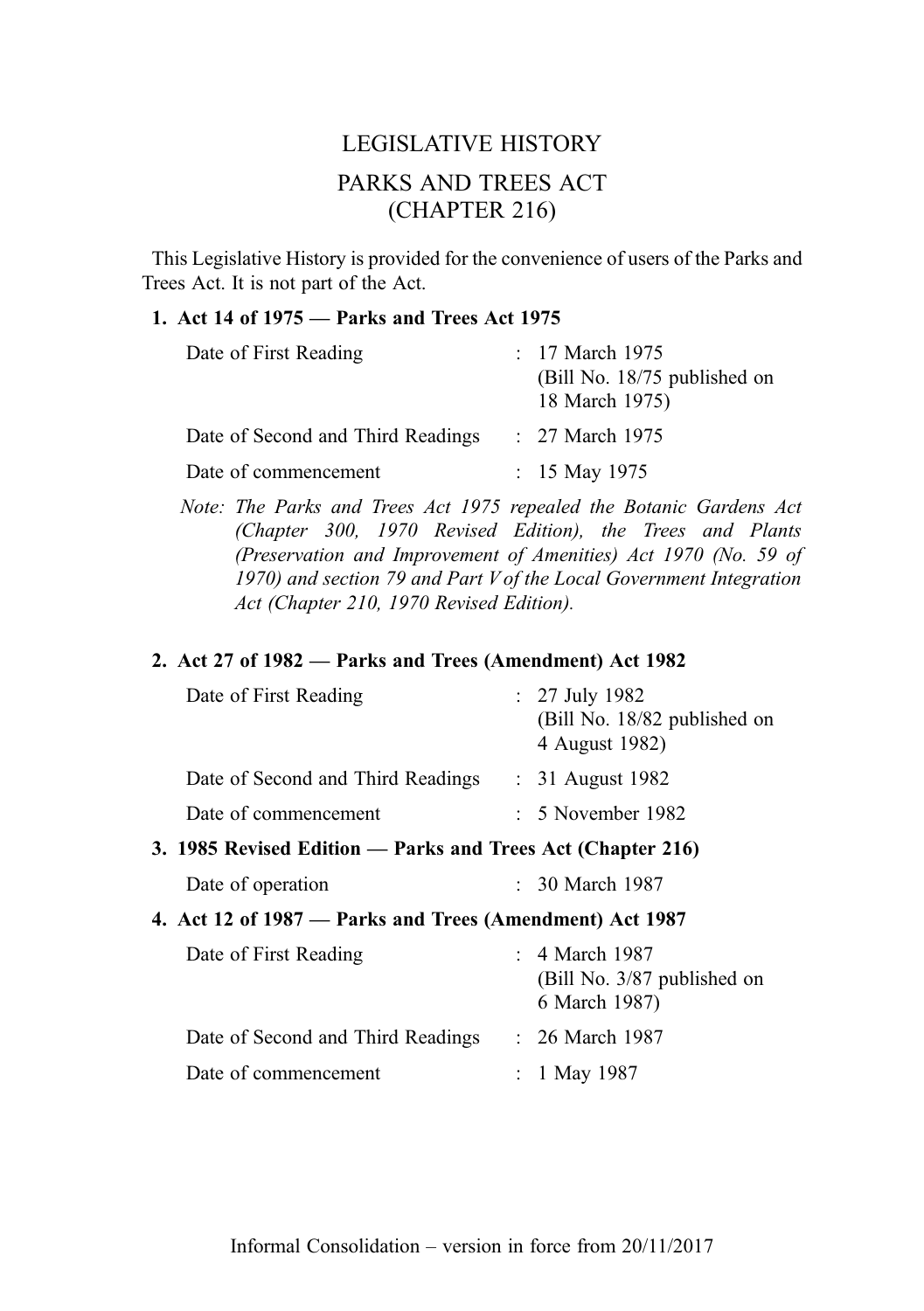| 5. Act 10 of 1990 — National Parks Act 1990<br>(Consequential amendments made to Act by) |                |                                                                         |  |  |
|------------------------------------------------------------------------------------------|----------------|-------------------------------------------------------------------------|--|--|
| Date of First Reading                                                                    |                | : 13 March 1990<br>(Bill No. 12/90 published on<br>14 March 1990)       |  |  |
| Date of Second and Third Readings : 29 March 1990                                        |                |                                                                         |  |  |
| Date of commencement                                                                     | $\mathcal{L}$  | 6 June 1990                                                             |  |  |
| 6. 1991 Revised Edition - Parks and Trees Act                                            |                |                                                                         |  |  |
| Date of operation                                                                        |                | 1 March 1991                                                            |  |  |
| 7. Act 25 of 1994 – Parks and Trees (Amendment) Act 1994                                 |                |                                                                         |  |  |
| Date of First Reading                                                                    | ÷.             | 31 October 1994<br>(Bill No. 32/94 published on<br>1 November 1994)     |  |  |
| Date of Second and Third Readings                                                        |                | $: 5$ December 1994                                                     |  |  |
| Date of commencement                                                                     |                | : 29 January 1995                                                       |  |  |
| 8. Act 22 of 1996 - National Parks Act 1996<br>(Consequential amendments made to Act by) |                |                                                                         |  |  |
| Date of First Reading                                                                    |                | : 2 May 1996<br>(Bill No. 13/96 published on<br>3 May 1996)             |  |  |
| Date of Second and Third Readings : 21 May 1996                                          |                |                                                                         |  |  |
| Date of commencement                                                                     | $\ddot{\cdot}$ | 1 July 1996                                                             |  |  |
| 9. 1996 Revised Edition - Parks and Trees Act (Chapter 216)                              |                |                                                                         |  |  |
| Date of operation                                                                        |                | 27 December 1996                                                        |  |  |
| 10. Act 4 of 2005 - Parks and Trees Act 2005                                             |                |                                                                         |  |  |
| Date of First Reading                                                                    |                | : 19 October 2004<br>(Bill No. 55/2004 published on<br>20 October 2004) |  |  |
| Date of Second and Third Readings                                                        |                | : 25 January 2005                                                       |  |  |
| Date of commencement                                                                     |                | 1 August 2005                                                           |  |  |

Note: The Parks and Trees Act 2005 repealed the Parks and Trees Act (Chapter 216, 1996 Revised Edition).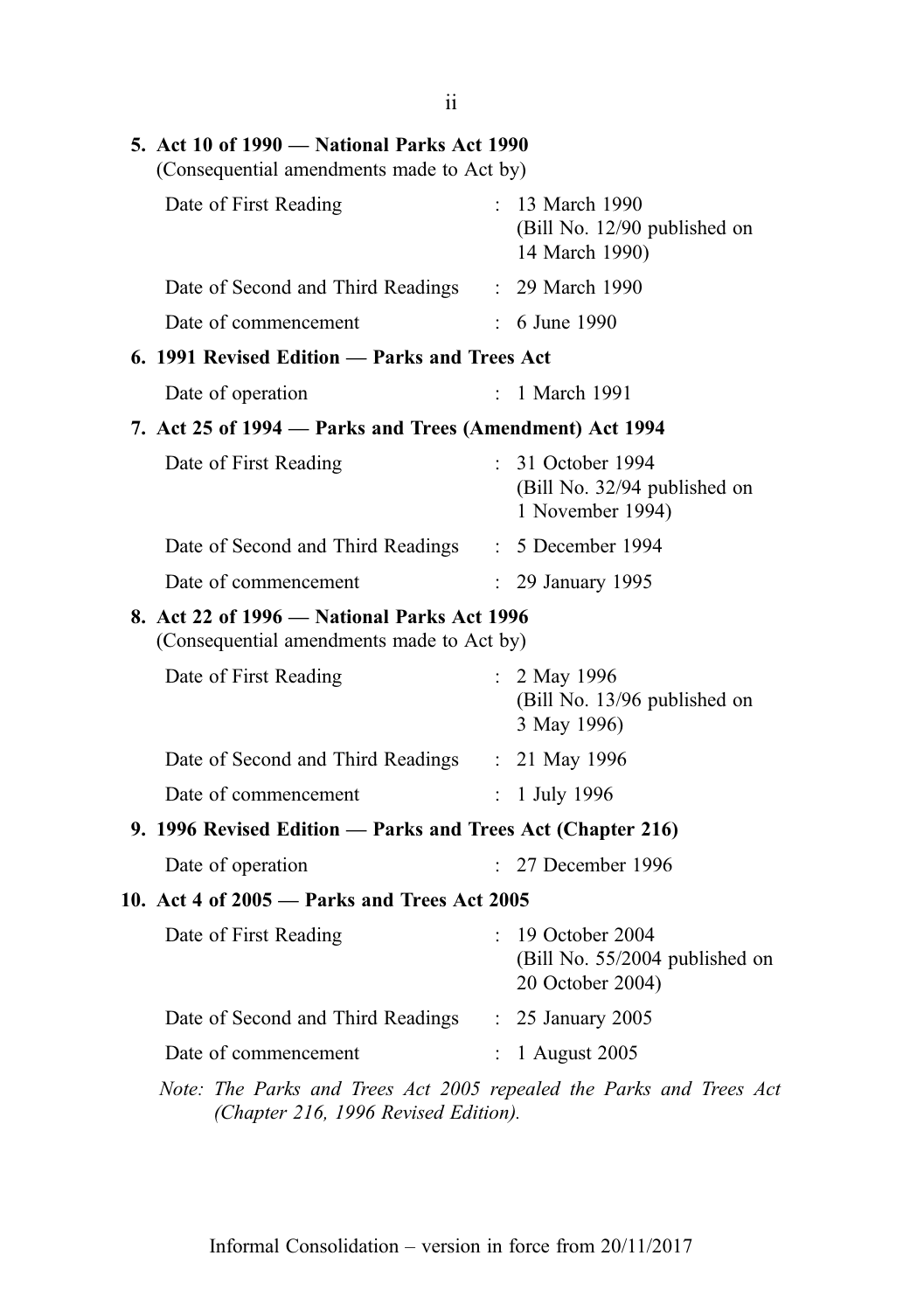| 111                                                                                                |                                                                       |
|----------------------------------------------------------------------------------------------------|-----------------------------------------------------------------------|
| 11. 2006 Revised Edition — Parks and Trees Act                                                     |                                                                       |
| Date of operation                                                                                  | $: 31$ July 2006                                                      |
| 12. Act 15 of $2010$ — Criminal Procedure Code $2010$<br>(Consequential amendments made to Act by) |                                                                       |
| Date of First Reading                                                                              | $: 26$ April 2010<br>(Bill No. 11/2010 published on<br>26 April 2010) |
| Date of Second and Third Readings                                                                  | : 19 May 2010                                                         |
| Date of commencement                                                                               | $\therefore$ 2 January 2011                                           |
| 13. Act 9 of 2017 — Parks and Trees (Amendment) Act 2017                                           |                                                                       |
| Date of First Reading                                                                              | : 9 January 2017 (Bill No. 4/2017)<br>published on 9 January 2017)    |
| Date of Second and Third Readings                                                                  | $\therefore$ 7 February 2017                                          |
| Date of commencement                                                                               | $\approx 20$ November 2017                                            |
|                                                                                                    |                                                                       |